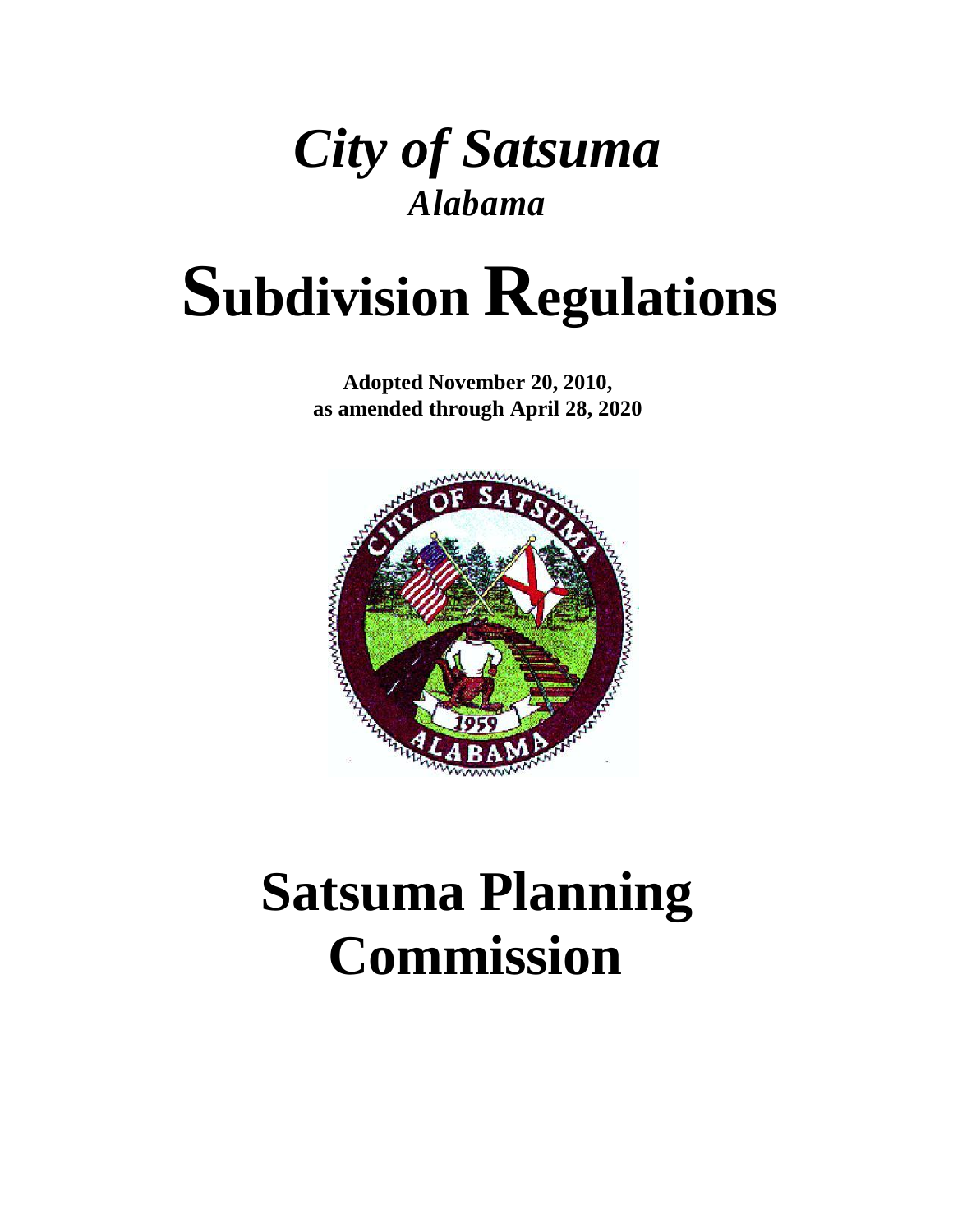# **TABLE OF CONTENTS**

# **Page**

| <b>ARTICLE I</b>   | AUTHORITY, PURPOSE, JURISDICTION, POLICY,<br>$\mathbf{1}$ |                                        |                |  |
|--------------------|-----------------------------------------------------------|----------------------------------------|----------------|--|
|                    | $1-1$                                                     |                                        | $\mathbf{1}$   |  |
|                    | $1 - 2$                                                   |                                        | $\mathbf{1}$   |  |
|                    | $1-3$                                                     |                                        | $\mathbf{1}$   |  |
|                    | $1-4$                                                     |                                        | $\frac{2}{2}$  |  |
|                    | $1-5$                                                     |                                        |                |  |
| <b>ARTICLE II</b>  |                                                           | 3                                      |                |  |
|                    | $2 - 1$                                                   |                                        | 3              |  |
|                    | $2 - 2$                                                   |                                        | $\overline{3}$ |  |
| <b>ARTICLE III</b> | 10                                                        |                                        |                |  |
|                    | $3-1$                                                     | Approval of Subdivision Plats Required | 10             |  |
|                    | $3 - 2$                                                   |                                        | 10             |  |
|                    | $3 - 3$                                                   |                                        | 10             |  |
|                    | $3-4$                                                     |                                        | 12             |  |
|                    | $3 - 5$                                                   |                                        | 19             |  |
| <b>ARTICLE IV</b>  | 24                                                        |                                        |                |  |
|                    | $4 - 1$                                                   |                                        | 24             |  |
|                    | $4 - 2$                                                   |                                        | 24             |  |
|                    | $4 - 3$                                                   |                                        | 27             |  |
|                    | $4 - 4$                                                   |                                        | 32             |  |
|                    | $4 - 5$                                                   |                                        | 34             |  |
|                    | $4-6$                                                     |                                        | 34             |  |
|                    | $4 - 7$                                                   |                                        | 35             |  |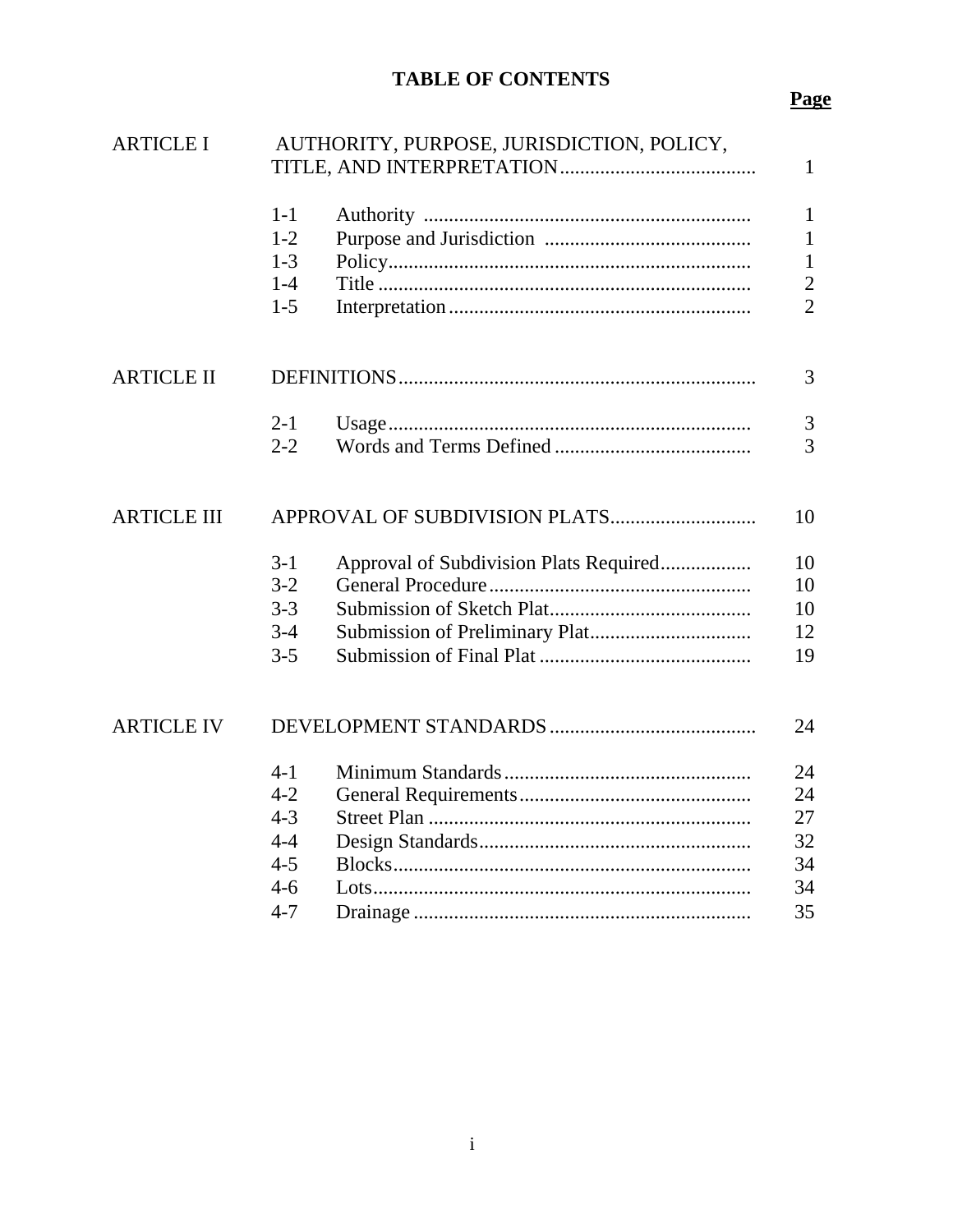# **TABLE OF CONTENTS (continued)**

# **Page**

|                     | $4 - 8$<br>$4-9$<br>$4 - 10$         |                                                                                                  |  |
|---------------------|--------------------------------------|--------------------------------------------------------------------------------------------------|--|
| <b>ARTICLE V</b>    |                                      | <b>INSTALLATION OF PERMANENT REFERENCE POINTS  55</b>                                            |  |
|                     | $5 - 1$<br>$5 - 2$                   |                                                                                                  |  |
| <b>ARTICLE VI</b>   |                                      |                                                                                                  |  |
|                     | $6 - 1$                              |                                                                                                  |  |
| <b>ARTICLE VII</b>  |                                      | <b>GUARANTEES FOR COMPLETION AND PERFORMANCE</b><br>OF IMPROVEMENTS AND THE CITY'S ACCEPTANCE OF |  |
|                     | $7 - 1$<br>$7 - 2$                   |                                                                                                  |  |
| <b>ARTICLE VIII</b> |                                      |                                                                                                  |  |
|                     | $8 - 1$<br>$8-2$<br>$8-3$<br>$8 - 4$ | Special Requirements for Nonresidential Subdivisions  61                                         |  |
| <b>ARTICLE IX</b>   |                                      |                                                                                                  |  |
|                     | $9 - 1$                              |                                                                                                  |  |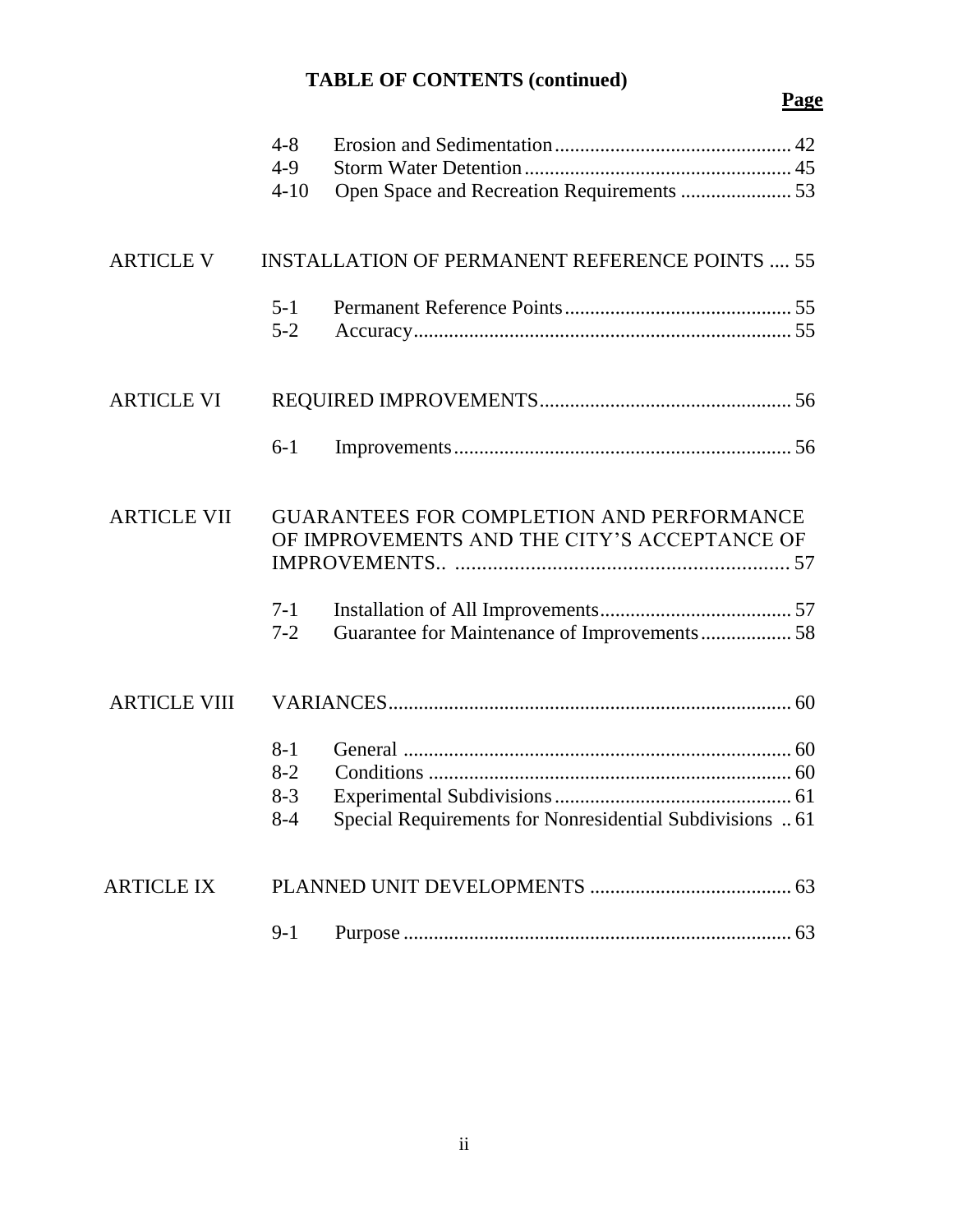# **TABLE OF CONTENTS (continued)**

# **Page**

| <b>ARTICLE X</b>    |                                  | CONFLICT WITH PUBLIC AND PRIVATE PROVISIONS  63 |
|---------------------|----------------------------------|-------------------------------------------------|
|                     | $10-1$<br>$10-2$                 |                                                 |
| <b>ARTICLE XI</b>   |                                  |                                                 |
|                     | $11 - 1$<br>$11-2$               |                                                 |
| <b>ARTICLE XII</b>  |                                  |                                                 |
|                     | $12 - 1$                         |                                                 |
| <b>ARTICLE XIII</b> |                                  |                                                 |
|                     | $13 - 1$<br>$13 - 2$<br>$13 - 3$ |                                                 |
| <b>ARTICLE XIV</b>  |                                  |                                                 |
|                     | $14 - 1$                         | Adoption by the Satsuma Planning Commission 66  |
| <b>APPENDIX II</b>  |                                  | SCHEDULE OF ZONING AND SUBDIVISION FEES 67      |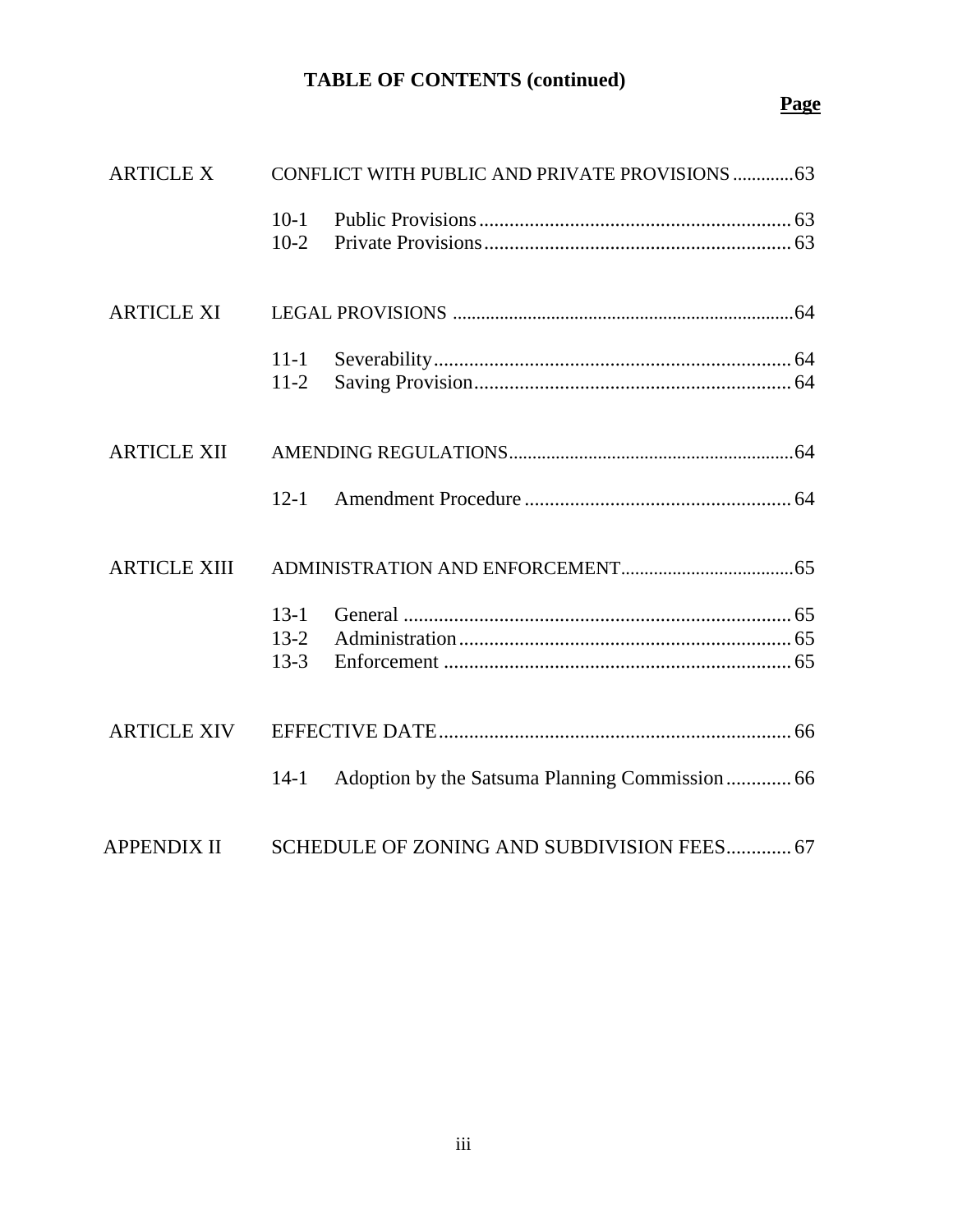# **ARTICLE I**

# **AUTHORITY, PURPOSE, POLICY, TITLE, AND INTERPRETATION**

# **SECTION 1-1. AUTHORITY**

The Subdivision Regulations for the City of Satsuma are promulgated under authority of The Code of Alabama, 1975 as set forth in Title 11, Chapter 52.

# **SECTION 1-2. PURPOSE AND JURISDICTION**

The purpose of these regulations is to establish procedures and standards for the development of subdivisions or proposed additions to existing subdivisions within the subdivision jurisdiction of Satsuma, Alabama, in an effort to regulate the minimum size of lots, the planning and construction of all public streets, public roads and drainage structures and to require the proper placement of public utilities.

# **SECTION 1-3. POLICY**

- 1-3-1 It is hereby declared to be the policy of Satsuma to consider the subdivisions of land and the subsequent development of the subdivided land as subject to the control of the Satsuma Planning Commission pursuant to the authority granted to the County by the Code of Alabama.
- 1-3-2 Land to be subdivided shall be of such character that it can be used safely for building purposes without danger to health or peril from fire, flood, or other menace, and land shall not be subdivided until proper provision has been made for drainage, water, sewerage disposal and streets.
- 1-3-3 Any owner of land, which lies within the area of jurisdiction of the Satsuma Planning Commission, who wishes to subdivide or re-subdivide such land into two (2) or more lots, parcels, plats, or other divisions of land for the purpose, whether immediate or future, of sale or of building development shall submit to the Planning Commission and County Health Department for approval, a plat of the subdivision, which shall conform to the minimum requirements set forth in these regulations.
- 1-3-4 No subdivider shall proceed with any improvements or with the installation of utilities in a subdivision until such subdivision plat shall have been reviewed and granted Preliminary Plat approval by the Planning Commission and County Health Department.
- 1-3-5 No subdivider shall proceed with the sale of lots or the erection of buildings, excluding required public improvements and utility structures, within a subdivision until such subdivision plat shall have been granted Final Plat approval entered in writing on the plat and signed by the Chairman of the Planning Commission and recorded in the Office of the Probate Judge of Mobile County.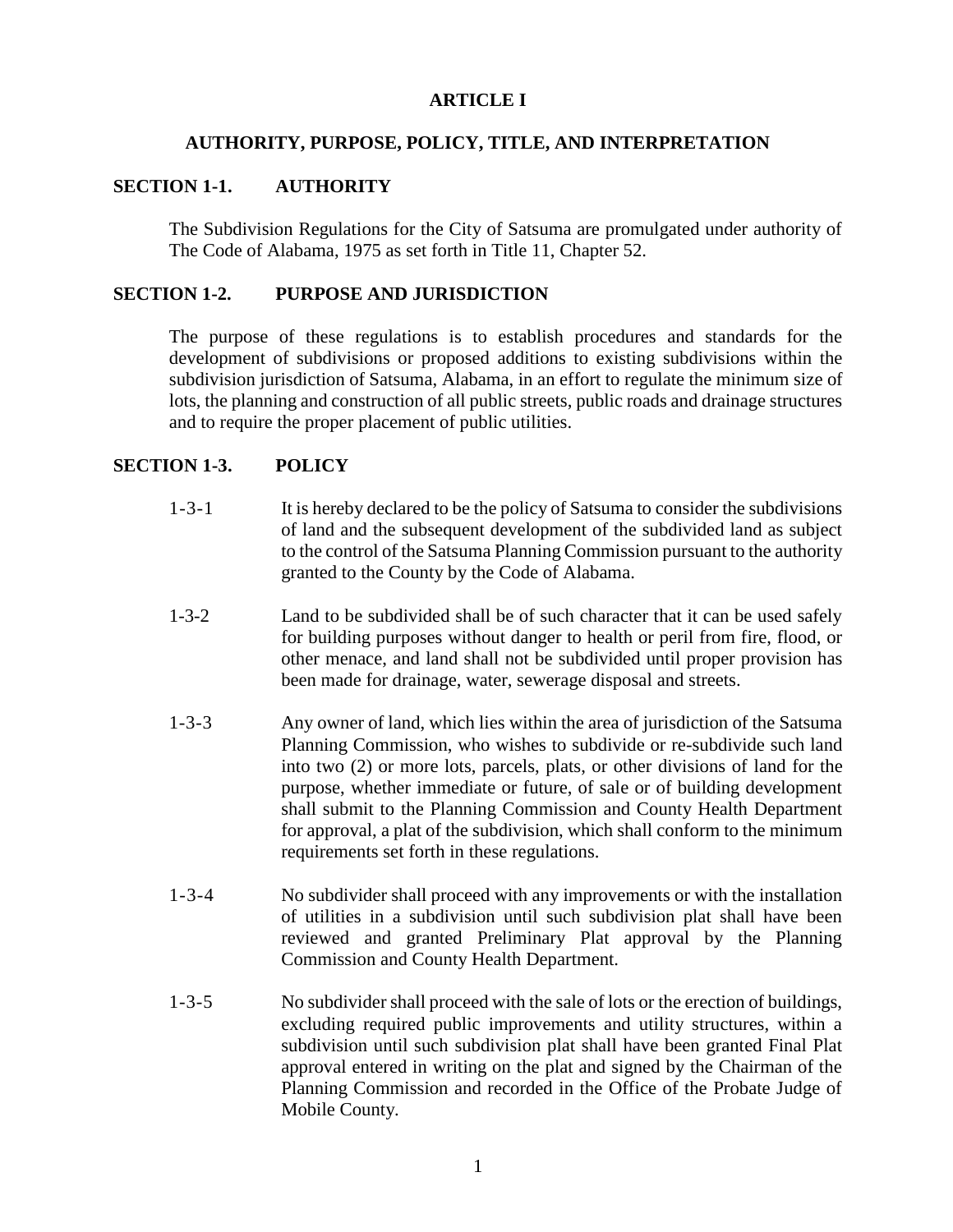# **SECTION 1-4 TITLE**

These regulations shall hereafter be known, cited, and referred to as the Subdivision Regulations of Satsuma, Alabama.

# **SECTION 1-5. INTERPRETATION**

In their interpretation and application, the provisions of these regulations shall be held to be the minimum requirements for the promotion of the public health, safety, and general welfare.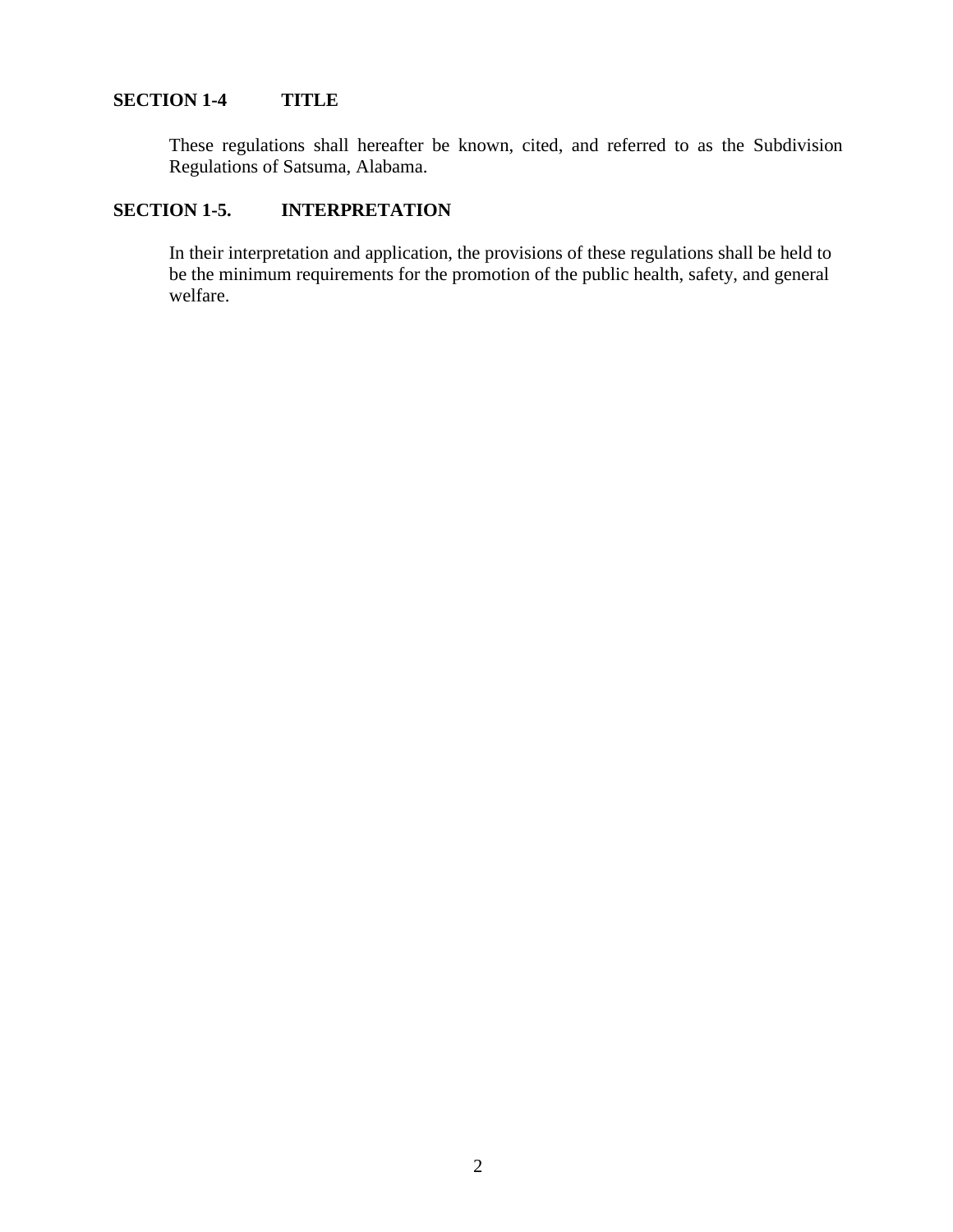# **ARTICLE II**

# **DEFINITIONS**

# **SECTION 2-1. USAGE**

For the purpose of these regulations, certain numbers, abbreviations, terms, and words used herein shall be used, interpreted, and defined as set forth in this section. Unless the context clearly indicates to the contrary, words used in the present tense include the future tense; words used in the plural number include the singular number; the word "herein" means "in these regulations"; the word "regulations" means "these regulations".

A "person" includes a corporation, a partnership and an incorporated association of persons such as a club; "shall" is always mandatory; a "building" includes a "structure" and includes any part thereof; "used" or "occupied" as applied to any land or building shall be construed to include the words "intended, arranged, or designed to be used or occupied".

# **SECTION 2-2. WORDS AND TERMS DEFINED**

A-1 DEVELOPMENT SCHEDULE. Development of a PUD site with zero-lot-line/patio single family detached residential dwellings.

A-2 DEVELOPMENT SCHEDULE. Development of a PUD site with two-family/duplex attached residential dwellings.

A-3 DEVELOPMENT SCHEDULE. Development of a PUD site with multi-family attached residential dwellings.

ACCESSORY BUILDING/STRUCTURE. A detached, subordinate building or structure, located on the same building site with the main structure, the use of which is incidental to that of the main structure.

ALLEY. A public right-of-way primarily designed to serve as a secondary access to the side or rear of properties whose principal frontage is on some other street.

APPLICANT. The owner or his legally designated representative. In the event that the applicant is a legally designated representative, evidence of consent shall be required from the title owner of the land in a form acceptable to the Planning Commission.

ARTERIAL. See Street, Arterial.

BLOCK. A tract of land bounded by streets, or by a combination of streets and public parks, cemeteries, railroad right-of-way, shorelines of waterways, or other boundary lines.

BUILDING. Any structure built for the support, shelter, or enclosure of persons, animals, chattels, or moveable property of any kind, and includes any structure.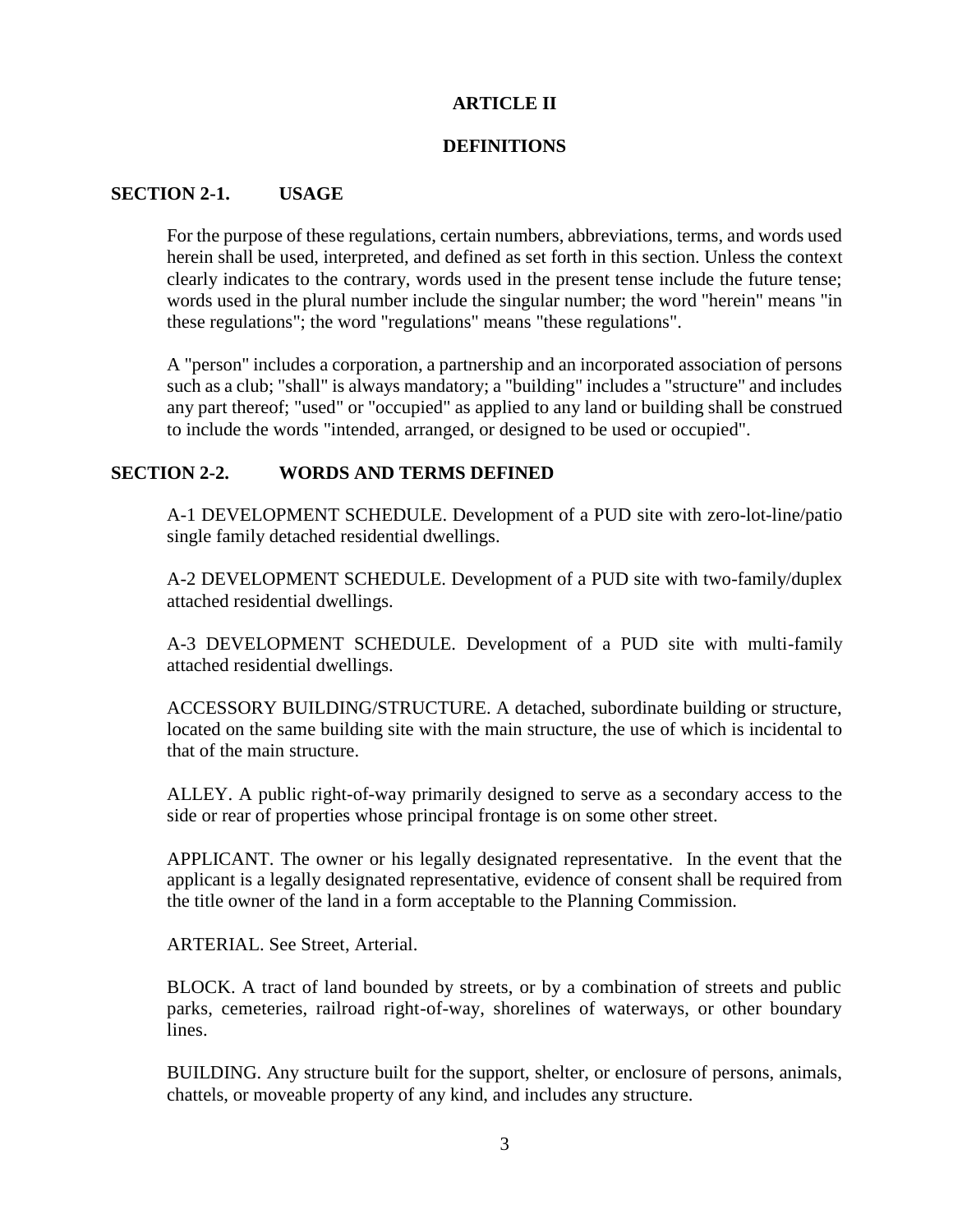BUILDING SETBACK LINE. A line generally parallel to and measured from the front property line in front of which no structure may be erected.

BUILDING SITE. The land occupied or to be occupied by a structure and its accessory structures including open spaces, required yards, and parking.

COLLECTOR STREET. See Street, Collector.

CORNER LOT. A lot which occupies the interior angle at the intersection of two (2) street lines. The street line forming the least frontage shall be deemed the front of the lot except where the two (2) street lines are equal, in which case the owner shall be required to specify which is the front.

COUNTY SPECIFICATIONS. All construction specifications which have been adopted by the County Commission or as required by the County Engineer and all utility departments.

CUL-DE-SAC. A minor street with only one outlet and having an appropriate terminal for the safe and convenient reversal of traffic movement.

DEDICATION. The transfer of property from private to public ownership.

DEPTH OF LOT. The mean horizontal distance between the front and rear lot lines.

DESIGN ENGINEER. A registered professional engineer in the State of Alabama, qualified by education and experience to perform services of design in the area of their expertise. For these regulations, the design engineer is the consultant that is responsible for the design of the development and is retained by and/or is an agent for the owner/developer.

DEVELOPER. The owner, or his legally designated representative, of land proposed to be subdivided. Consent shall be required from the title owner of the land in a form acceptable to the Planning Commission.

DOUBLE FRONTAGE LOT. A lot having a frontage on two (2) non-intersecting streets as distinguished from a corner lot.

DWELLING. Any covered structure intended for the shelter, housing, or enclosure of persons.

EASEMENT. A grant by a property owner of the use of land for a specified purpose or purposes by the general public or a corporation, or person(s); or as created by operation of law.

EXPRESSWAY. See Street, Expressway.

FINAL PLAT. A plat of a tract of land which meets the requirements of these regulations and is in proper form for recording in the Office of the Probate Judge of Mobile County, Alabama.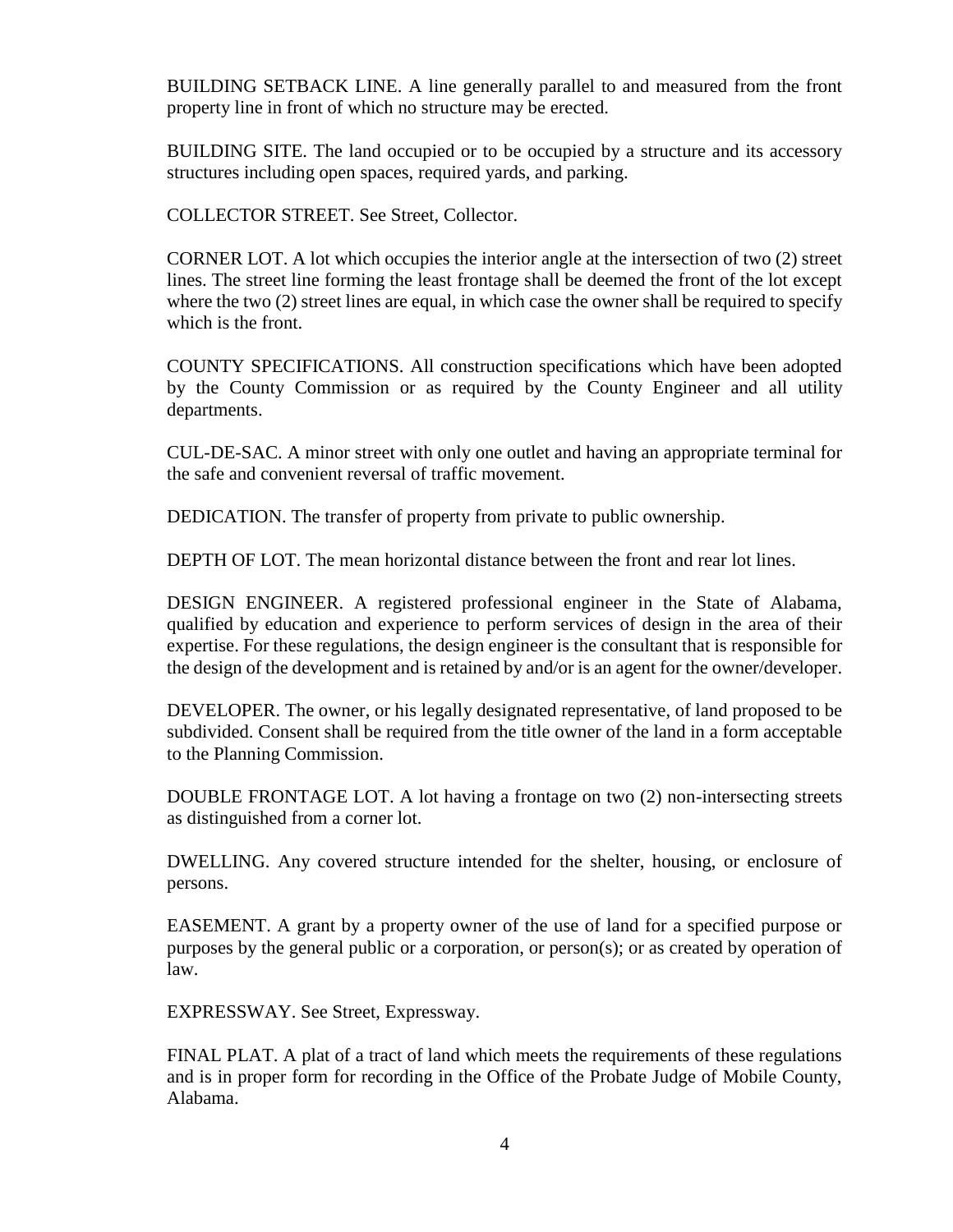FLOOD-PROOFING. Any combination of structural or nonstructural additions, changes, or adjustments which reduce or eliminate flood damage to real estate or improved real property, water supply and sanitary sewer facilities, electrical systems, and structures and their contents.

FLOODWAY. The stream channel and the portion of the adjacent flood plain which must be reserved solely for the passage of floodwaters in order to prevent an increase in upstream flood heights of more than one (1) foot above the pre-development conditions.

For the purpose of these regulations, floodways shall be defined as follows:

- 1. The floodways as identified or delineated in the Flood Insurance Study for Mobile County, Alabama.
- 2. Along Small Streams and Watercourses. All lands lying within twenty-five (25) feet of the top of the bank of the channel (measured horizontally), unless the developer demonstrates to the satisfaction of the Planning Commission that a lesser distance (but not less than fifteen (15) feet) is adequate based on the watershed characteristics and probable storm runoff for the 100-year flood.

HARDSHIP. An unusual situation on the part of an individual property owner which will not permit the full utilization of property which is given to others within the county. A hardship exists only when it is not self-created.

HEALTH DEPARTMENT. The Mobile County Health Department.

HUNDRED (100) YEAR FLOOD. A flood which has, on the average, a one (1) percent chance of being equaled or exceeded in any given year.

LAND SUBJECT TO FLOOD. For the purpose of these regulations, land subject to flood shall be defined as follows:

- 1. The Lands identified as having special flood hazards by the Office of Federal Insurance and Hazard Mitigation. The lands identified as subject to inundation by the 100-year flood and all lands lying below the 100-year flood elevations as demonstrated by the maps and charts contained in the Flood Insurance Study for Mobile County, Alabama, as prepared by the Federal Emergency Management Agency, Offices of Federal insurance and Hazard Mitigation, and all subsequent revisions thereto, which are made a part of these regulations.
- 2. Along Small Streams and Watercourses. All lands lying within one-hundred (100) feet of the top of the bank of the channel (measured horizontally) unless the developer demonstrates to the satisfaction of the Planning Commission that the property in question is free from the danger of inundation by the 100-year floor or that adequate remedial measures have been taken to allow the watercourse to safely accommodate the 100-year flood. The developer shall submit such data or studies based on the watershed characteristics, probable runoff, and other topographic and hydraulic data prepared by a registered professional engineer as the Planning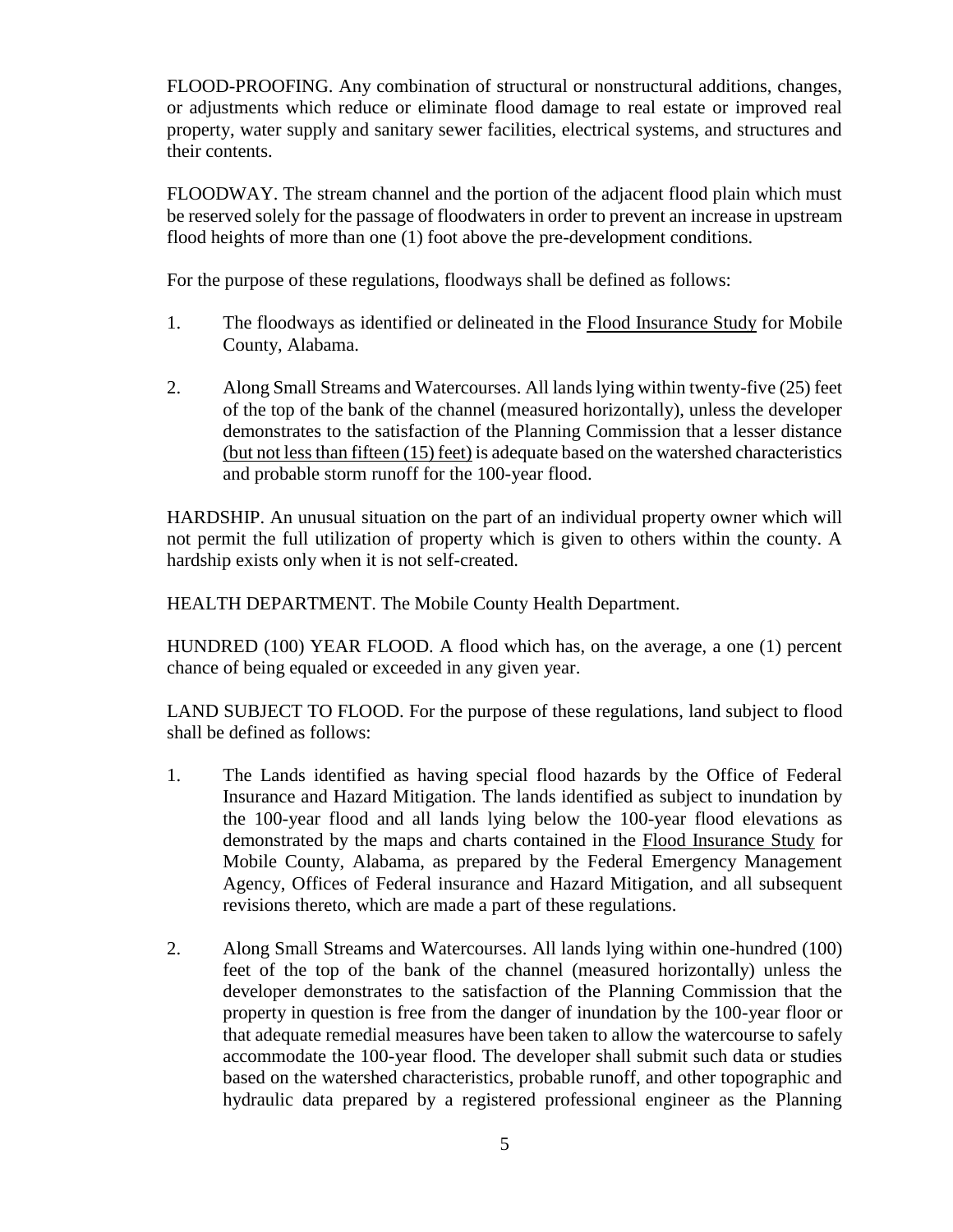Commission may reasonably require to adequately make its determination of the flood susceptibility of the property.

LOT. A tract, plot, or portion of a subdivision or other parcel of land intended as a unit for the purpose, whether immediate or future, of transfer of ownership or for building development.

LOT OF RECORD. A lot which is part of a subdivision, the plat of which has been recorded in the Office of the Probate Judge of Mobile County.

MAJOR SUBDIVISION. A subdivision not classified as a minor subdivision, including but not limited to subdivisions of four (4) or more lots, or any size subdivision requiring any new streets or extension of the local governmental facilities, or the creation of any public improvements.

MINOR STREET. See Street, Minor.

MINOR SUBDIVISION. A subdivision containing not more than three (3) lots fronting on an existing street, not involving any new street or road or the extension of public facilities, or the creation of any public improvements, and not adversely affecting the remainder of the parcel of adjoining property.

MONUMENT. A permanent object serving to indicate a limit or to make a boundary.

NONRESIDENTIAL SUBDIVISION. A subdivision whose intended use is other than residential, such as commercial or industrial. Such subdivision shall comply with the applicable provisions of these regulations.

OPEN SPACE/RECREATION. An area open to the sky which may be on the same lot with the building. The area may include, along with the natural environmental features, swimming pools, tennis courts, or any other recreational facilities. Streets, structures for habitation, and the like shall not be included.

OPEN SPACE IN PLANNED UNIT DEVELOPMENT (PUD). (1) Privately-owned and occupied area of a separate lot, outside of any buildings on the lot; (2) privately-occupied open space assigned to an individual dwelling unit in a project and not occupied by the dwelling; (3) public open space. Any spaces not occupied by buildings or privately-owned lots or privately-occupied space. This public open space may consist of access driveways, off-street parking space, pedestrian walkways, play areas, landscaped areas and any other areas suitable for the common enjoyment of the residents of the project.

OWNER. Every person or legal entity having a title interest in the land sought to be subdivided under these regulations.

OWNER'S ENGINEER. The engineer or land surveyor registered and in good standing with the State Board of Registration of Alabama who is the agent of the owner of land which is proposed to be subdivided or which is in the process of being subdivided.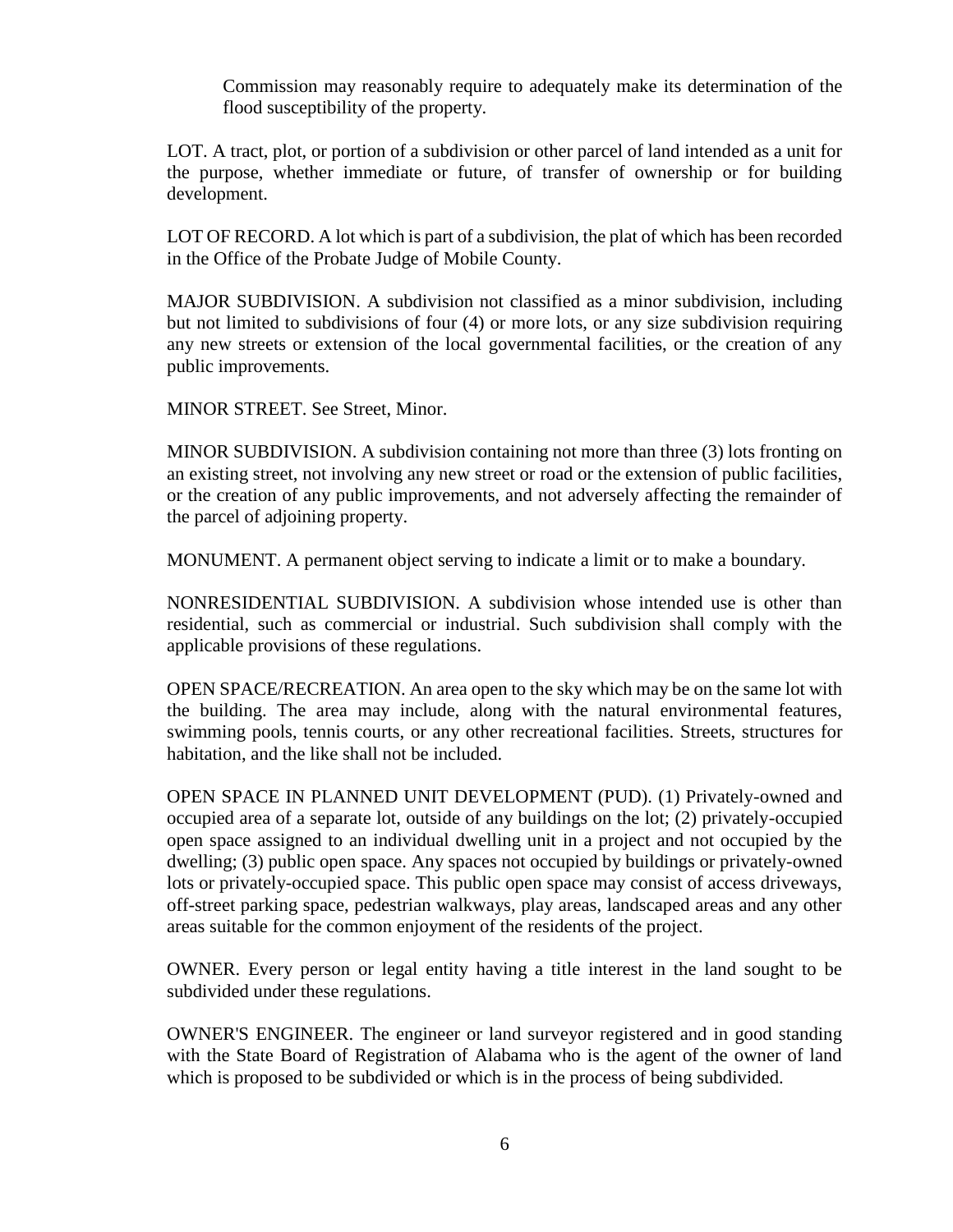PERMITTED STRUCTURE. A structure meeting all the requirements established by the PUD regulations (Article IX of these regulations) for the development in which the structure is located.

PLANNED UNIT DEVELOPMENT (PUD). An area with a specified minimum contiguous acreage to be developed as a single entity according to a plan. (See Article IX.)

PLANNING COMMISSION. The Satsuma Planning Commission.

PRELIMINARY PLAT. A tentative plan of the complete proposed subdivision submitted to the Planning Commission for its consideration.

PROBATE JUDGE. The Judge of Probate of Mobile County, Alabama.

REGISTERED ENGINEER. An engineer properly licensed and registered in the State of Alabama.

REGISTERED LAND SURVEYOR. A land surveyor properly licensed and registered in the State of Alabama.

RE-SUBDIVISION. A change in a map of an approved or recorded subdivision plat if such change affects any street layout on such map or area reserved thereon for public use, or any lot line; or if it affects any map or plan legally recorded prior to the adoption of any regulations controlling subdivisions.

SETBACK. The distance between a building and the street line nearest thereto.

SINGLE TIER LOT. A lot which backs upon a street, a railroad, a physical barrier, or a residential or nonresidential use, and to which access from the rear of the lot is usually prohibited.

SKETCH PLAT. A review sketch prior to the preparation of the Preliminary Plat (or Final Plat in the case of a minor subdivision) to enable the applicant to save time and expense in reaching general agreement with the Planning Commission as to the form of the plat and the objectives of these regulations.

STREET. The full right-of-way of a thoroughfare which affords the principal means of access to abutting property.

- 1. EXPRESSWAY OR FREEWAY. A facility which has the main function to accommodate a high volume of traffic for a considerable distance through the prohibiting of ingress and egress except at controlled intervals. A freeway involves complete control of access while an expressway permits access at grade intersections at infrequent intervals.
- 2. ARTERIAL. A street that connects areas which produce large numbers of trip generations. An arterial has a dual function - to move traffic and to provide access to land uses, particularly the high trip-generating commercial activities. The traffic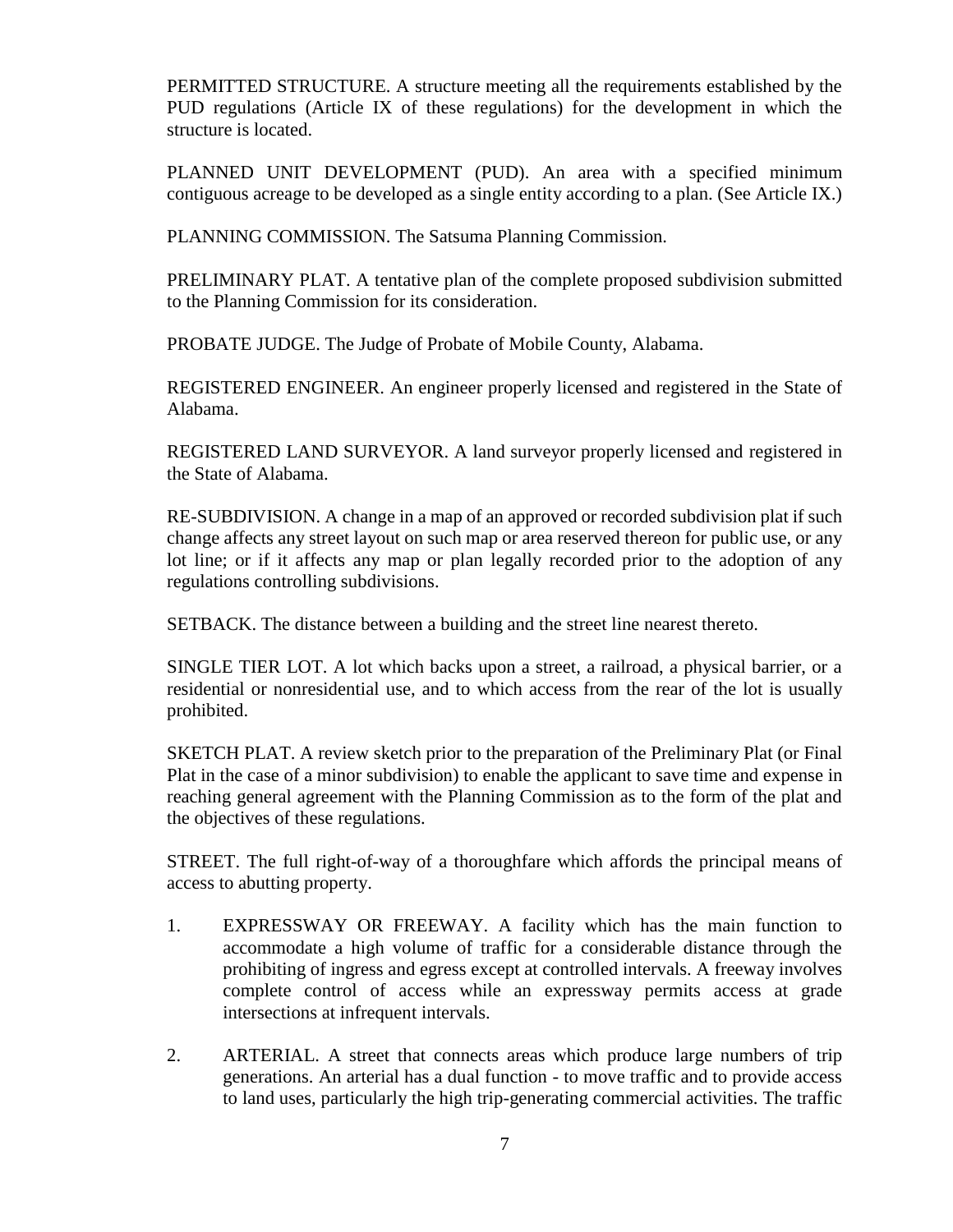and access functions of arterials conflict with each other and this is one of the major problems of planning.

- 3. COLLECTOR. A collector street has the primary function of collecting traffic from an area and moving it to the arterial street system while also providing substantial service to abutting land use. Typically, a collector street should not have extensive continuity, or it may be used as an undesirable arterial. The development of a collector street in new growth areas is usually dependent upon the form taken by land subdivision, whether the subdivision is residential in nature, or a planned commercial office, or industrial development.
- 4. MINOR STREET. A minor street is one whose primary function is to service abutting land use. Through traffic should be stringently discouraged on a minor street.

SUBDIVIDER. Any person who: (1) having an interest in land, causes it, directly or indirectly, to be divided into a subdivision; or (2) directly or indirectly, sells, leases, or develops, or offers to sell, lease, or develop, or advertises for sale, lease or development, any interest, lot, parcel, site, unit, or plat in a subdivision; or (3) is directly or indirectly controlled by, or under direct, or indirect, common control with any of the foregoing.

SUBDIVISION. The division of a lot, tract, or parcel of land into two (2) or more lots, plats, sites, or other division of land for the purpose, whether immediate or future, of sale or of building development. It includes re-subdivision and, when appropriate to the context, relates to the process of subdividing or to the land or territory being subdivided. It shall include all divisions of land involving the dedication of a new street or a change in existing streets.

SUBDIVISION JURISDICTION. The territorial jurisdiction of the Satsuma Planning Commission over the subdivision of land.

SURETY. Any surety bond, certificate of deposit, irrevocable letter of credit, cashiers check, or other acceptable surety as approved by the City of Satsuma or their authorized agent.

WATERCOURSE. Any depression serving to give direction to a flow of water, having a bed and well-defined banks and which shall, upon the rule or order of the City of Satsuma also include other generally or specifically designated areas where flooding may occur. The flow of water need not be on a continuous basis, but may be intermittent, resulting from the surface runoff of precipitation.

WIDTH LOT. The mean horizontal distance between the two side lot lines.

YARD, FRONT. A yard extending the full width of the building site across its front, with required depth measured at right angles to the front street line of the building site.

YARD, REAR. A yard extending the full width of the building site across its rear, with required depth measured at right angles to the rear line of the building site.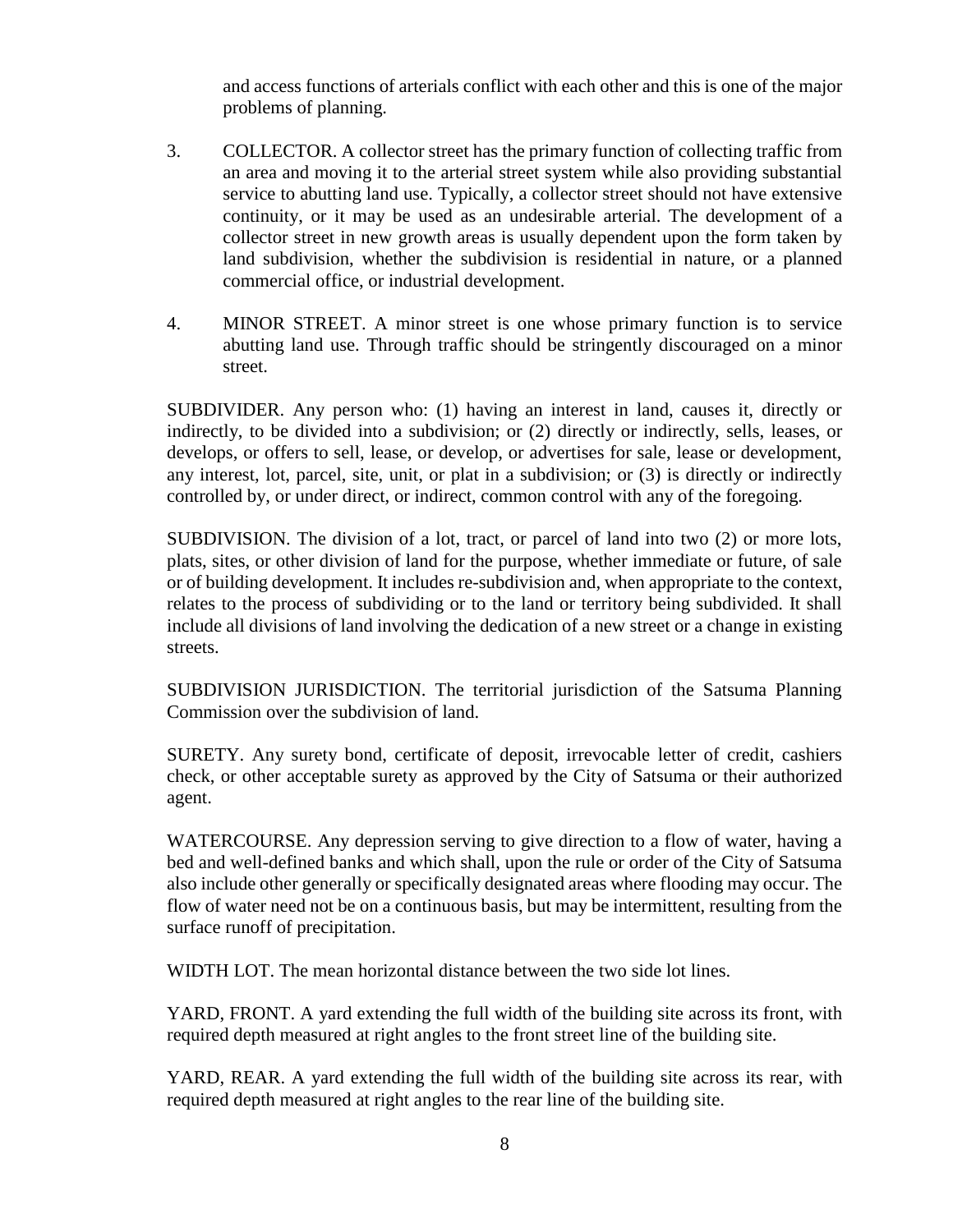YARD, SIDE. A yard extending from the rear line of the front yard to the front line of the rear yard, with required width measured at right angles to the adjacent side lines of the building site.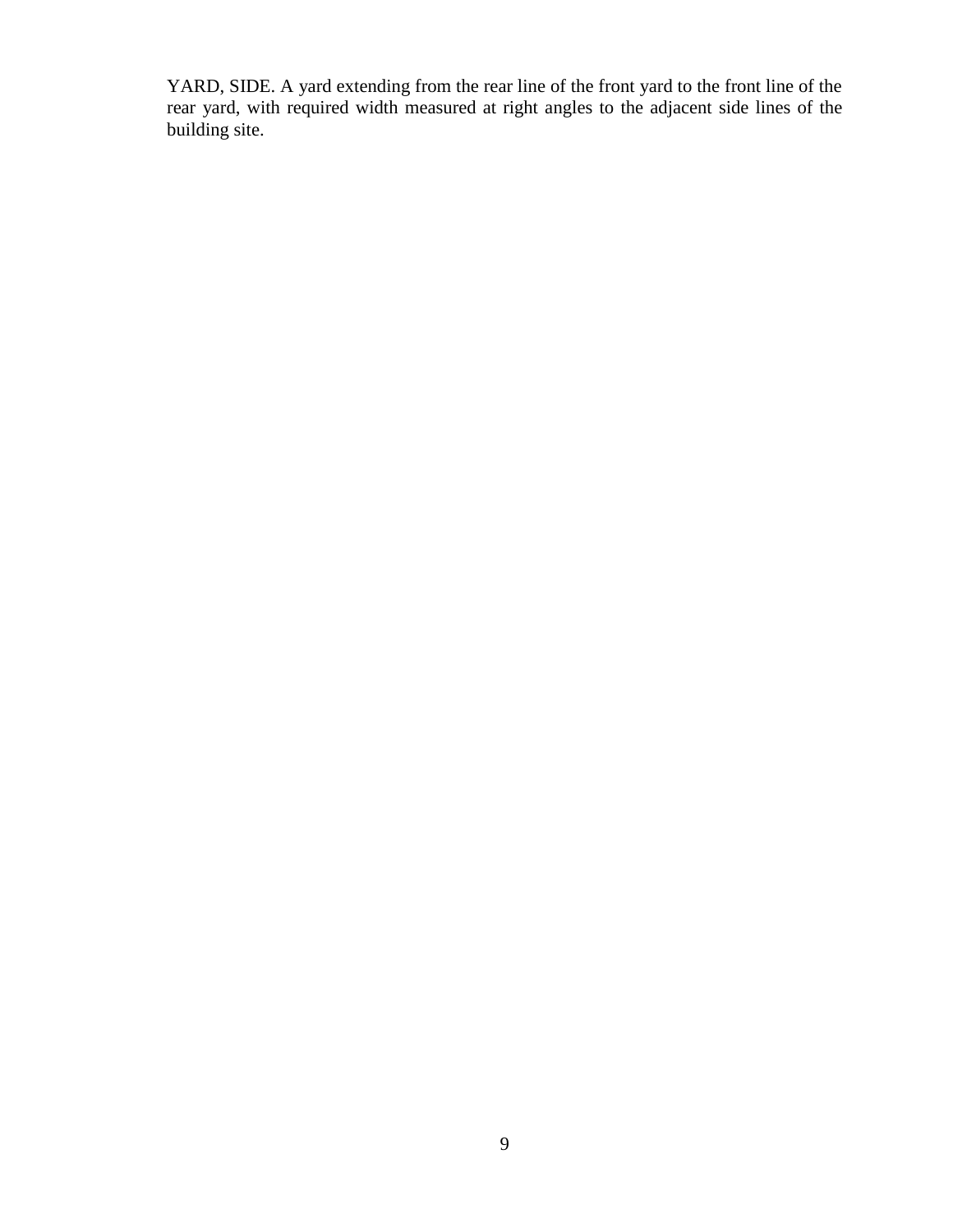# **ARTICLE III**

# **APPROVAL OF SUBDIVISION PLATS**

# **SECTION 3-1. APPROVAL OF SUBDIVISION PLATS REQUIRED**

From and after the date of filing a certified copy of these regulations with the Probate Judge, no subdivision plat of land within the planning jurisdiction, as defined in Article II of these regulations, shall be filed or recorded nor shall any lots be sold until the plat shall have been submitted to and approved by the Planning Commission and recorded by the Probate Judge. The Probate Judge, upon receipt of a copy of these regulations, shall not thereafter file or record a plat of a subdivision of land located within the subdivision jurisdiction, as defined herein, without the approval of such plat in accordance with these regulations.

No services or utilities shall be extended to a subdivision, unless and until the requirements set forth in these regulations have been complied with and the same has been approved by the Planning Commission.

3-1-1 Any and all subdividers of land in Satsuma, be they individuals, firms, trusts, organizations, agencies or other legal entities, must submit a plat of any proposed subdivision of land to the Planning Commission.

> Any subdivider who appears to be circumventing the intent and substance of these Regulations may be required to submit a plat for review and approval by the Planning Commission and shall be subject to the penalties under Section 13-3 of these Regulations.

# **SECTION 3-2. GENERAL PROCEDURE**

- 3-2-1 CLASSIFICATION OF SUBDIVISION. Whenever any subdivision of land is proposed, before any contract is made for the sale of any part thereof, the subdividing owner or his authorized agent shall apply for and secure approval of such proposed subdivision in accordance with the following procedure:
	- 1. Minor Subdivision
		- a. Sketch Plat Approval
		- b. Final Plat Approval
	- 2. Major Subdivision
		- a. Sketch Plat Approval
		- b. Preliminary Plat Approval
		- c. Final Plat Approval

# **SECTION 3-3 SUBMISSION OF SKETCH PLAT**

The procedure for obtaining Sketch Plat concurrence is as follows: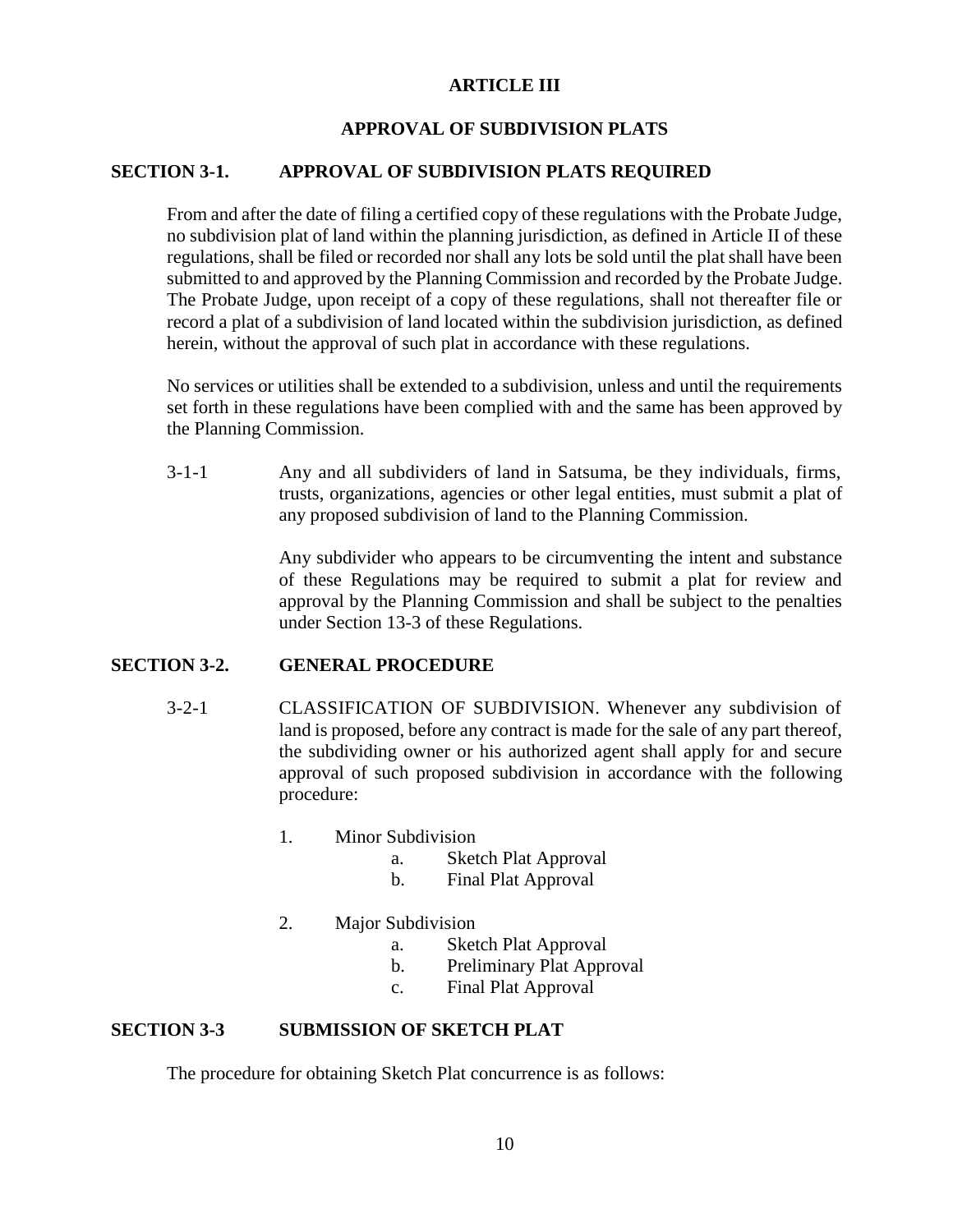- 3-3-1 DISCUSSION OF REQUIREMENTS. Before preparing the Sketch Plat for a subdivision, the applicant should discuss with the Satsuma Building Official the procedure for approval of a subdivision plat and the requirements as to general layout of streets and for reservations of land, street improvements, drainage, sewerage, water, and similar matters as well as the availability of existing services. The Satsuma Building Official shall also advise the applicant, when appropriate, to discuss the proposed subdivision with those officials who must eventually approve those aspects of the subdivision plat coming within their jurisdiction.
- 3-3-2 APPLICATION PROCEDURE. Whenever any subdivision of a tract of land is proposed to be made, the applicant shall submit to the Executive Secretary of the Planning Commission at least ten (10) working days prior to a regularly scheduled meeting, eight (8) copies of a Sketch plat of the proposed subdivision together with a sketch vicinity map and any other data which will convey his intentions as to the proposed layout and type of development. The applicant shall appear at the regularly scheduled meeting of the Planning Commission to discuss the proposed subdivision and become familiar with the application of the regulations affecting the land to be subdivided. This procedure is mandatory, but does not require a formal application or fee.
- 3-3-3 SKETCH PLAT REQUIREMENTS. A Sketch Plat shall be drawn at an approximate scale of one inch to 100 feet and shall show the tentative street layout, approximate right-of-way width, lot arrangements, location of the nearest water and sewer lines (if any), water courses, existing structures, total acres, approximate number of lots, adjoining streets, north point, tract boundary, and proposed use of land.
- 3-3-4 CLASSIFICATION. Tentative classification of the Sketch Plat shall be made at the time of review at the regularly scheduled meeting of the Planning Commission as to whether the subdivision is a major or minor subdivision as defined in Article II of these regulations. Subsequent to the approval by the Planning Commission, the applicant may proceed directly to the filing of an application for approval of a final subdivision plat, as provided, in these regulations, if classified as a minor subdivision; and if classified as a major subdivision, the applicant must first file an application for approval of a Preliminary Plat, as provided in these regulations before filing for Final Plat approval.
- 3-3-5 CONCURRENCE OF SKETCH PLAT. After reviewing and discussing the Sketch Plat, the Planning Commission will advise the applicant of the specific changes or additions to be made in the layout, and the character of improvements and reservations to be required as prerequisite to approval of the subdivision plat, if any. The Planning Commission may require additional changes as a result of further study of the subdivision. Said approval shall constitute authorization to prepare and submit a Preliminary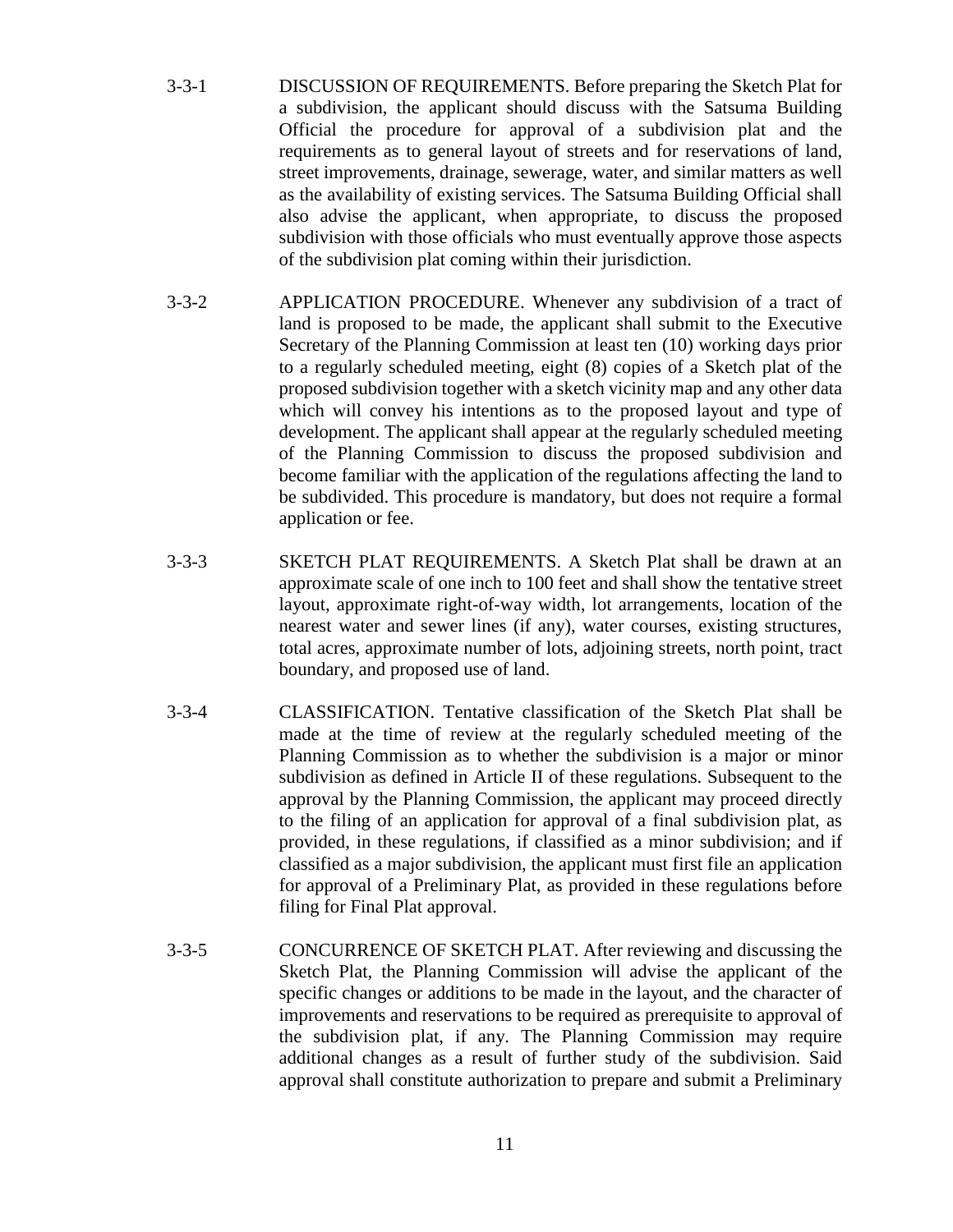Plat in the case of a major subdivision or a Final Plat in the case of a minor subdivision.

# **SECTION 3-4. SUBMISSION OF PRELIMINARY PLAT**

The procedure for obtaining Preliminary Plat approval is as follows:

- 3-4-1 APPLICATION. Based upon the Planning Commission's approval of the Sketch Plat, the owner shall file an application for approval of a Preliminary Plat. The Preliminary Plat application shall:
	- 1. Be made on forms available at the Office of the Building Inspector of the City of Satsuma;
	- 2. Include the names and addresses, as they appear in the Mobile County tax records, of the owner(s) of land adjacent to the tract of land being subdivided;
	- 3. Be submitted to the Building Inspector for the City of Satsuma at least fifteen (15) days prior the meeting of the Planning Commission;
	- 4. Be accompanied by the following:
		- a. Full payment of all application fees required under Satsuma law;
		- b. Eight (8) sets of black or blue line prints of the proposed subdivision, prepared and certified by a professional engineer registered in the State of Alabama;
		- c. A surety bond in a form satisfactory to the City and City Attorney and in an amount equal to one hundred twentyfive percent (125%) of the cost, as estimated by an independent source, of installing all improvements to guarantee the actual proper and complete construction and installation of all streets, roads, drainage structures, public utilities and other improvements;
		- d. A Preliminary Plat that complies with these regulations;
		- e. A Preliminary Plat Checklist filled out and signed by both the owner and Building Inspector and any other plans or documents as required herein;
		- f. Construction Plans that comply with these regulations;
		- g. A proposed storm water maintenance agreement acceptable to the City Engineer and City attorney;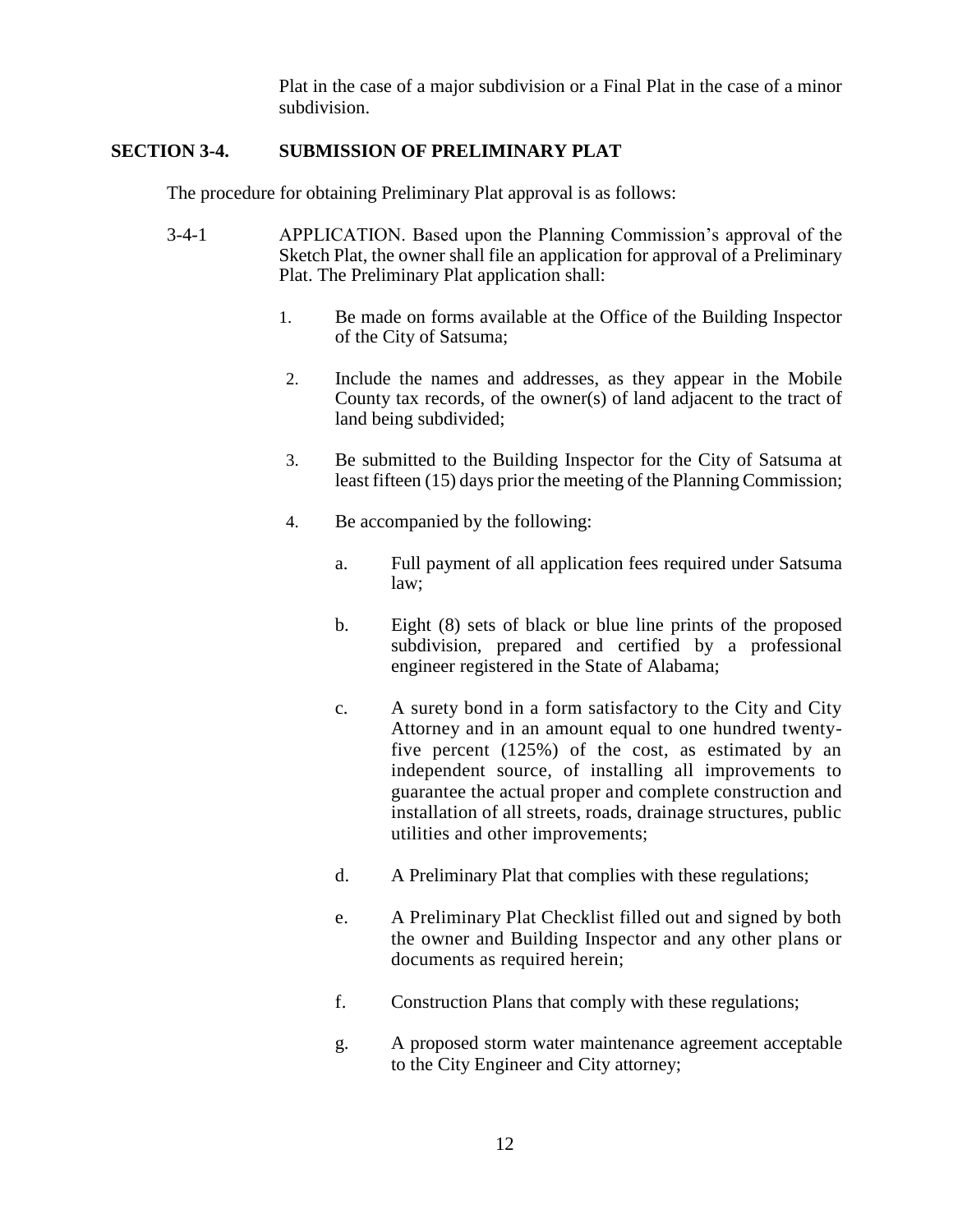- h. A proposed dedication of the public improvements to be accepted by the City;
- i. A title report from a licensed title agency listing all persons and/or entities with an interest in the property;
- j. Utility approval letters and any additional documents required related to utilities;
- k. A subdivision regulation variance application, if a variance is necessary;
- l. A letter from the zoning board of adjustment evidencing its approval of any necessary zoning variances;
- m. A digital submittal of the Preliminary Plat and Construction Plans upon request of the City Engineer; and
- n. A report from the owner's registered engineer showing any known man-made hazards, evidence of recent or ancient mining or quarry operations (above ground and underground), spoil areas, dump sites, existing fill and excavation, existing drainage retention or detention areas, wells, storage tanks (above ground and underground), and any historical and archeological features.

All of these components listed above shall be part of the application package submitted by the owner to the Planning Commission for review.

- 3-4-2 PUBLIC HEARING. Within a reasonable time from receipt of payment of required fees and a complete application package requesting Preliminary Plat approval, the City Clerk shall schedule a public hearing to be held by the Planning Commission for discussion and consideration of the complete application package. At least five (5) days prior to the date of the public hearing, notice of such public hearing shall be sent by registered or certified mail to the owner and all adjoining landowners as their names and addresses appear in the Mobile County tax records and as provided in the subdivision application.
- 3-4-3 SUBMISSION REQUIREMENTS AND REVIEW PROCESS. After the Planning Commission reviews the application package, the owner shall be advised of any required changes and/or additions. One (1) copy of the proposed Preliminary Plat shall be returned to the owner with the date of approval, conditions of approval or disapproval, including the reasons therefore, and one (1) copy shall be retained by the Planning Commission. The approval of the Preliminary Plat shall not be deemed final acceptance of the plat or any of the improvements, but rather an expression of approval of the layout as submitted on the Preliminary Plat. Any subsequent change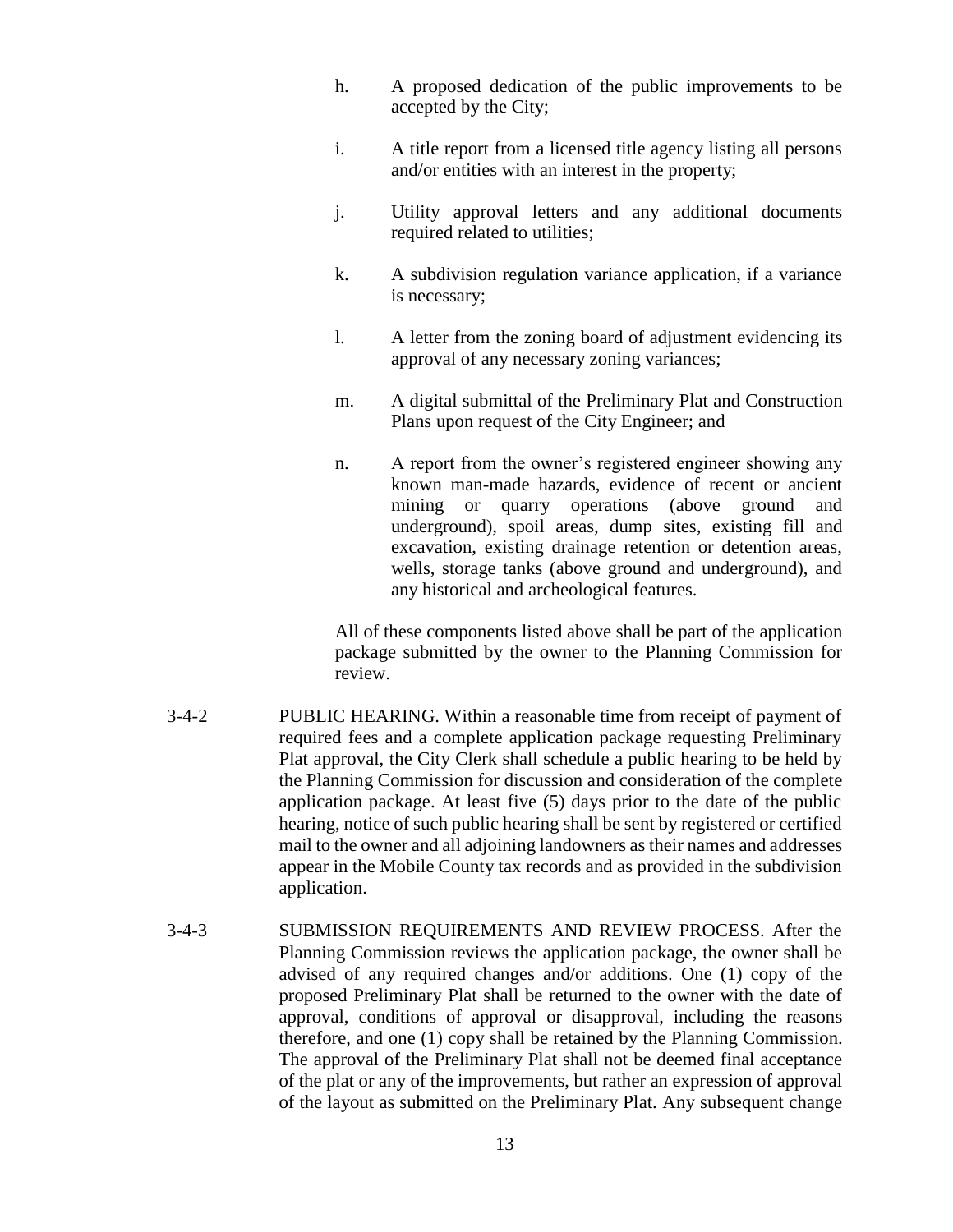or modification to a Preliminary Plat or other components of the application shall be resubmitted to the Planning Commission for approval or denial.

- 3-4-4 EFFECTIVE PERIOD OF PRELIMINARY APPROVAL. The approval of a Preliminary Plat shall be effective for a period of one (1) year. The surety bond guaranteeing completion of improvements must be in place for that entire period. The Planning Commission may extend the effective period of the approval up to twenty-four (24) months after (i) the City has consented to an extension on the bond guaranteeing completion and (ii) the Planning Commission has received a written request from the owner at least sixty (60) days prior to the lapse of the preliminary approval, stating the reasons for an extension. Preliminary Plat approval is revocable. Any plat not receiving final plat approval within the one (1) year or any applicable extension period granted in accordance with the requirements herein shall be null and void, and the owner shall be required to resubmit a new plat (and other application materials) for preliminary approval subject to all then current zoning and subdivision regulations and filing fees.
- 3-4-5 RESUBMISSION OF PRELIMINARY PLAT. After Planning Commission disapproval, the Planning Commission shall not consider any resubmission of the same Preliminary Plat from the owner, for a period of six (6) months, unless all deficiencies have been corrected and the plat satisfies the subdivision regulations and any conditions required by the Planning Commission. Any resubmission shall be subject to (i) a public hearing set by the City Clerk, (ii) then current zoning and subdivision regulations and (iii) full payment of all required fees.
- 3-4-6 PRELIMINARY PLAT REQUIREMENTS. The Preliminary Plat shall be prepared by a registered engineer or land surveyor and demonstrate conformity to these regulations and any other applicable requirements. The Preliminary Plat shall be clearly and legibly drawn at a convenient scale of not less than one (1) inch equals one hundred (100) feet, and the sheets shall be numbered in sequence if more than one (1) sheet is used. The sheet shall be of such size as is acceptable for filing in the Office of the Probate Judge, but shall not exceed twenty-four by thirty-six (24 x 36) inches. The Preliminary Plat shall show the following:
	- 1. Names and addresses of all owner(s) of the land to be subdivided, the applicant (if different from the owner), the registered engineer and land surveyor;
	- 2. Proposed name of subdivision indicating the phase number if applicable, date, north arrow, scale, and location;
	- 3. Vicinity map showing location of the subdivision within the surrounding area;
	- 4. A current boundary/topographic survey of the property containing a complete legal description of the property, topographical contours at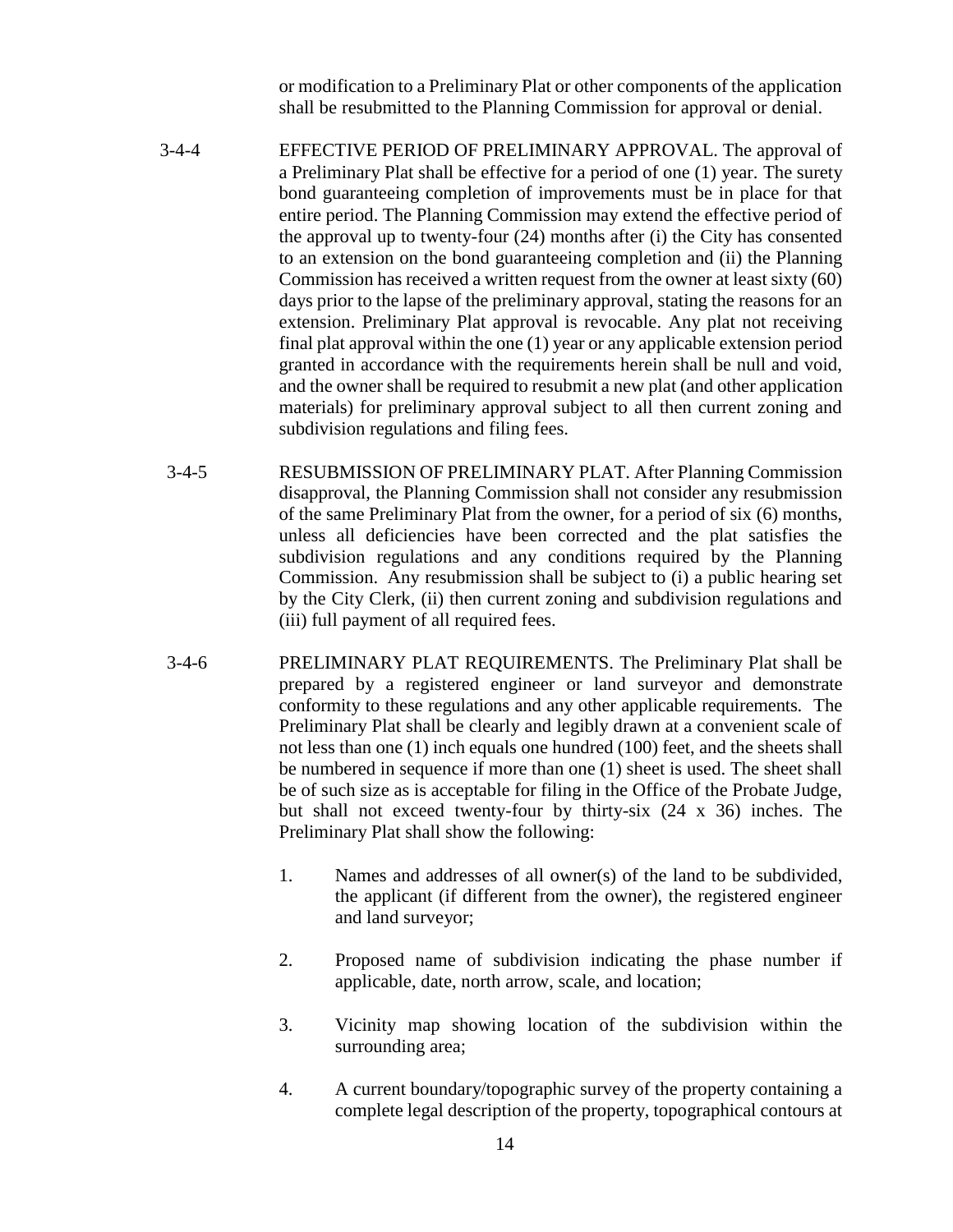one (1) foot vertical intervals, and exact boundaries of the tract of land being subdivided, with bearings shown to the nearest second of an arc and distances to the nearest hundredth of a foot;

- 5. Wooded areas, marshes, and any other conditions affecting the site;
- 6. The location and dimensions of proposed and existing streets, buildings, water courses, jurisdictional wetlands, railroads, transmission lines, drainage structures, public utilities, jurisdiction lines, and any public utility easements on the tract being subdivided and on any adjacent land within one hundred (100) feet of the tract being subdivided;
- 7. If roads are private, a provision stating that the City of Satsuma shall not be responsible for maintaining private roads;
- 8. A provision that the City of Satsuma shall not be responsible for maintaining storm water management facilities including retention and detention ponds, ditches, drains, and other approved types of storm water management infrastructure;
- 9. Proposed and existing street names and proof of E-911 approval;
- 10. Proposed and existing rights-of-way or easements including location, widths, purposes, and the dimension from centerline of all existing rights-of-way to the subdivision boundary;
- 11. Proposed lot lines and blocks with bearings to the nearest second of an arc and distances to the nearest hundredth of a foot as well as lot and block numbers;
- 12. A lot data box as shown below:

| <b>BLOCK DATA</b> | <b>LOT NUMBER</b> | AREA IN SQUARE FEET |
|-------------------|-------------------|---------------------|
|                   |                   |                     |
|                   |                   |                     |

- 13. Minimum building setback lines;
- 14. Accurate outlines and descriptions of any areas to be dedicated or reserved for public use with the purpose indicated thereon, any areas to be reserved for common use of all property owners, along with a brief description of its intended purpose, and any proposed open spaces;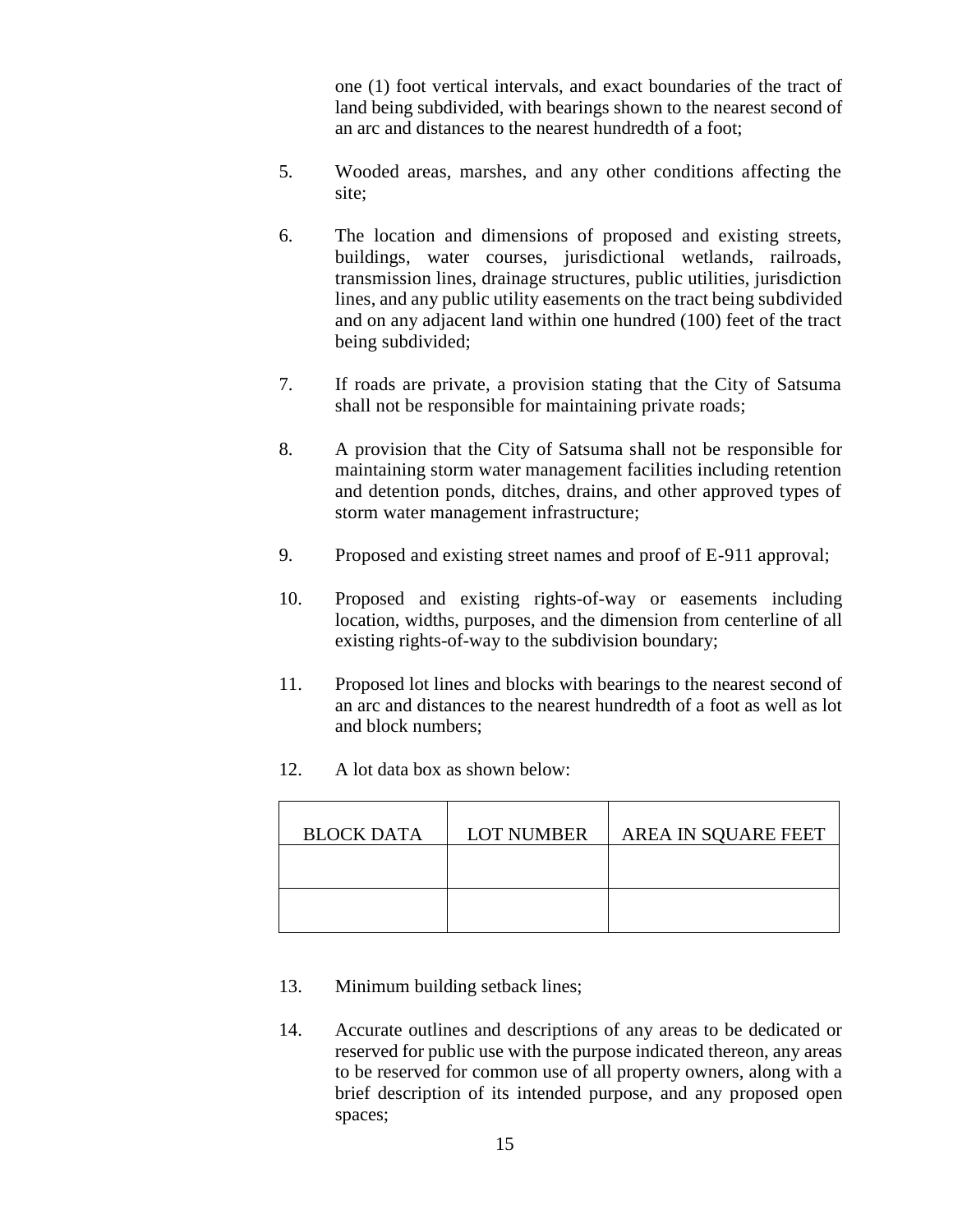15. All proposed utility providers;

# 16. Site data:

- a. Total acreage of property to be subdivided;
- b. Minimum lot size;
- c. Total number of lots;
- d. Linear feet in streets;
- e. Zoning of the property and the adjacent property;
- f. Area of common space and park space;
- 17. Any area in or within one hundred (100) feet of the proposed subdivision subject to inundation by the 100-year flood as defined herein, or subject to periodic inundation by storm drainage overflow or ponding; and
- 18. If all or any part of the proposed subdivision lies within an existing flood hazard zone as indicated on the latest Flood Insurance Rate Map (FIRM) for the area, a statement to that effect should be written on the Preliminary Plat and on the Final Plat.
- 3-4-7 CONSTRUCTION PLANS: REQUIREMENTS. At the time of submission of the Preliminary Plat, the owner shall also submit Construction Plans for all improvements. To receive preliminary plat approval, all Construction Plans shall meet the minimum development standards and general requirements for the construction of improvements as set forth in these regulations and approved by the City Engineer. Construction Plans shall be drawn at a scale of not less than one (1) inch equals fifty (50) feet and map sheets shall be of the same size as the Preliminary Plat. Construction Plans shall be prepared by a Registered Engineer. The following construction plans shall be included:
	- 1. Street Plan containing the following information:
		- a. Locations of all proposed and existing streets or rights-ofway in or adjacent to the subdivisions;
		- b. Width of existing and proposed rights-of-way and easements;
		- c. Proposed public street or private right-of-way access for each lot;
		- d. Plan and Profile of all streets, showing natural and finished grades drawn to scale of not less than one (1) inch equals one hundred (100) feet horizontal and one (1) inch equals ten (10) feet vertical;
		- e. Cross sections of proposed streets at a minimum of 100 foot stations;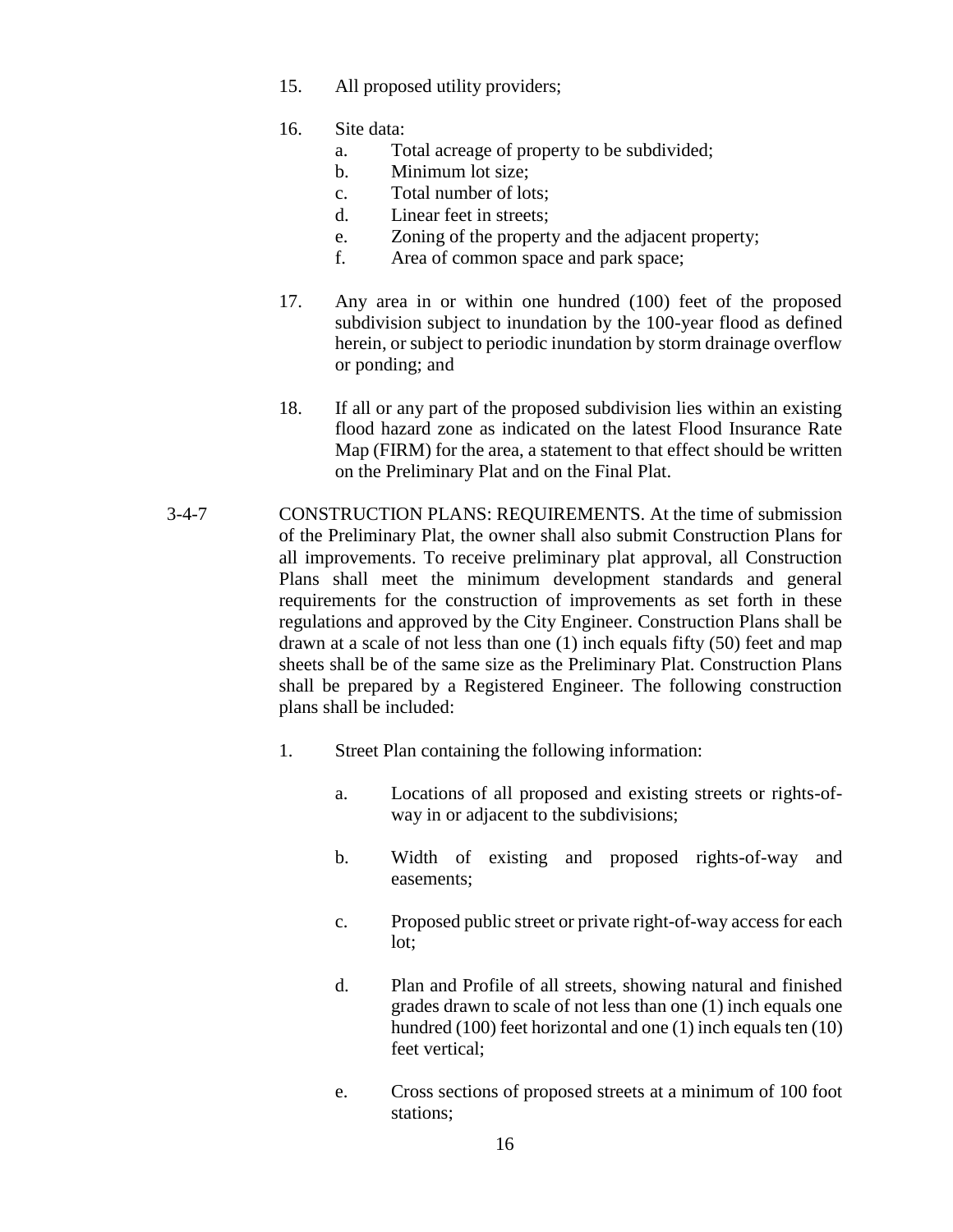- f. Curve data for the centerline of each street: Delta, Tangent, and Radius;
- g. All curb radii for street intersections;
- h. Traffic signals and stopping site distance;
- i. Location of all required and proposed sidewalks, off-street pedestrian walkways, and crosswalks;
- j. Street lighting plan; and
- k. Location of all wetlands.
- 2. Storm water drainage plan containing the following information:
	- a. Location of proposed drainageways, streams, ponds and any other storm water management facilities in the subdivision;
	- b. Hydrologic-Hydraulic Study including elevations of pre and post differential runoff, evaluations of required retention/detention ponds, inlets and gutters, culvert pipes; and open channel drainage systems;
	- c. Topography at one (1)-foot contour intervals; on more severe terrain, greater intervals may be accepted;
	- d. Location, size, and invert elevations of existing and proposed drainage structures including culverts, bridges, pipes, drop inlets, and top elevations of head walls, etc., showing details on Drainage plan, including conduit schedule;
	- e. Construction details of typical manholes, connections, and other drainage structures proposed;
	- f. Area of land contributing run-off to each drainage structure along with run-off calculations of each area and drainage calculations for each drainage structure and drainage ditch;
	- g. Location of easements and rights-of-way for drainageways and maintenance access thereof;
	- h. Typical cross sections of each drainageway; and
	- i. Direction of waterflow throughout subdivision and compatibility with existing drainage.
- 3. Sanitary Sewer Plan, if applicable, containing the following information: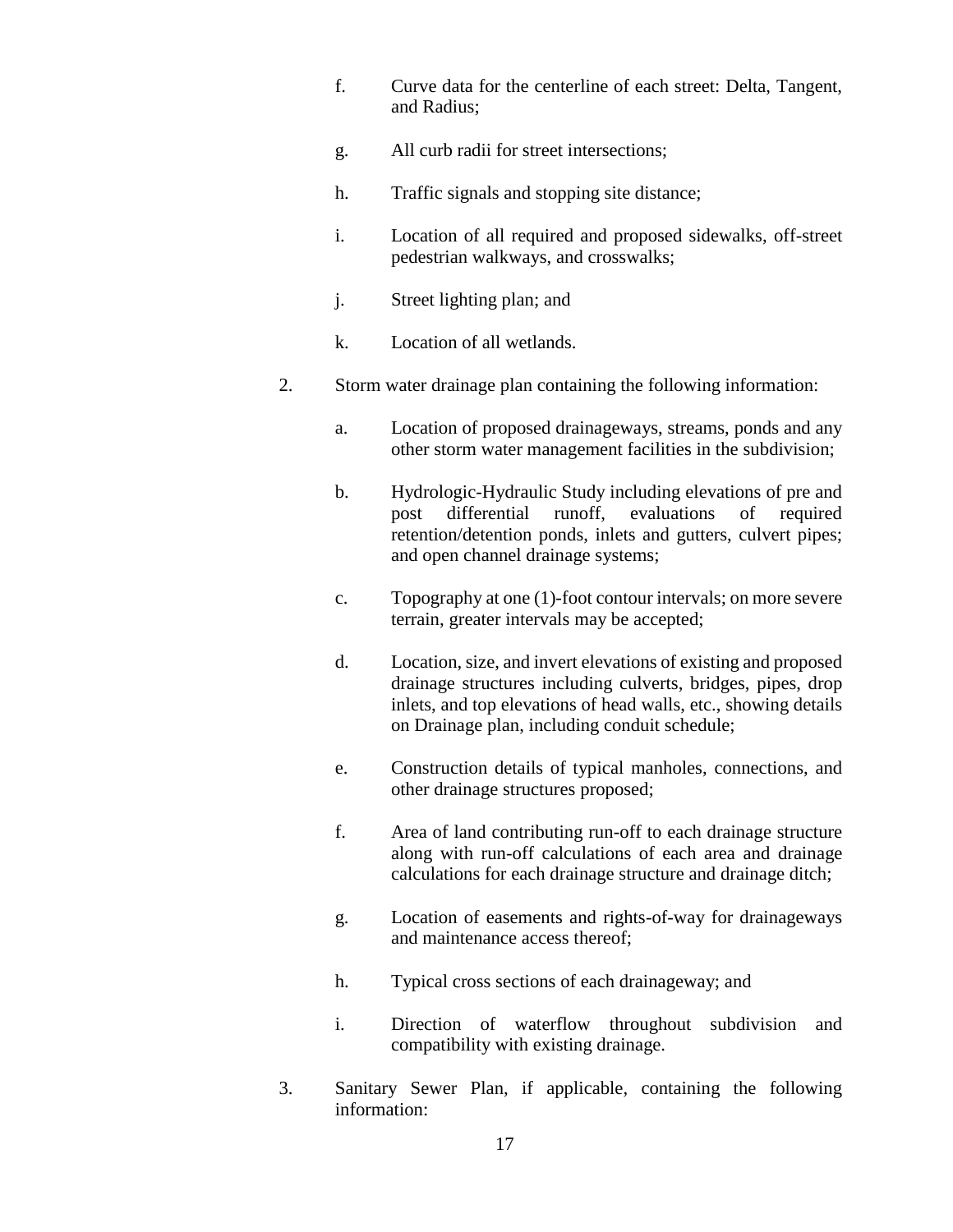- a. Location and size of all existing and proposed sewers in the subdivision and tie-points of the subdivision. Location of sewer laterals;
- b. Direction of flow of each sewer line;
- c. Location of each manhole and other sewage system appurtenances including lift stations, oxidation ponds, and treatment plants, if any;
- d. Construction details of typical manholes, connections, and other sewage structures proposed; and
- e. Plan and profile of sewage system.
- 4. Water Distribution Plan containing the following information:
	- a. Location and size of water distribution system including pipes, valves, fittings, hydrants, high pressure pumping equipment, etc.
- 5. Electric Distribution Plan containing the following information:
	- a. Location of all poles or subsurface facilities as necessary to serve each lot or parcel of land within the subdivision.
- 6. If wetlands are identified on site by National Wetland Inventory, Mobile County or Satsuma geographic information systems, the owner shall submit Jurisdictional Determination acquired through an environmental scientist, a letter of "No Impact", or other permits/documents issued by the Corp of Engineers, ADEM or other applicable government agencies.
- 3-4-8 MAINTENANCE AGREEMENT REQUIREMENT. Along with the other required components of the application package for Preliminary Plat approval, the owner must submit a proposed maintenance agreement that outlines a storm water management plan for all storm water detention facilities within the subdivision to be carried out by the owner and is made in compliance with the requirements provided herein. In order to receive Final Plat approval, this maintenance agreement must be in its final form and executed by the City of Satsuma and the owner (or property owners association in instances where the detention facility is to be shared by multiple lots within the subdivision).
- 3-4-9 UTILITY COMPANY APPROVAL LETTER. No Preliminary Plat shall be approved by the Planning Commission until each utility affected has submitted a letter to the Planning Commission as to whether the service to be provided by such utility is reasonable and adequate and that the utility has no objection.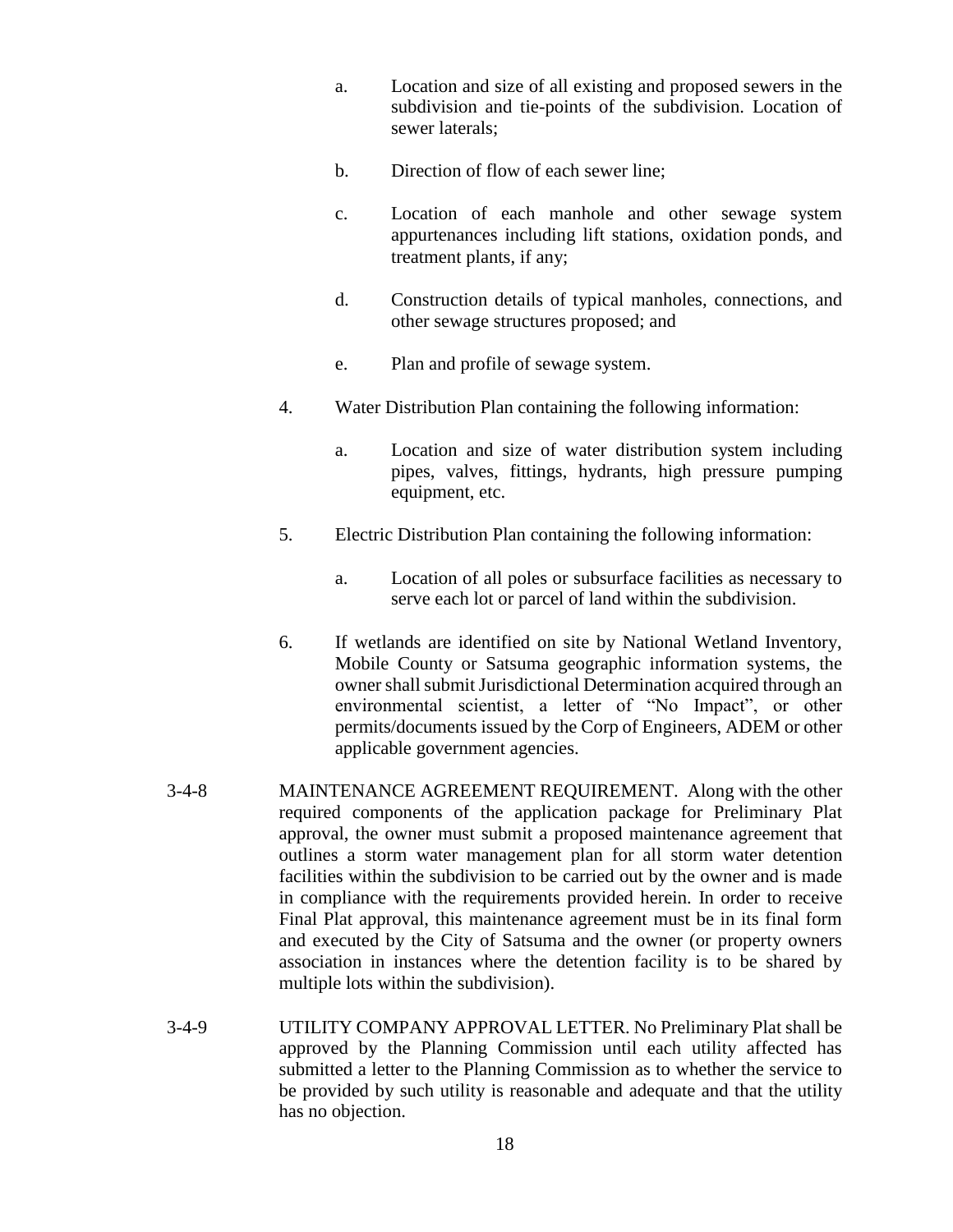# **SECTION 3-5. SUBMISSION OF FINAL PLAT**

In accordance with the policy of the Planning Commission, no lot may be sold, or utilities extended to, or connected with, any subdivision of land, as defined herein until the Final Plat has been approved by the Planning Commission.

- 3-5-1 APPLICATION. Following the approval of the Sketch Plat in the case of a minor subdivision or of the Preliminary Plat in the case of a major subdivision, the owner, if he wishes to proceed with the subdivision, shall file with the Planning Commission an application for approval of the Final Plat. The Final Plat application shall:
	- 1. Be made on forms available at the Office of the City of Satsuma Building Official;
	- 2. Comply in all respects with the Preliminary Plat requirements, as approved, except for minor modifications not altering the design of the subdivision; contour lines may be excluded at the discretion of the Planning Commission in which case elevations shall be noted on the plat;
	- 3. Be submitted to the City of Satsuma Building Official's Office at least fifteen (15) calendar days prior to a regularly scheduled meeting of the Planning Commission;
	- 4. Be submitted within one (1) year of the date of Preliminary Plat approval or within the extension period granted by the Planning Commission, if any;
	- 5. Be accompanied by the following:
		- a. Full payment of all application fees required under Satsuma law;
		- b. Eight (8) black or blue line prints of the Final Plat;
		- c. A surety bond, in a form satisfactory to the City and the City Attorney and in an amount equal to one hundred twenty-five percent (125%) of the actual construction costs of all the improvements for the purpose of correcting any construction, defects and/or failures in the performance of the improvements, including, but not limited to, all storm water management facilities and any required off-site improvements;.
		- d. A copy of the Preliminary Plat signed and approved by the Planning Commission;
		- e. A Final Plat that complies with these regulations;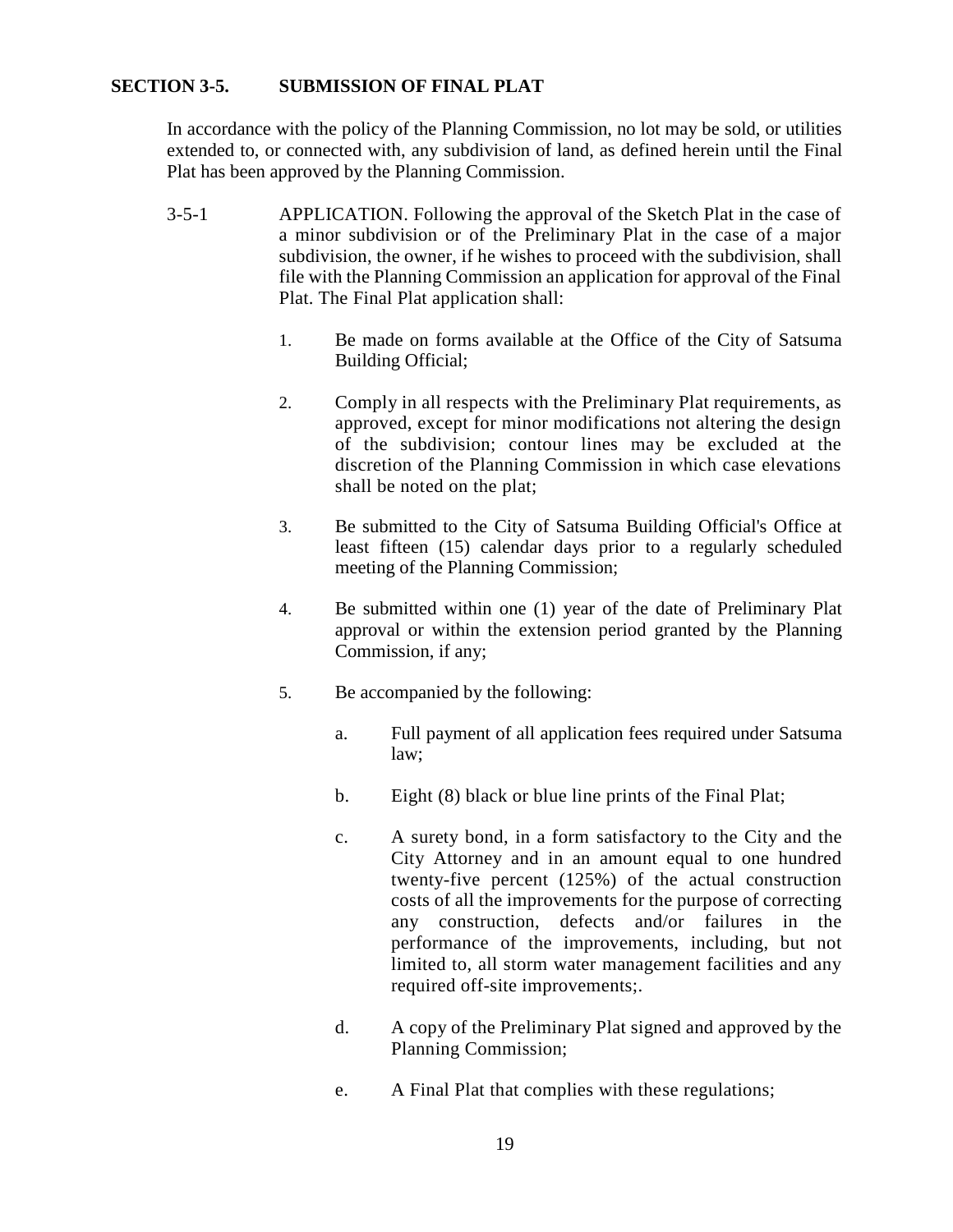- f. A Final Plat Checklist filled out and signed by both the owner and the building inspector;
- g. A copy of the Construction Plans approved by the Planning Commission with the Preliminary Plat with any subsequent amendments;
- h. Fully executed storm water maintenance agreement acceptable to the City Engineer and City attorney;
- i. A copy of the resolution approved by the City Council and the City accepting the dedication of any public improvements;
- j. Engineering Plans that comply with these regulations;
- k. An updated title report from a licensed title agency listing all persons and/or entities with a title interest in the property;
- l. Letters certifying approval from utilities as required herein;
- m. The certificates of completion from the owner and the City Engineer as required herein;
- n. A copy of the Planning Commission's approval of any subdivision regulation variances, if any were required;
- o. A letter from the zoning board of adjustment evidencing its approval of any necessary zoning variances;
- p. A digital submittal of the plats and Construction Plans upon request of the City Engineer;
- q. All documents and other assurances, including a declaration of covenants, deed restrictions, certificates of formation and bylaws for an owners' association, prepared in accordance with the laws of the State and satisfactory to the City and the City Attorney, to establish a means of common ownership and management of all common areas, facilities and improvements intended for use by some or all of the occupants of the subdivision, but not proposed to be provided, owned, operated or maintained by the City; and
- r. All Federal and State permits required for construction of the development shown on the plat.
- 3-5-2 SUBMISSION REQUIREMENTS AND REVIEW PROCESS. All of the required components listed above shall be part of the application package submitted by the owner to the Planning Commission for Final Plat approval.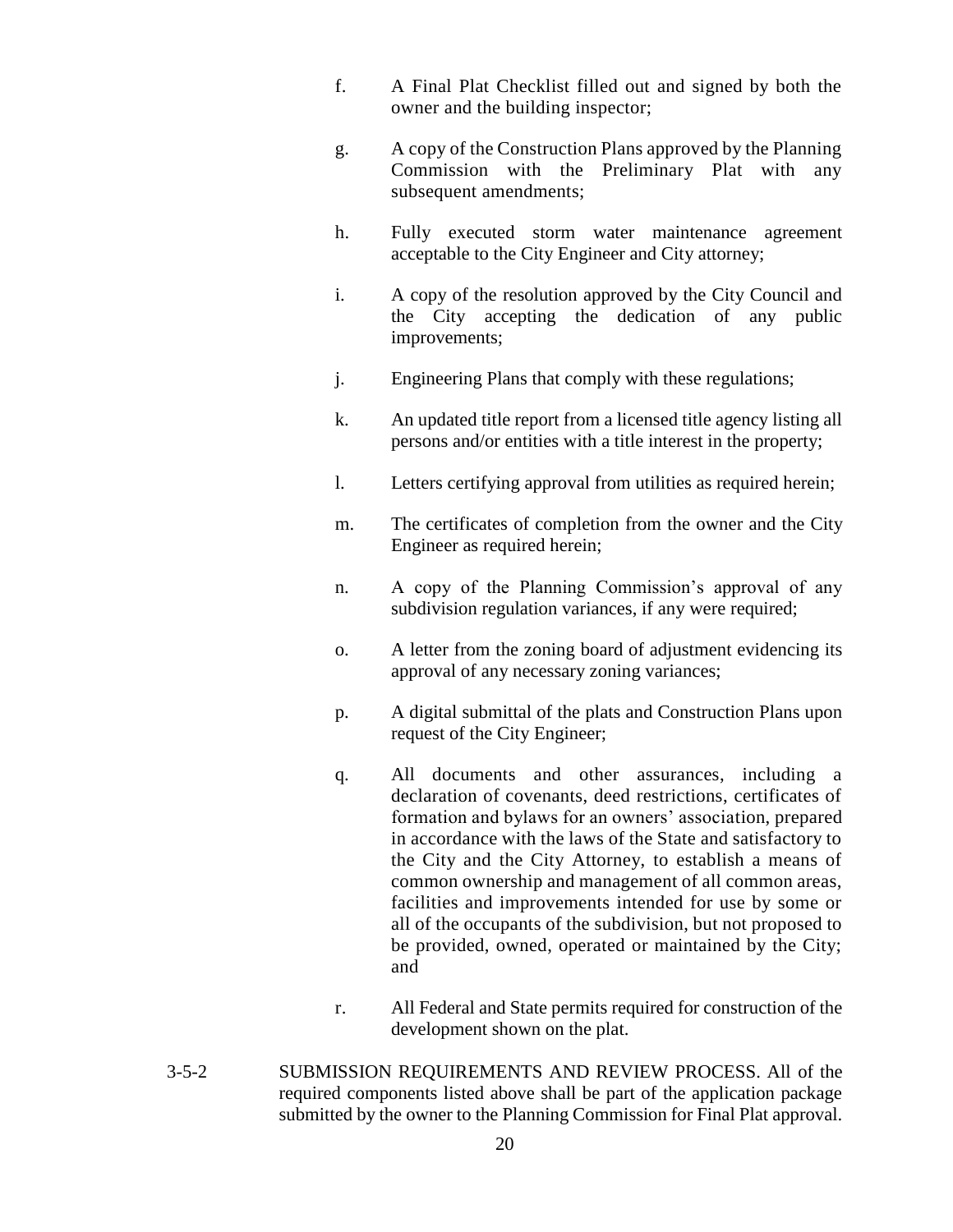After the Planning Commission reviews the application package and any additional documents required herein, the owner shall be advised of any conditions of approval. Any subsequent change or modification to the Final Plat or other components of the application package shall be resubmitted to the Planning Commission.

### 3-5-3 SIGNING AND RECORDING OF FINAL PLAT

- 1. Signing of Plat. After the Final Plat is found to be in conformity with these regulations and has been approved by the Planning Commission, the owner shall produce an original full size rendering of the Final Plat, containing all original certifications, signatures and professional stamps as required. The owner shall secure all other signatures and certifications prior to providing it to the City for signature. The Chairman of the Planning Commission shall endorse approval on the Final Plat after all improvements have been satisfactorily completed and approved by the City Engineer, the bond guaranteeing performance has been approved by the City and all the conditions pertaining to the plat have been satisfied.
- 2. Recording of Plat. After the storm water maintenance agreement, declaration of covenants, rights of any persons and/or entities, and other documents have been recorded as required herein, the original, full size rendering of the Final Plat that is signed by the Chairman of the Planning Commission shall be recorded in the Office of the Judge of Probate of Mobile County, at the owner's expense. Approval of the Final Plat by the Planning Commission shall be null and void if the plat is not recorded in the Office of the Judge of Probate of Mobile County within 12 months after the date of Final Plat approval unless application for an extension of time is made in writing and granted by the Planning Commission during such twelve (12) month period. Property within a subdivision may only be transferred once the plat has been approved and recorded in the Office of the Judge of Probate of Mobile County. A copy of the recorded Storm Water Maintenance Agreement, Final Plat, and any restrictive covenants, if applicable, shall be provided to the City.
- 3-5-4 FINAL PLAT REQUIREMENTS. The Final Plat shall be prepared by a registered engineer or land surveyor and shall be clearly and legibly drawn at a convenient scale of not less than one (1) inch equals one hundred (100) feet. The Final Plat, as submitted for approval, shall be prepared in ink on linen or a suitable permanent mylar reproducible. The sheet shall be of such size as is acceptable for filing in the Office of the Probate Judge, but shall not exceed twenty-four by thirty-six (24 x 36) inches. The Final Plat shall show the following:
	- 1. Name of subdivision, north point, scale, and location.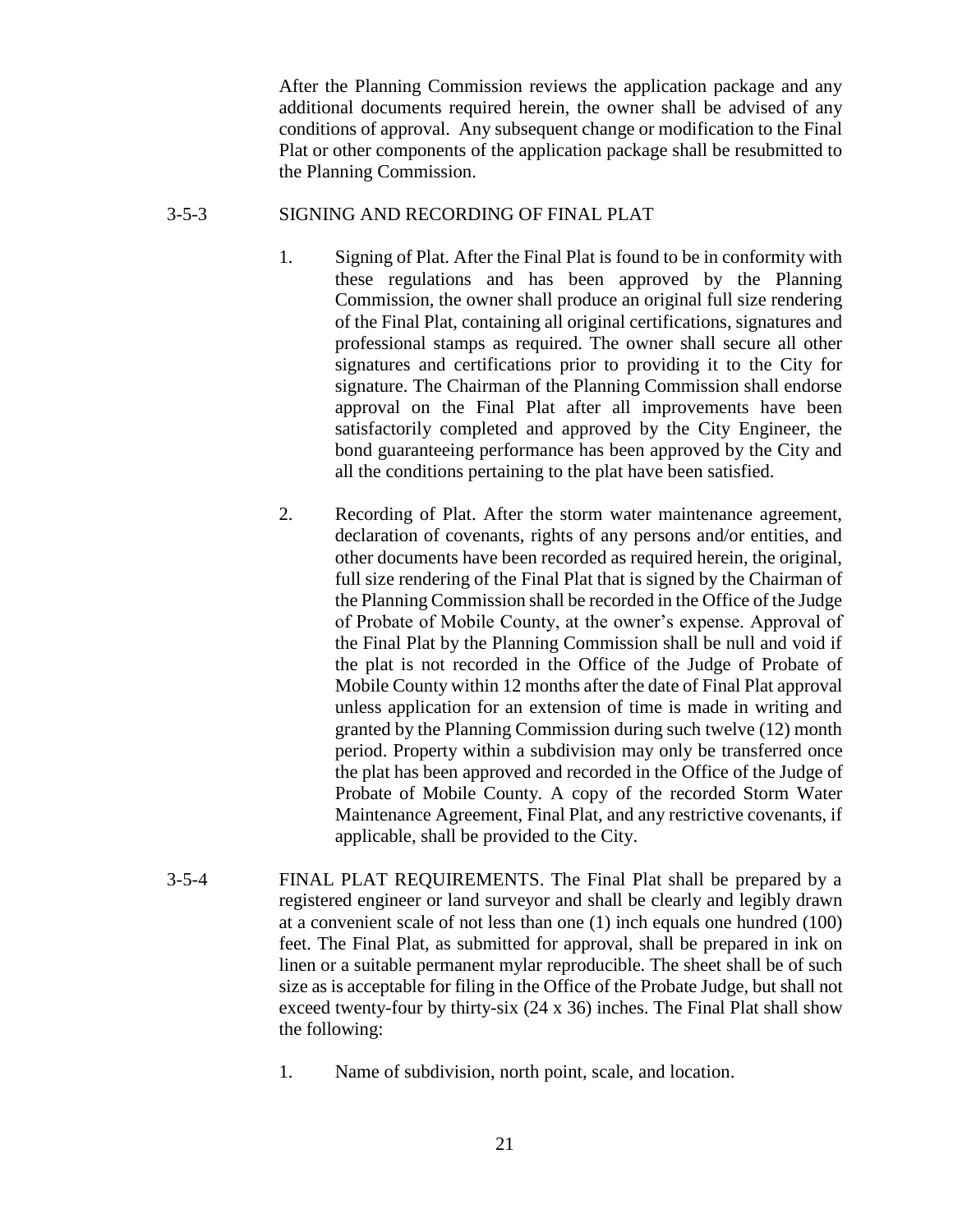- 2. The relation of the land so platted to the Government Survey of Satsuma. The "point of beginning" as referred to in the written description shall be so indicated;
- 3. Sufficient data to determine readily and reproduce on the ground the location, bearing, and length of every street line, lot line, boundary line, and block line, whether straight or curved (including the radius, central angle, point of tangency, tangent distance, and arc and chords);
- 4. The names and locations of adjoining subdivisions and streets, with reference to recorded plats by record name;
- 5. The exact position of the permanent monuments shall be indicated on the plat by a small circle "o";
- 6. Streets and alleys, rights-of-way, street names and proof of E-911 approval;
- 7. All easements, including locations, widths, and purposes;
- 8. Lot lines and lot and block numbers;
- 9. If roads are private, a provision stating that the City of Satsuma shall not be responsible for maintaining private roads;
- 10. A provision that the City of Satsuma shall not be responsible for maintaining storm water management facilities including retention and detention ponds, ditches, drains, and other approved types of storm water management infrastructure;
- 11. Proposed and existing street names and proof of E-911 approval;
- 12. Accurate outlines and descriptions of any areas to be dedicated or reserved for public use with the purpose indicated thereon, any areas to be reserved for common use of all property owners, and any proposed open spaces, if any;
- 13. All dimensions should be to the nearest one-hundredth (1/100) of a foot and angles within plus or minus five (5) seconds;
- 14. The following endorsements, dedications, and certificates lettered or typed on the Final Plat in such a manner as to ensure that said certificates will be legible on any prints made therefrom:
	- a. Registered Engineer's or Land Surveyor's Certificate and Description of Land Platted;
	- b. Dedication;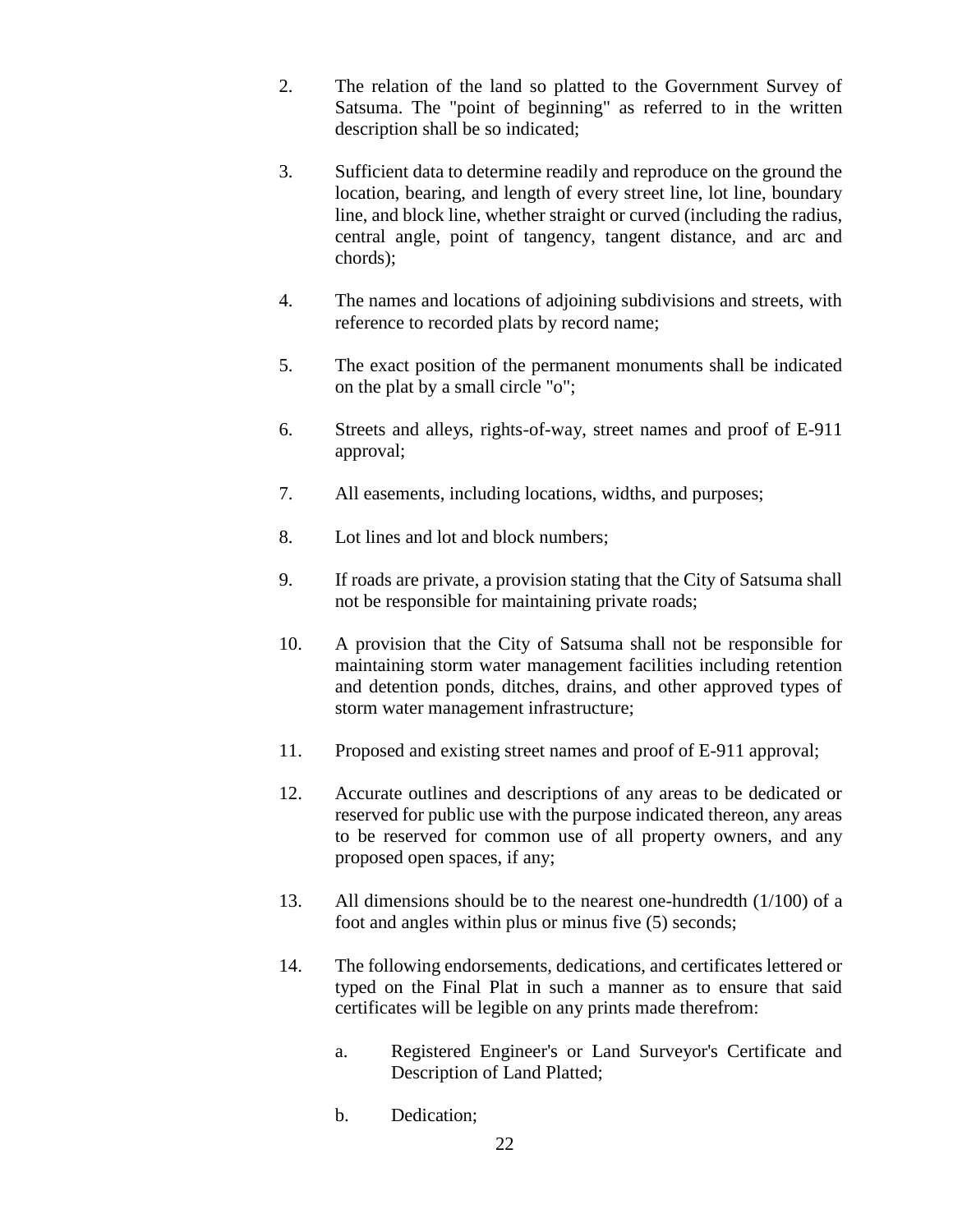- c. Notary's Acknowledgment of the Dedication Certificate referred to in "b";
- d. A Certificate of Approval by the City Engineer of Satsuma;
- e. A Certificate of Approval by the Satsuma Planning Commission; and
- f. A Certificate of Approval by the County Engineer.
- 15. All other lot and site data as required.
- 3-5-5 ENGINEERING PLANS. At the time of Final Plat approval, the owner shall also submit "as built" plans, that comply with the requirements contained herein and provide details of construction and locations of the improvements which have been installed. The primary purpose of the engineering plans is to provide the City with a record of the location, size, and design of underground utilities for the City's use in the course of maintaining such improvements. The engineering plans shall be submitted to the City for the City Engineer's approval once construction of all improvements is complete and before the owner submits the application for Final Plat approval to the Planning Commission.
- 3-5-6 MAINTENANCE AGREEMENT EXECUTED AND RECORDED. To receive Final Plat approval, the Storm Water Maintenance Agreement must be in its final form, executed by the City of Satsuma and the owner (or property owners' association in instances where the detention facility is to be shared by multiple lots within the subdivision), recorded in the Office of the Judge of Probate of Mobile County, and a copy of the recorded agreement shall be included in the owner's application for final plat approval.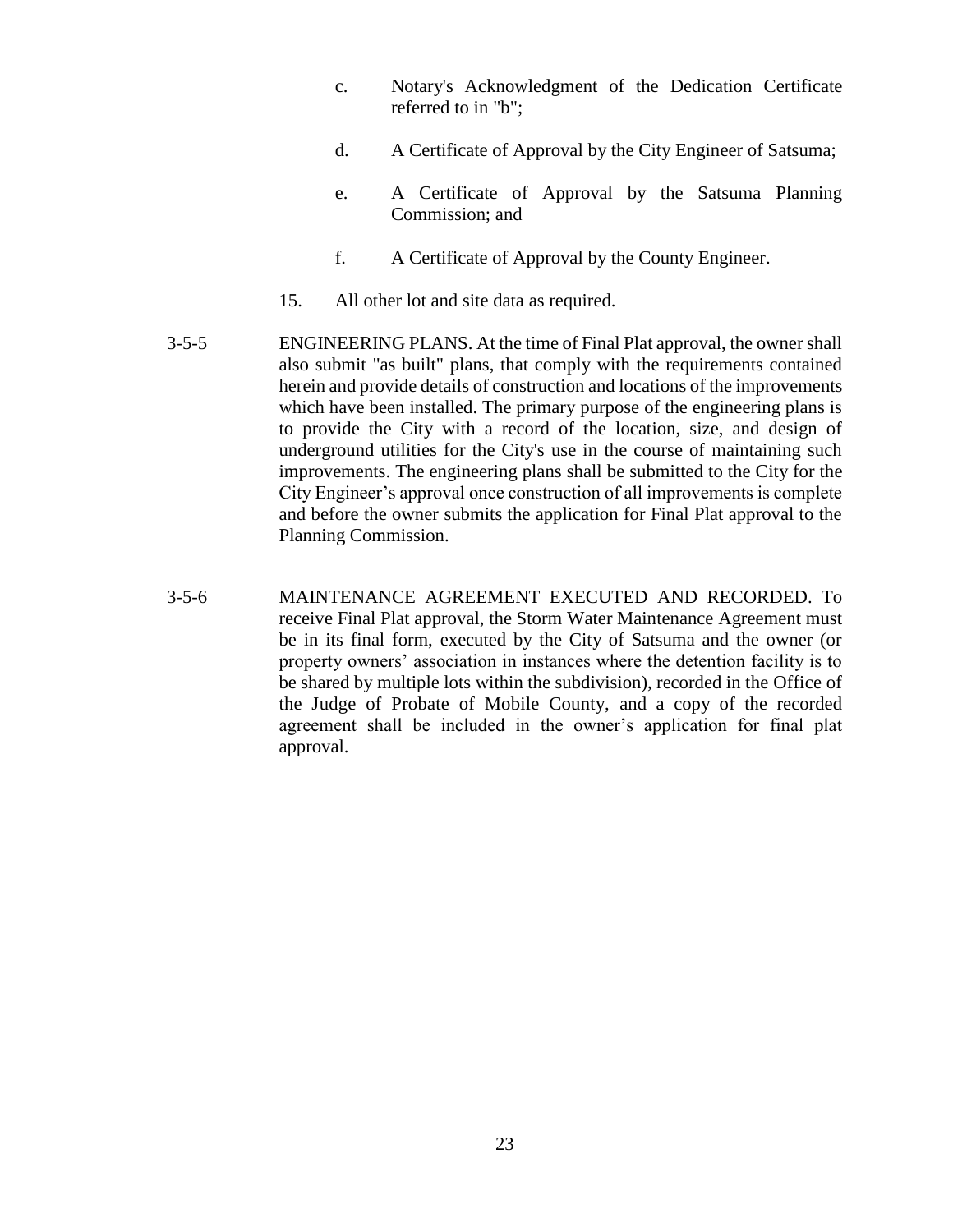# **ARTICLE IV**

# **DEVELOPMENT STANDARDS**

# **SECTION 4-1. MINIMUM STANDARDS**

The following planning and standards shall be complied with, and no higher standard may be required by the Planning Commission, except where, because of exceptional and unique conditions of topography, location, shape, size, drainage, or other physical features of the site, minimum standards specified herein would not reasonably protect or provide for public health, safety, or welfare. Any higher standard required shall be reasonable and shall be limited to the minimum additional improvements necessary to protect the public health, safety, or welfare. In addition to the requirements established herein, all subdivision plats shall comply with the following laws, rules, and regulations:

- 4-1-1 All applicable statutory provisions;
- 4-1-2 The special requirements and rules of the Mobile County Health Department and/or appropriate State agencies;
- 4-1-3 The rules and standards of the State Highway Department if the subdivision or any lot contained therein abuts a State highway;
- 4-1-4 The standards and regulations adopted by all boards, commissions, agencies, and officials of Satsuma;
- 4-1-5 Plat approval may be withheld if a subdivision is not in conformity with the above guides or with the policy and purpose established in Article I of these regulations.

#### **SECTION 4-2. GENERAL REQUIREMENTS**

- 4-2-1 PLATS STRADDLING JURISDICTIONAL BOUNDARIES. Whenever access to a subdivision is required across land in another local government planning jurisdiction, the Planning Commission may request assurance from the City Engineer, Attorney, or other appropriate official, that the access road is adequately improved, or that surety has been duly executed and is sufficient in amount to assure the construction of the access road.
- 4-2-2 TREES AND NATURAL FEATURES. Reasonable requirements for the preservation of outstanding natural features may be specified by the Planning Commission. These include large trees or groves, water courses, historical sites, exceptional views, and similar irreplaceable assets.
- 4-2-3 CHARACTER OF THE LAND. Land which the Planning Commission finds to be unsuitable for subdivision or development due to flooding, improper drainage, steep slopes, rock formations, adverse soil formations or topography, utility easements, or other features which will reasonably be harmful to the safety, health, and general welfare of the present or future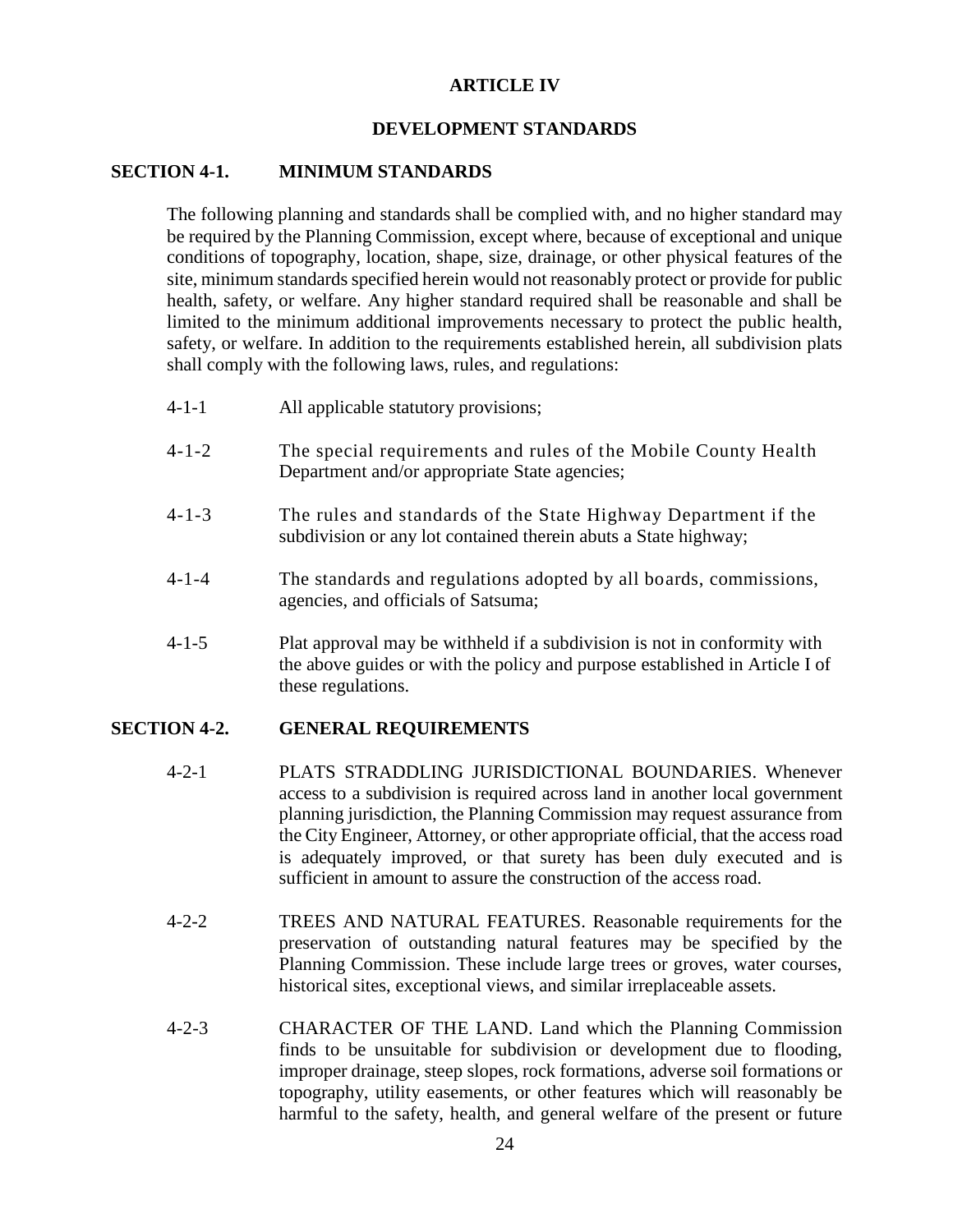inhabitants of the subdivision and/or its surrounding areas, shall not be subdivided or developed unless adequate methods are formulated by the applicant and approved by the Planning Commission, upon recommendation of the City Engineer, to solve the problems created by the unsuitable land conditions; otherwise such land shall be set aside for uses as shall not involve such a danger.

Land within any Floodway District shall not be platted for residential occupancy or building sites. Land outside the floodway, but subject to flood may be platted for residential occupancy provided each lot contains a building site that may reasonably lend itself to construction of a minimum floor level of one (1) foot above flood elevation, or for such other uses which will not increase the danger to health, life, and property. Fill may not be used to raise land in the floodway. In other areas subject to flood, fill may be used providing the proposed fill does not restrict the flow of water and unduly increase flood heights.

- 4-2-4 SUBDIVISION NAME. The proposed name of the subdivision shall not duplicate, or too closely approximate phonetically, the name of any other subdivision in the area covered by these regulations. The Planning Commission shall have final authority to designate the name of the subdivision which shall be determined at Preliminary Plat approval.
- 4-2-5 WATERBODIES AND WATERCOURSES. If a tract being subdivided contains a water body, or portion thereof, lot lines shall be so drawn as to distribute the entire ownership of the water body among the fees of adjacent lots or owners association responsible for the ownership of and responsibility for safe maintenance of the water body. Where a watercourse separates the buildable area of a lot from the street to which it has access, provisions shall be made for installation of a culvert or other structure of design approved by the City Engineer. No public roadways will be approved which provide access across dams.
- 4-2-6 IMPROVEMENTS. All plans for improvements shall be subject to approval by the City Engineer.
- 4-2-7 STREETS AND BIKEWAYS. On all streets and alleys within the jurisdiction of these regulations, an approved hard surfaced permanent type of pavement shall be constructed in accordance with these regulations and Satsuma street construction specifications. All streets shall be graded. Finished grade, cross-section, and profile shall be approved by the City Engineer. All water, sewer, or other underground utilities shall be installed before the applicant shall construct curbs and gutters, where applicable, and shall base and surface, or cause to be based and surfaced, all pertinent streets to the width prescribed in these regulations. The Planning Commission may, at its discretion, require the installation of bikeways. Curb cuts and ramps shall be installed on streets where bikeways are required by these regulations. Bikeways shall be a minimum of four (4) feet in width and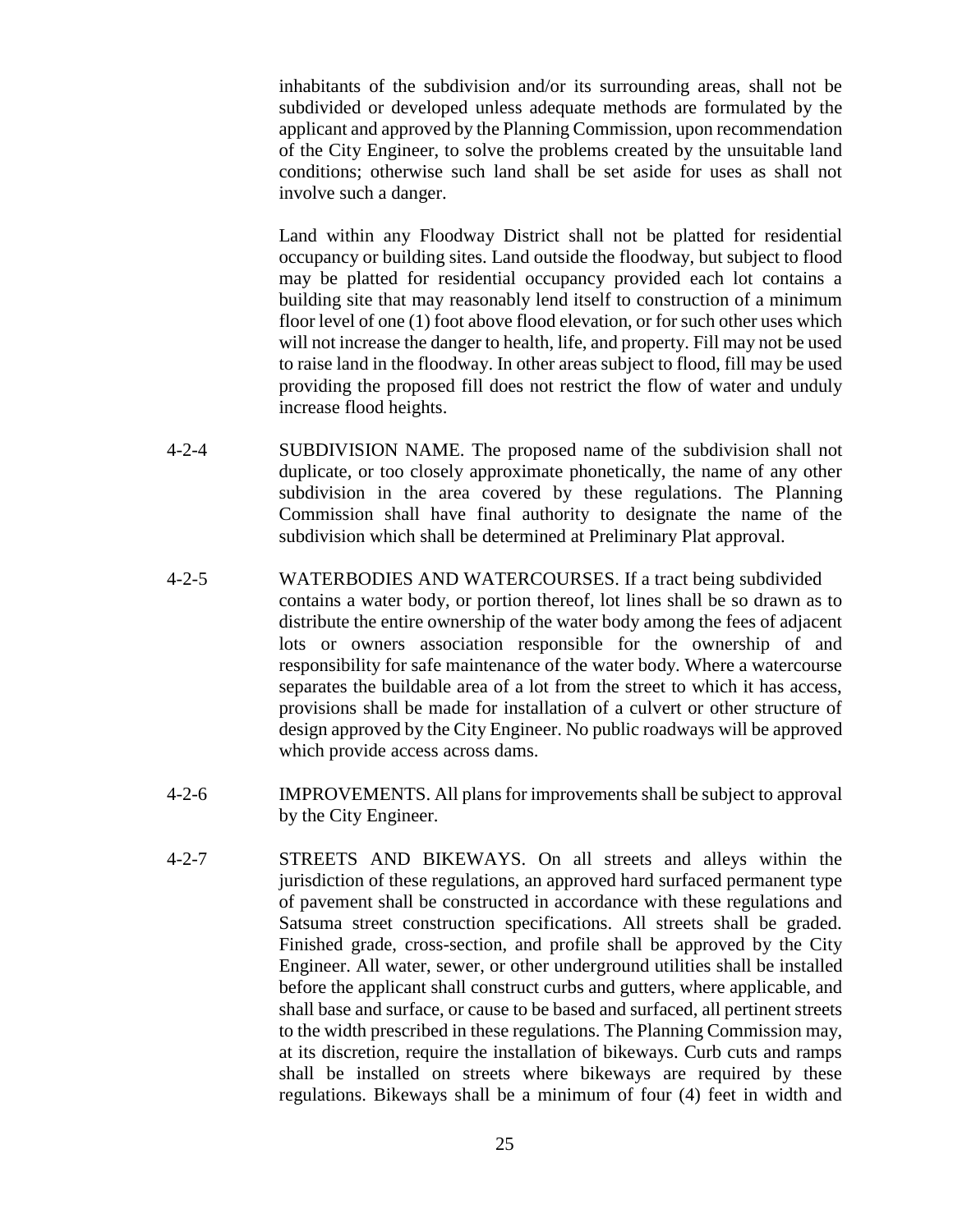placed within the right-of-way on one side of the street. Construction shall be approved by the City Engineer.

- 4-2-8 CURBS AND GUTTERS. Curbs and gutters/valley gutters may be required, at the option of the Planning Commission, on both sides of new streets within the area of jurisdiction of these regulations in accordance with City specifications. As an alternative for curb and gutter, the Planning Commission may allow drainage ditches to be constructed in accordance with these regulations and specifications approved by the City Engineer.
- 4-2-10 SIDEWALKS. Sidewalks shall be included at the discretion of the Planning Commission. Construction of sidewalks shall be in accordance with these regulations and specifications approved by the City Engineer, and shall include ramps for use by the handicapped.
- 4-2-11 STREET SIGNS. The City Engineer shall determine the number of signs and method and cost of sign installation for each required street sign within the subdivision.
- 4-2-12 FIRE HYDRANTS. Fire hydrants shall be installed along each street every six hundred (600) feet, or at the ends and center of each block. The water supply and pressure shall be sufficient to adequately serve the potential needs of the intended land use.
- 4-2-13 WATER SYSTEM. Necessary action shall be taken by the owner to extend the public/private water supply system capable of providing domestic water use and fire protection. The design and specifications of the water distribution systems shall meet the appropriate public water system requirements and approved by the City Engineer. Water mains shall be a minimum of six (6) inches in diameter and shall be extended the full length or width of the pavement. If a well is required for each lot, the location, construction, and use of such a well shall meet Health Department specifications. All new or replacement water supply systems together with attendant facilities, proposed to be located within an area subject to flood shall be designed and constructed to minimize or eliminate flood damage.
- 4-2-14 SANITARY SEWERS. The owner shall install sanitary sewer facilities in a manner prescribed by Satsuma construction standards and specifications and approved by the City Engineer and the Satsuma Water and Sewer Board. Sanitary sewers shall be provided where a public sanitary sewage system is reasonably accessible as determined by the City Engineer and the appropriate sewer utility. Individual disposal systems shall be used in instances where no public sanitary sewerage system is available and shall and shall by approved by the State and County Health Department. All new or replacement sanitary sewer systems together with attendant facilities proposed to be located within an area subject to flood shall be designed and constructed to minimize or eliminate flood damage.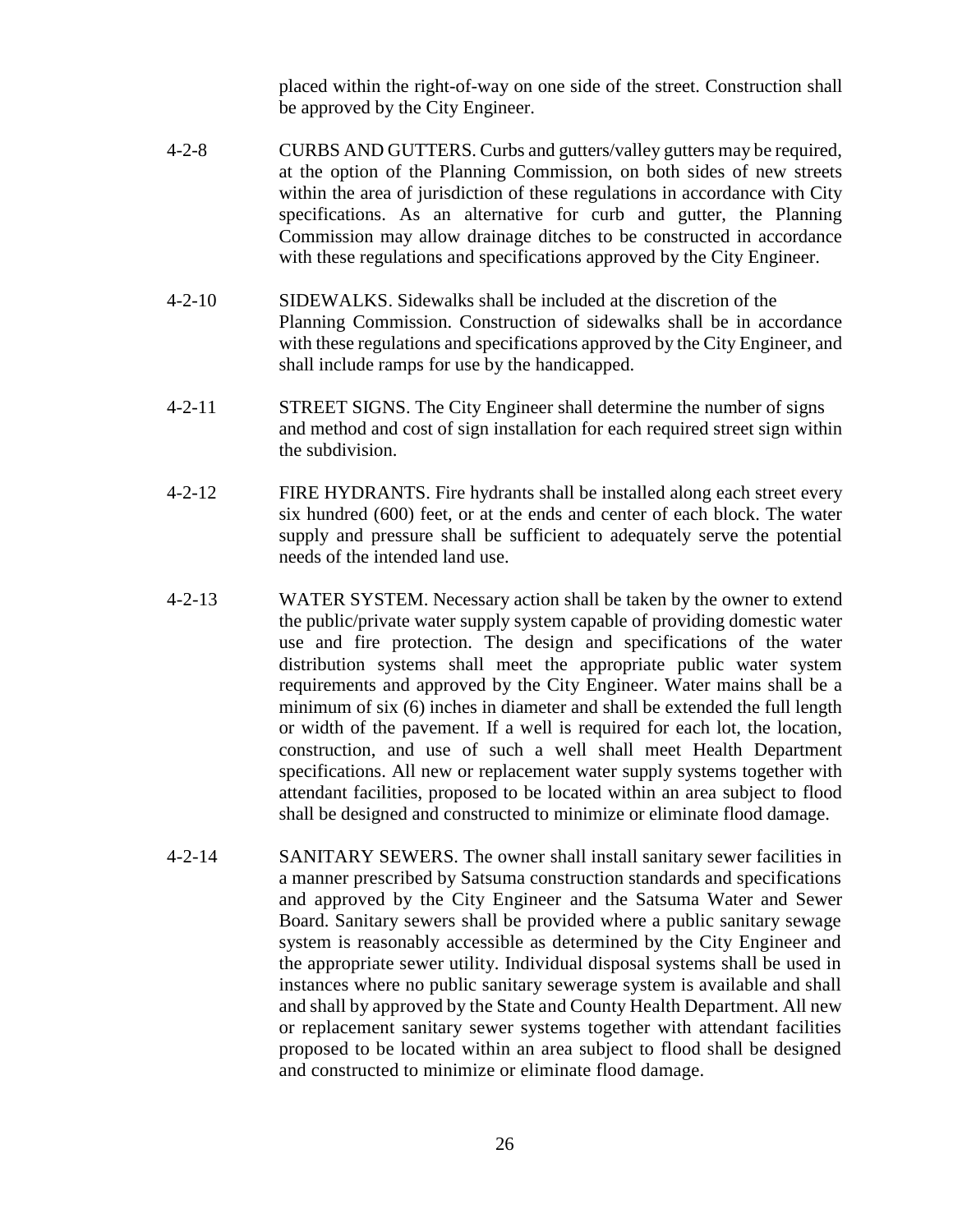- 4-2-15 UTILITIES. The Planning Commission may require utilities to be located underground. All utility facilities and easements existing and proposed throughout the subdivision shall be shown on the Preliminary Plat. Easements centered on rear and/or side lot lines shall be provided for utilities (private and public) as applicable; such easements shall be at least fifteen (15) feet wide. Proper coordination shall be established between the owner and the applicable utility companies for the establishment of utility easements. All new or replacement gas distribution systems and electrical distribution systems, together with attendant facilities, proposed to be located within an area subject to flood, shall be designed and constructed to minimize or eliminate flood damage and approved by the City Engineer.
- 4-2-16 BRIDGES. Bridges of primary benefit to the owner, as determined by the City Engineer, shall (as with all other improvements) be constructed at the full expense of the owner.
- 4-2-17 WIDENING AND REALIGNMENT OF EXISTING ROADS. Where a subdivision borders an existing road with a right-of-way less than that specified in the regulations, the owner shall be required to dedicate such additional areas for widening or realignment of such roads. Existing substandard roads shall be dedicated by the owner to the full width as required by the subdivision regulations.

# **SECTION 4-3. STREET PLAN**

The arrangement, character, extent, location, and grade of all streets shall be laid out according to good land planning principles and shall be integrated with all existing and planned streets. New streets shall consider topographical conditions, orientation to vistas, public convenience and safety, and the proposed uses of land to be served by them.

- 4-3-1 CONTINUATION OF ADJOINING STREET SYSTEM. Proposed new streets shall extend existing streets or their projections at the same or greater width, but in no case less than the minimum required width, unless variations are deemed necessary by the Planning Commission for reason of topography or design.
- 4-3-2 ACCESS TO ADJACENT PROPERTIES. Where, in the opinion of the Planning Commission, it is desirable to provide for street access to an adjoining property, streets shall be extended by dedication to the boundary of such property at a minimum of one (1) per quarter mile.
- 4-3-3 MARGINAL ACCESS STREETS. Where development which abuts or has included within the proposed subdivided area any arterial, the Planning Commission may require a marginal access street or other treatment which may be necessary to provide for the adequate protection of properties, and to afford separation of through and local traffic.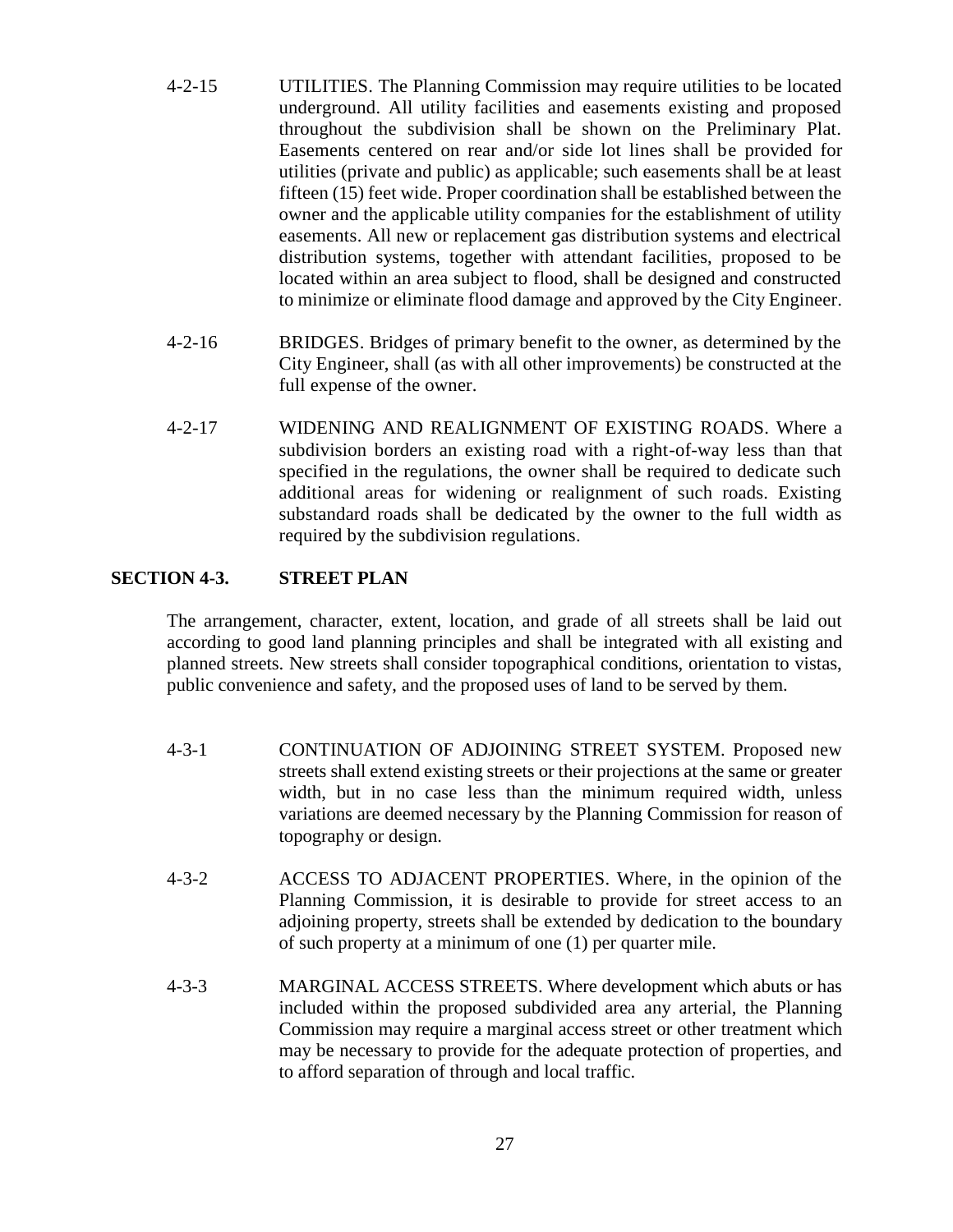- 4-3-4 PRIVATE STREETS. There shall be no private streets platted within a subdivision where abutting properties will be sold, whether immediately or in the future, to the public; however, in certain instances, private streets may be approved by the Planning Commission provided they are constructed according to the laws of the City of Satsuma. In the event that the Planning Commission does approve a private street, the developer shall install a sign on the roadway stating that the arterial is a private street and is not maintained by the City, and the same shall be reflected on the preliminary and final plat.
- 4-3-5 PRIVATE RESERVE STRIPS. Private reserve strips controlling access to streets shall be prohibited.
- 4-3-6 ADDITIONAL WIDTH ON EXISTING ROADS. Subdivisions that adjoin existing streets with inadequate right-of-way shall dedicate additional right-of-way to meet the minimum street width requirements.
- 4-3-7 STREET NAMES. Proposed streets, which are obviously in alignment with others existing and named, shall bear the assigned name of the existing streets. In no case shall the names of proposed streets duplicate or be phonetically similar to existing street names, irrespective of the use of the suffix, street, avenue, boulevard, drive, place, court, etc. Naming shall be consistent with the directional line of the street as follows:

| Through streets lying other than what can be termed north and |  |
|---------------------------------------------------------------|--|
|                                                               |  |
|                                                               |  |
|                                                               |  |

Street names are subject to the approval of the Planning Commission.

- 4-3-8 NEW HALF-STREETS AND NEW HALF-ALLEYS. No new halfstreets or half-alleys shall be platted.
- 4-3-9 VACATING A STREET OR EASEMENT. No street or easement may be vacated unless a petition complying with state law is submitted through the Planning Commission to the City of Satsuma. The Planning Commission shall review such petition and make recommendations to the City of Satsuma, which decision, following a public hearing set by the City Clerk, shall be final.
- 4-3-10 FRONTAGE ON IMPROVED ROADS. No subdivision shall be approved unless the area to be subdivided shall have frontage on, and access from:
	- 1. An existing State or County highway; or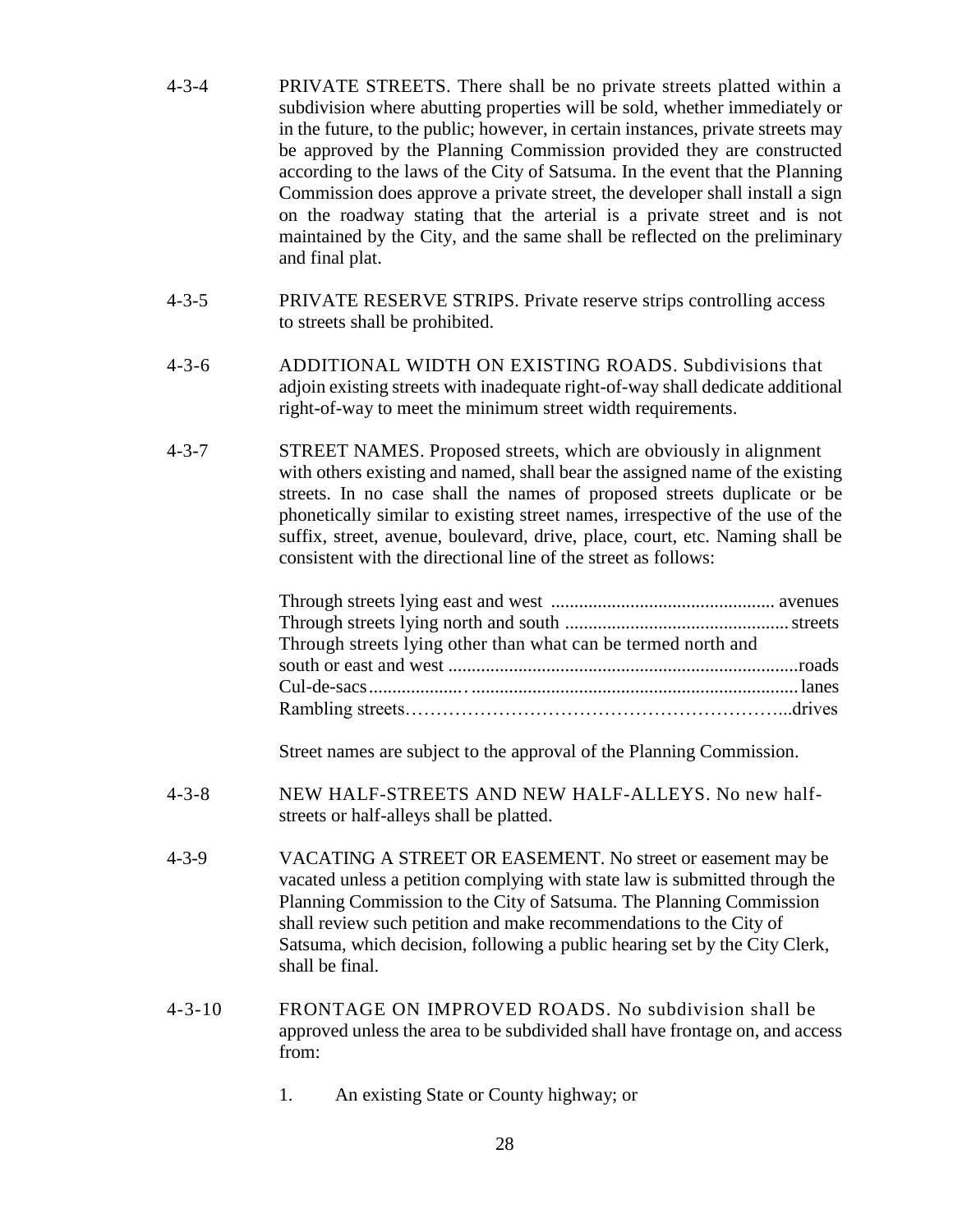2. A street upon a plat approved by the Planning Commission and recorded in the Mobile County Probate Judge's Office. Such street or highway must be suitably improved as required by rules, regulations, specifications, or orders, or be secured by an improvement guarantee required under these subdivision regulations, with the width and right-of-way required by these subdivision regulations.

# 4-3-11 TOPOGRAPHY AND ARRANGEMENT

- 1. Roads shall be related appropriately to the topography. Minor streets shall be curved wherever possible to avoid conformity of lot appearance. All streets shall be arranged so as to obtain as many as possible of the building sites at, or above, the grades of the streets. Grades of streets shall conform as closely as possible to the original topography. A combination of steep grades and curves shall be avoided. Specific standards are contained in the Design Standards (Section 4-4) of these regulations.
- 2. All proposed streets shall be properly integrated with the existing system of streets.
- 3. All arterials shall be properly related to specific traffic generators such as industries, business districts, schools, churches, and shopping centers; to population densities; and to the pattern of existing and proposed land uses.
- 4. Minor streets shall be laid out to conform as much as possible to the topography, to discourage use by through traffic, to permit efficient drainage and utility systems, and to require the minimum number of streets necessary to provide convenient and safe access to property.
- 5. The rigid rectangular gridiron street pattern need not necessarily be adhered to, and the use of curvilinear streets, cul-de-sacs, or Ushaped streets will be accepted where such use will result in a more desirable layout.
- 6. Proposed streets shall be extended to the boundary lines of the tract to be subdivided, unless prevented by topography or other physical conditions, or unless, in the opinion of the Planning Commission, such extension is not necessary or desirable for the coordination of the layout of the subdivision or with the existing layout of the most advantageous future development of adjacent tracts.
- 7. In business and industrial developments, the streets and other accessways shall be planned in connection with the grouping of buildings, location of rail facilities, and the provision of alleys, truck loading and maneuvering areas, and walks and parking areas so as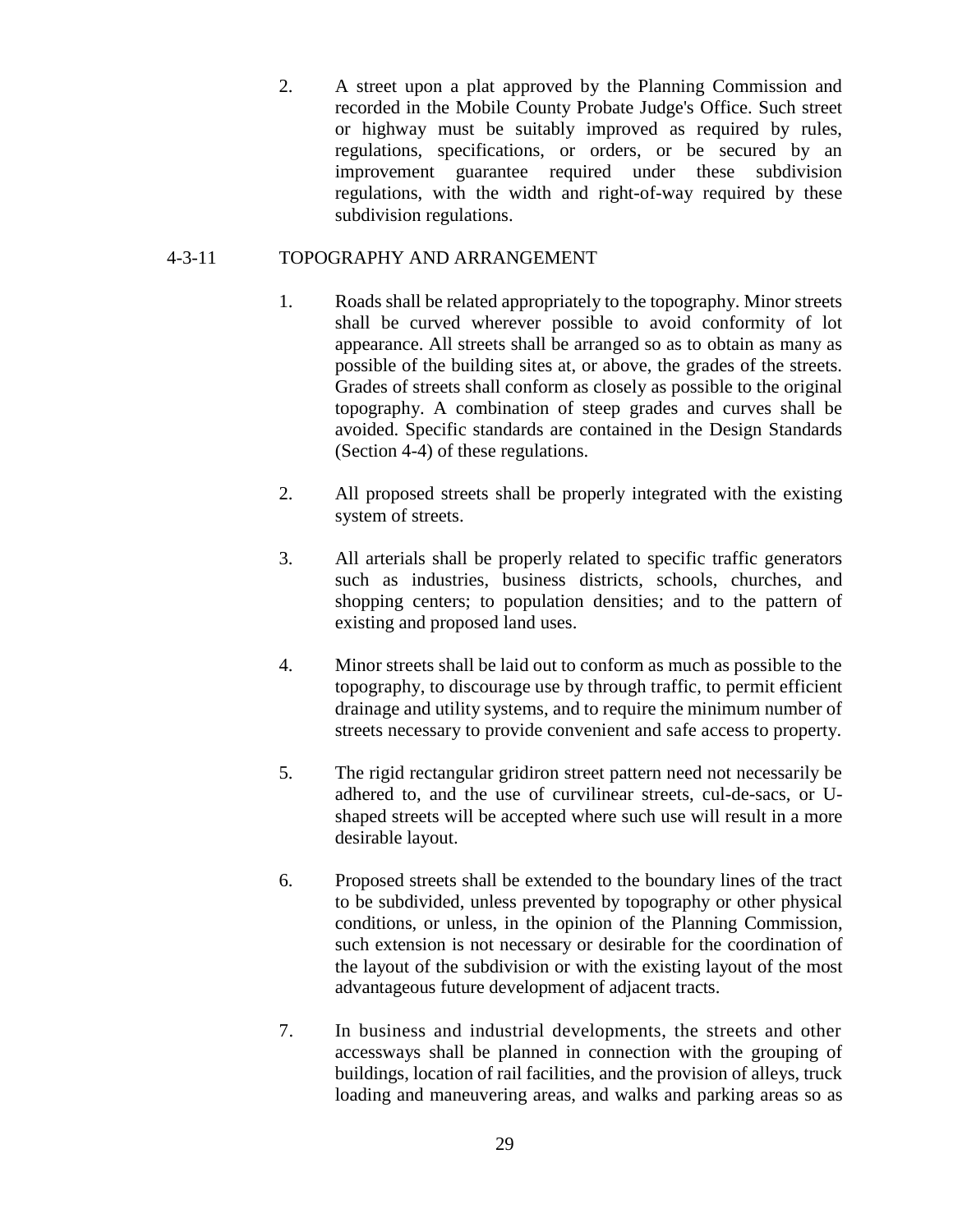to minimize conflict of movement among the various types of traffic, including pedestrian.

- 4-3-12 ACCESS TO ARTERIALS. Where a subdivision borders on or contains an existing or proposed arterial, the Planning Commission may require that access to such arterial be limited by one of the following means:
	- 1. The subdivision of lots so as to back onto the arterial and front onto a parallel minor street; no access shall be provided from the arterial, and screening shall be provided in a strip of land along the rear property line of such lots;
	- 2. A series of cul-de-sacs, U-shaped streets, or short loops entered from and designed generally at right angles to such a parallel street, with the rear lines of their terminal lots backing onto the arterial; or
	- 3. A marginal access or service road (separated from the arterial by a planting or grass strip and having access thereto at suitable points).
- 4-3-13 EXCESS RIGHT-OF-WAY OR EASEMENTS. Right-of-way or easement widths in excess of the standards designated in these regulations shall be required whenever, due to topography, additional width is necessary to provide adequate earth slopes. Such slopes shall not be in excess of two to one (2:1).
- 4-3-14 RAILROADS, ARTERIALS, AND MAJOR THOROUGHFARES. Railroad rights-of-way, arterials, and expressways where so located as to affect the subdivision of adjoining lands shall be treated as follows:
	- 1. In residential districts, a buffer strip at least twenty-five (25) feet in depth in addition to the normal depth of the lot required in the district shall be provided adjacent to the railroad right-of-way, arterial or expressway. This strip shall be part of the platted lots and shall be designated on the plat: "This strip is reserved for screening. The placement of structures hereon is prohibited";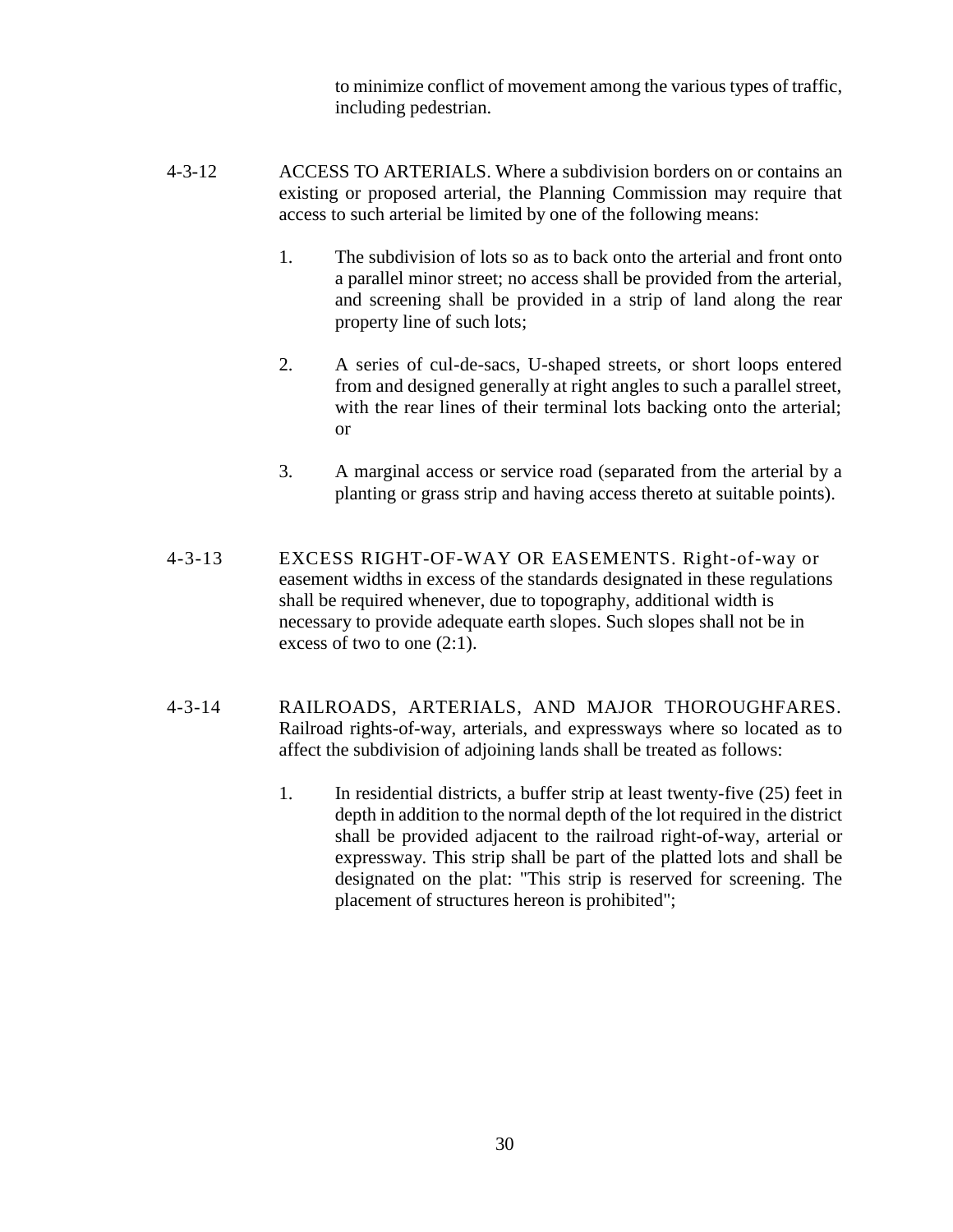- 2. In areas proposed for business, commercial, or industrial uses, the nearest street extending parallel or approximately parallel to the railroad shall, wherever practical, be at a sufficient distance therefrom to ensure suitable depth for commercial or industrial sites; and
- 3. Streets parallel to the railroad when intersecting a street which crosses the railroad at grade shall, to the extent practical, be at a distance of at least one hundred and fifty (150) feet from the railroad right-of-way. Such distance shall be determined with due consideration of the minimum distance required for future separation of grades by means or appropriate approach gradients.
- 4-3-15 CUL-DE-SACS. Permanent dead-end streets shall not exceed six hundred (600) feet in length, and shall be provided with a turnaround having a roadway diameter of at least eighty (80) feet and a right-of-way diameter of at least one hundred (100) feet.
- 4-3-16 INTERSECTIONS. Street intersections shall be laid out as follows:
	- 1. Streets shall be laid out so as to intersect as nearly as possible at right angles. A proposed intersection of two (2) new streets at an angle of less than seventy-five (75) degrees shall not be acceptable. An oblique street should be curved approaching an intersection and should be approximately at right angles for at least one hundred (100) feet therefrom. Not more than two (2) streets shall intersect at any one point unless specifically approved by the Planning Commission.
	- 2. Proposed new intersections along one side of an existing street shall, wherever practical, coincide with any existing intersections on the opposite side of such street. Street jogs with centerline offsets of less than 125 feet shall not be permitted, except where the intersected street has separated dual drives without median breaks at either intersection. Where minor streets intersect collectors or arterials, their alignment shall be continuous. Intersections of arterials shall be at least eight hundred (800) feet apart. Where a street intersects a state highway, the design standards of the State Highway Department shall apply.
	- 3. Minimum curb radius at the intersection of two (2) minor streets shall be at least twenty (20) feet; and minimum curb radius at an intersection involving a collector street shall be at least twenty-five (25) feet.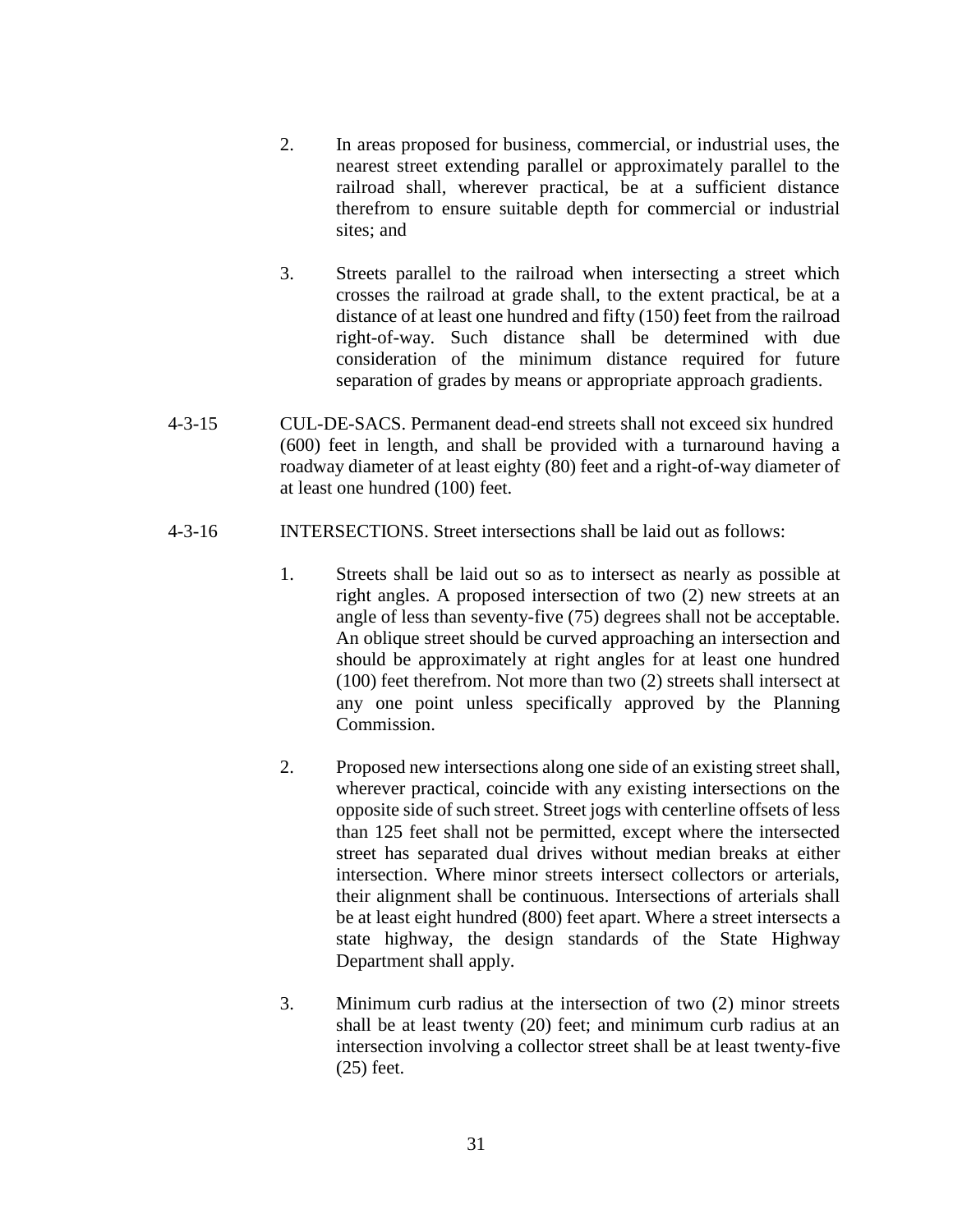- 4. Intersections shall be designed with a flat grade wherever practical. In hilly or rolling areas, at the approach to an intersection, a leveling area shall be provided having a grade not greater than five percent (5%) at a distance of fifty (50) feet, measured from the nearest rightof-way line of the intersecting street.
- 5. Where any street intersection will involve earth banks or existing vegetation inside any lot corner that would create a traffic hazard by limiting visibility, the applicant shall cut such ground and/or vegetation (including trees) in connection with the grading of the public right-of-way to the extent deemed necessary to provide an adequate sight distance.
- 6. The cross-slopes on all streets, including intersections, shall be five percent (5%) or less;
- 7. Property lines at street intersections shall be rounded with a minimum radius of twenty (20) feet with easement for site clearance of no less than thirty (30) feet.
- 4-3-17 PERIMETER STREETS. Street systems in new subdivisions shall be laid out so as to eliminate or avoid new perimeter half-streets. Where an existing half-street is adjacent to a new subdivision, the other half of the street shall be improved and dedicated by the applicant. The Planning Commission may authorize a new perimeter street where the applicant improves and dedicates the entire required street right-of-way width within his own subdivision boundaries.
- 4-3-18 STREET ELEVATIONS. The Planning Commission may require, where necessary, profiles and elevations of streets for areas subject to flood. No street shall be approved for construction within an area subject to flood that is proposed to be constructed more than two (2) feet below the elevation of the 100-year flood, as defined in these regulations. Fill may be used for streets. Drainage openings shall be so designed as not to restrict the flow of flood waters or increase upstream flood heights.

#### **SECTION 4-4. DESIGN STANDARDS**

The following design standards shall be considered minimum requirements and shall specifically apply to residential subdivisions. The requirements for non-residential subdivisions (See Section 8-4) shall be such as the Planning Commission deems appropriate for the type of development and use contemplated but in no event shall they be less than the requirements for residential subdivisions.

4-4-1 RIGHT-OF-WAY WIDTHS. Minimum street right-of-way widths shall not be less than the following: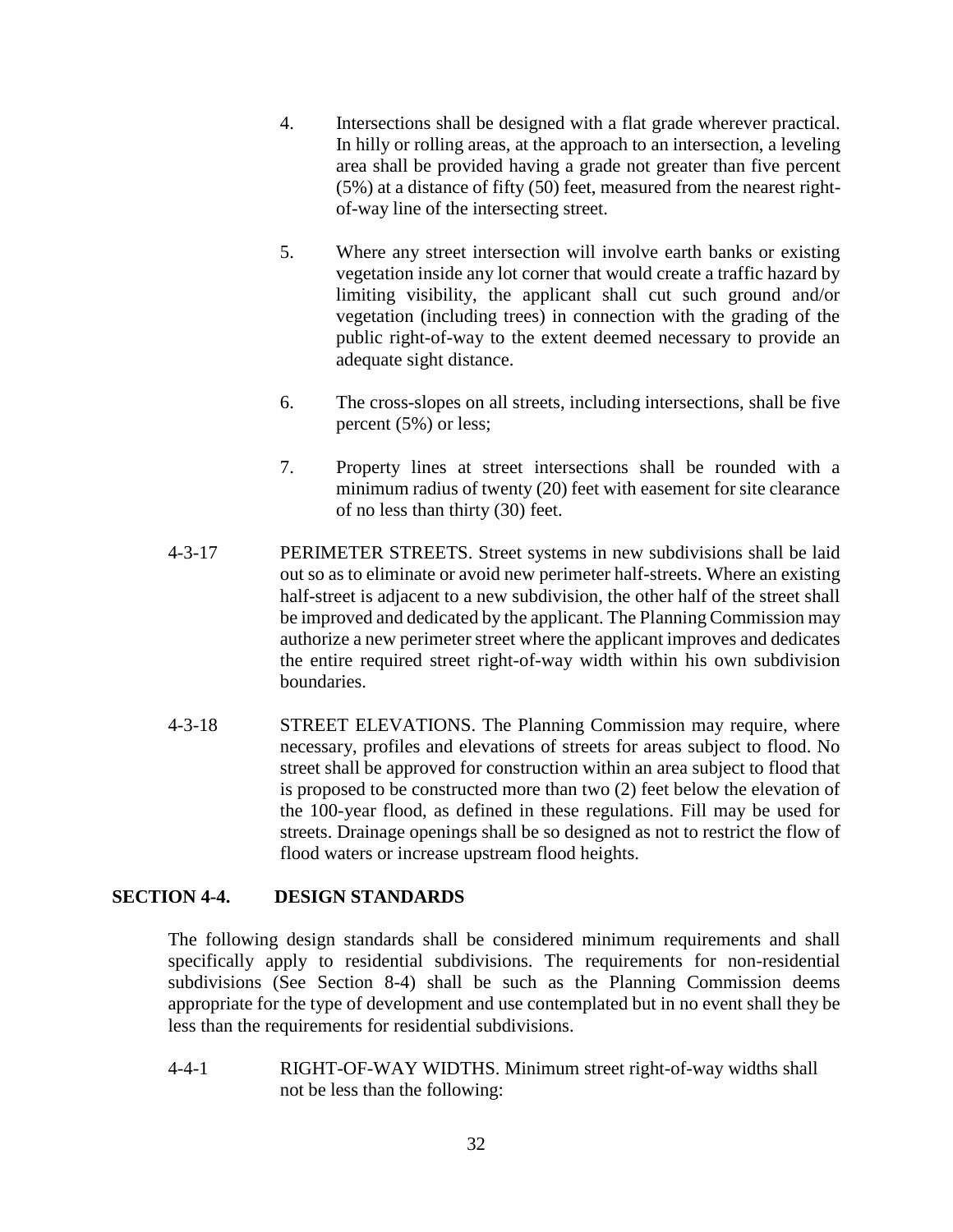| $4 - 4 - 2$ | PAVEMENT WIDTHS. Pavement width shall not be less than the<br>following with drainage to prevent surface water from crossing roadways:                                                                                                  |  |
|-------------|-----------------------------------------------------------------------------------------------------------------------------------------------------------------------------------------------------------------------------------------|--|
|             | Expressway varies; 12' per lane, 8'-10' shoulders; median 18'-36'<br>Arterial varies; 12' per lane, 8'-10' shoulders; median 12'-24'<br>Minor Street 36' where parking is permitted, 24' without parking                                |  |
| $4 - 4 - 3$ | STREET GRADES. Street grades shall not exceed the following unless<br>otherwise approved by the County Engineer and the Planning Commission:                                                                                            |  |
|             |                                                                                                                                                                                                                                         |  |
| $4 - 4 - 4$ | HORIZONTAL CURVES. Where a centerline deflection angle occurs, a<br>circular curve shall be introduced having a centerline radius of not less than<br>the following:                                                                    |  |
|             |                                                                                                                                                                                                                                         |  |
| $4 - 4 - 5$ | TANGENTS. Tangents of less than one hundred (100) feet provided<br>between reverse curves shall be approved by the County Engineer on all<br>streets.                                                                                   |  |
| $4 - 4 - 6$ | VERTICAL CURVES. All changes in street grades shall be connected by<br>vertical curves of a minimum length equivalent to the following:                                                                                                 |  |
|             | 1.<br>On roads with a right-of-way greater than eighty (80) feet in width,<br>minimum sight distance shall be six hundred (600) feet, measured<br>between points three and one-half (3.5) feet above the centerline of<br>the road; and |  |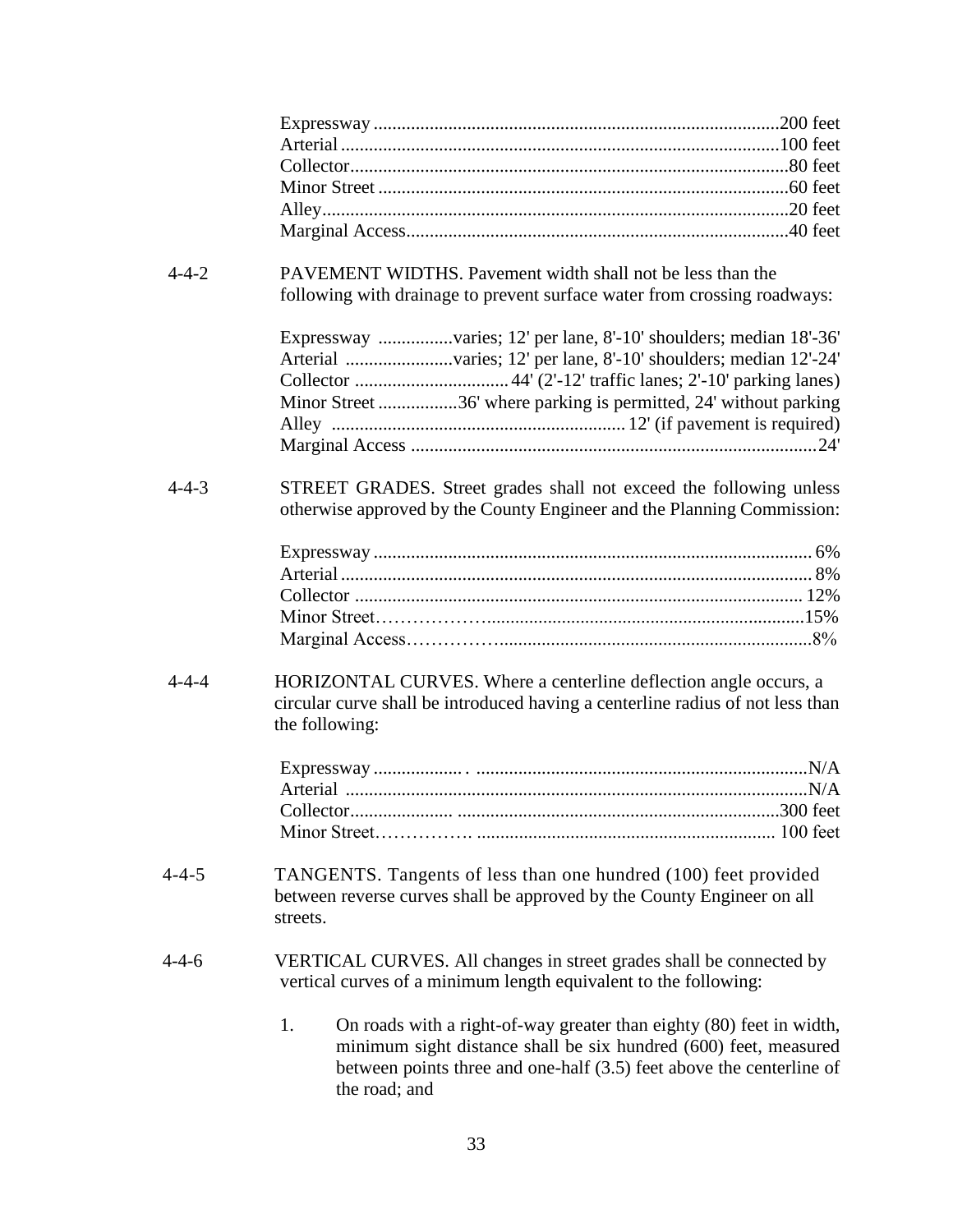- 2. On roads with a right-of way less than eighty (80) feet in width, minimum sight distance shall be four hundred (400) feet measured between points three and one-half (3.5) feet above the centerline of the road.
- 4-4-7 CENTERLINE OFFSETS. The minimum distance between centerline offsets at street jogs shall be one hundred and twenty-five (125) feet.

# **SECTION 4-5 BLOCKS**

- 4-5-1 Blocks shall have sufficient width to provide for two (2) tiers of lots of appropriate depths. Exceptions to this prescribed block width shall be permitted in blocks adjacent to expressways, arterials, railroads, or waterways where single-tier lots are required to separate residential development from vehicular through traffic or non-residential uses;
- 4-5-2 Blocks shall not exceed fifteen hundred (1500) feet nor be less than five hundred (500) feet in length;
- 4-5-3 In long blocks, the Planning Commission may require the reservation of an easement through the block to accommodate utilities, drainage facilities, or pedestrian traffic.
- 4-5-4 Pedestrianways or crosswalks not less than ten (10) feet wide may be required by the Planning Commission through the center of blocks more than eight hundred (800) feet long where deemed essential to provide circulation or access to schools, playgrounds, shopping centers, transportation, or other community facilities. Blocks designed for industrial uses shall be of such length and width as may be determined suitable by the Planning Commission for prospective use.

# **SECTION 4-6 LOTS**

Residential lots shall comply with the following requirements:

- 4-6-1 The size, shape and orientation of lots shall be such as the Planning Commission deems appropriate for the types of development and use contemplated.
- 4-6-2 Minimum lot size shall be as follows except in cases where additional lot area may be required by the County Health Department:
	- 1. Where public water and sewer is not provided, said lot shall be a minimum of twenty thousand (20,000) square feet in area.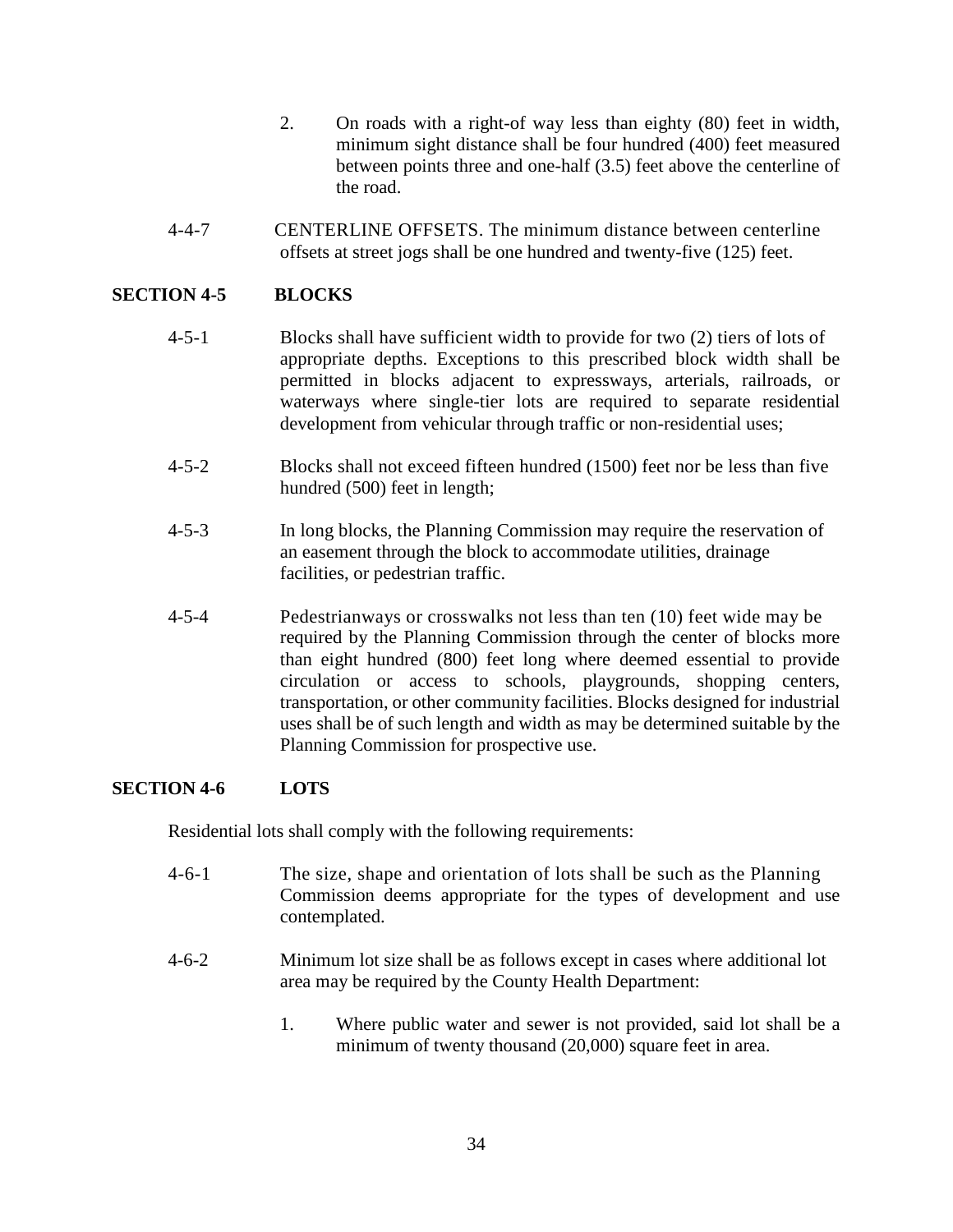|                    | 2. | Where public water only is provided, said lot shall be a minimum of<br>fifteen thousand (15,000) square feet in area.                                                                                                                                                                                                                                                                                                  |
|--------------------|----|------------------------------------------------------------------------------------------------------------------------------------------------------------------------------------------------------------------------------------------------------------------------------------------------------------------------------------------------------------------------------------------------------------------------|
|                    | 3. | Where public water and sewer is provided, said lot shall be a<br>minimum of fifteen thousand (15,000) square feet in area and not<br>less than one hundred (100) feet wide at the building setback line.<br>In all cases the primary structure shall not cover more than thirty<br>percent (30%) of the total lot unless special design methods are<br>approved. Special exceptions could be made on minimum lot size. |
| $4 - 6 - 3$        |    | The subdivision plat shall provide each lot with satisfactory access to an<br>existing street or to a subdivision street, taken to be a minor street, that will<br>be deeded to public use at the time of Final Plat approval.                                                                                                                                                                                         |
| $4 - 6 - 4$        |    | Where land is subdivided into larger parcels than ordinary building lots,<br>such parcels shall be arranged so as to allow for the opening of future streets<br>and logical further re-subdivision.                                                                                                                                                                                                                    |
| $4 - 6 - 5$        |    | Depth and width of properties reserved or laid out for commercial and<br>industrial purposes shall be adequate to provide for off-street parking and<br>loading for the use contemplated.                                                                                                                                                                                                                              |
| $4 - 6 - 6$        |    | Double frontage lots shall be avoided, except where essential to provide<br>separation of residential development from traffic arterials or to overcome<br>specific disadvantages of topography or orientation.                                                                                                                                                                                                        |
| $4 - 6 - 7$        |    | Side lot lines should be at right angles to streets, except on curves where<br>they shall be radial.                                                                                                                                                                                                                                                                                                                   |
| $4 - 6 - 8$        |    | Excessive depth in relations to width shall be avoided. A proportion of<br>three $(3)$ to one $(1)$ will normally be considered maximum.                                                                                                                                                                                                                                                                               |
| $4 - 6 - 9$        |    | Minimal lot size should be usable land.                                                                                                                                                                                                                                                                                                                                                                                |
| $4 - 6 - 10$       |    | In residential areas the minimum setback from property lines shall be:<br>thirty-five $(35)$ feet from the front lot line; ten $(10)$ feet from the side lot<br>line; thirty (30) feet from the rear lot line; and thirty-five (35) feet from the<br>side lot line which abuts a street.                                                                                                                               |
| <b>SECTION 4-7</b> |    | <b>DRAINAGE</b>                                                                                                                                                                                                                                                                                                                                                                                                        |
|                    |    |                                                                                                                                                                                                                                                                                                                                                                                                                        |

# 4-7-1 GENERAL POLICY

The main objective of drainage design shall be the safety of the traveling public with the protection of County and private property consistent with good engineering practice.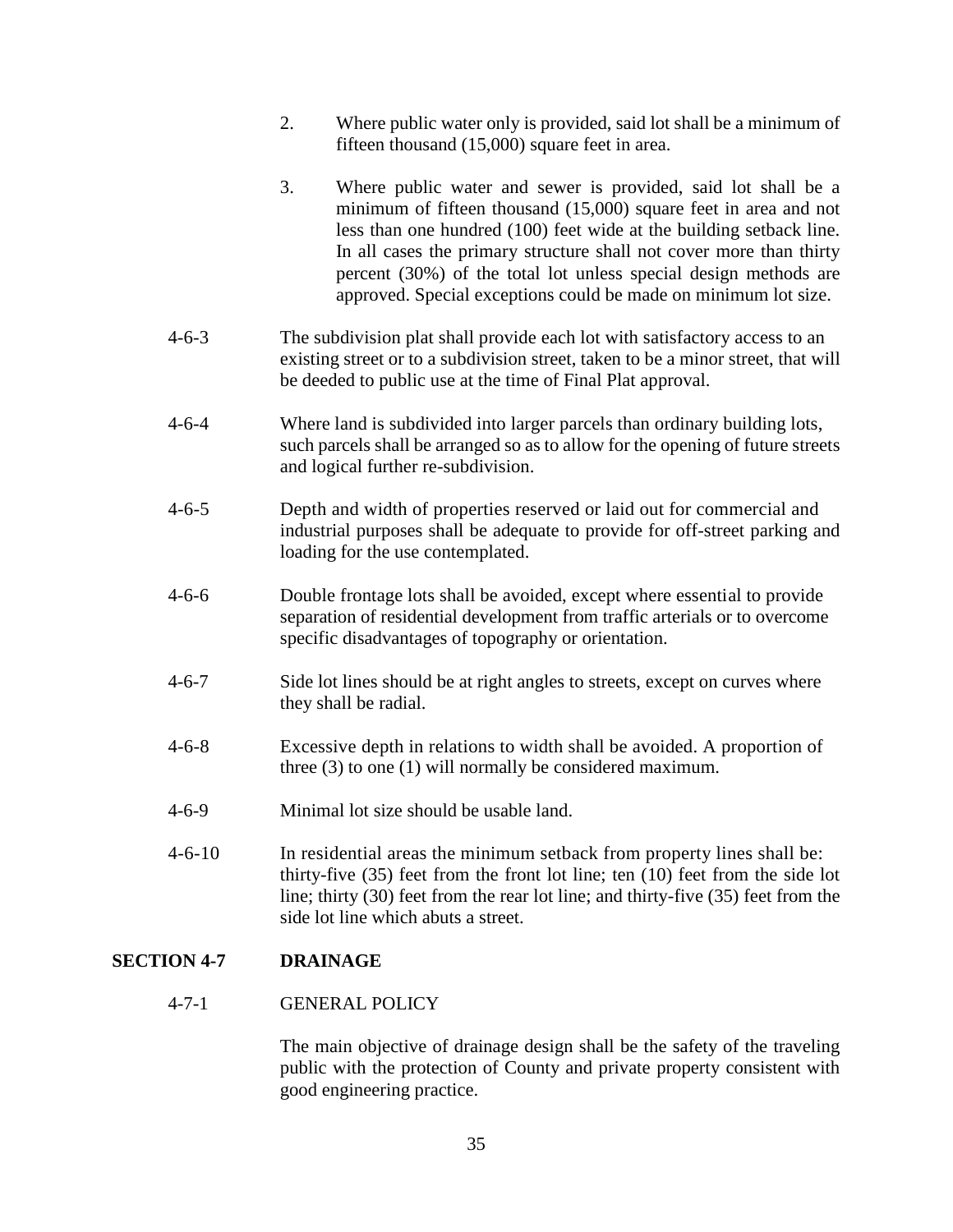# 4-7-2 DRAINAGE AND STORM SEWERS

GENERAL REQUIREMENTS. The responsible Design Engineer shall not recommend for approval any plat of a subdivision which does not appear to make adequate provision for storm or flood water runoff channels or basins. The storm water drainage system shall be separate and independent of any sanitary sewer system. A copy of basic design computations shall be submitted along with plans. Inlets shall be provided so that surface water is not carried across any intersection, nor for a distance of more than 600 feet in the gutter unless approved by the Design Engineer. When calculations indicate that curb capacities are exceeded at a point, catch basins shall be used to intercept flow at that point. (For further information, refer to City Ordinance 509.)

LOCATION. The applicant may be required by the responsible Design Engineer to carry away by pipe or open ditch any spring or surface water that may exist either previously to, or as a result of, the subdivision. Such drainage facilities shall be located in the road right-of-way where feasible, or in perpetual unobstructed easements of appropriate width, and shall be constructed in accordance with the Alabama Highway Departments Standard and Specifications.

ACCESSIBILITY TO PUBLIC STORM SEWERS. Where a public storm sewer is accessible, the applicant may be required to install storm sewer facilities, or, if no outlets are within a reasonable distance, adequate provision shall be made for the disposal of storm waters, subject to the specifications of the Design Engineer. Inspection of facilities shall be conducted by the Design Engineer.

If a connection to a public storm sewer will be provided eventually, as determined by the Design Engineer, the developer shall make arrangements for future storm water disposal by a storm sewer system at the time the plat receives final approval. Provision for such connection shall be incorporated by inclusion in the performance surety required for Final Plat approval.

ACCOMMODATION OF UPSTREAM DRAINAGE AREAS. A culvert or other drainage facility shall, in each case, be large enough to accommodate potential developed property runoff from its entire upstream drainage area, whether inside or outside the subdivision. The Design Engineer will review the necessary size of the facility, based on the provisions of the construction standards and specifications.

EFFECT ON DOWNSTREAM DRAINAGE AREAS. The Design Engineer shall also review the effect of each subdivision on existing downstream drainage facilities outside the area of the subdivision. These drainage studies, together with such other studies as shall be appropriate, shall serve as a guide to needed improvements. Where it is anticipated that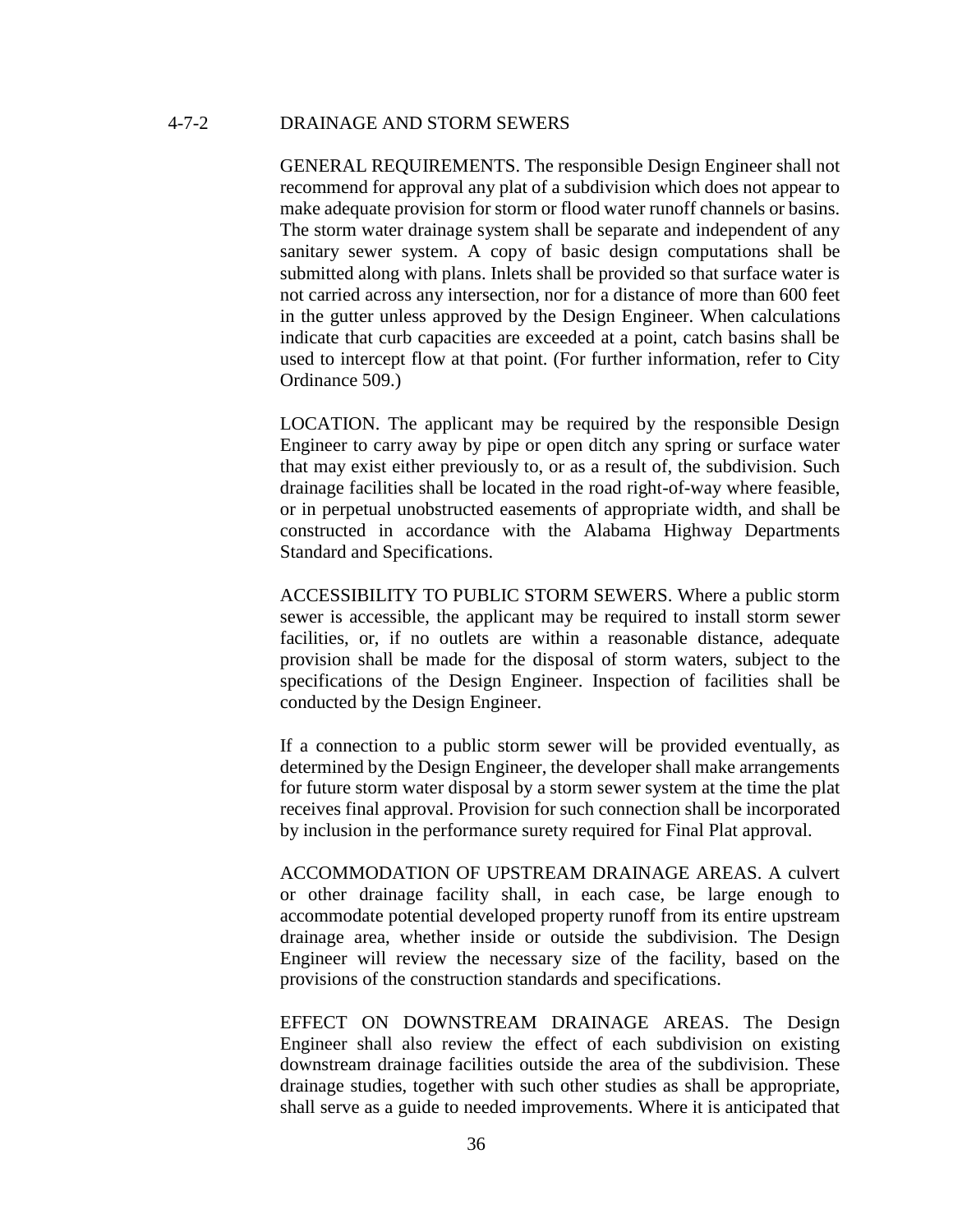the additional runoff incident to the development of the subdivision will overload an existing downstream drainage facility, the Design Engineer may withhold approval of the subdivision until provision has been made for the improvement of said potential condition in such sum as the Design Engineer shall determine. No subdivision shall be approved unless adequate drainage will be provided to the natural drainage watercourse or an existing facility.

# 4-7-3 DEDICATION OF DRAINAGE EASEMENTS.

GENERAL REQUIREMENTS. Where a subdivision or development of land is traversed by a watercourse, drainage way, channel, or stream, there shall be provided a storm water easement or drainage right-of-way conforming substantially to the lines of such water course, and of such width and construction or both as will be adequate for the purpose. For the smaller streams, the plat shall also provide for channel improvement to enable them to carry all reasonable floods within banks. The floor elevations of houses or buildings shall be high enough to be above regulatory flood. The floodway easement shall be wide enough to provide for future enlargement of the stream channel as adjacent areas become more highly developed and runoff rates are increased.

DRAINAGE EASEMENTS. Where topography or other conditions are such as to make impractical the inclusion of drainage facilities within road rights-of-way, perpetual unobstructed easements at least twenty (20) feet in width for such drainage facilities shall be provided across property outside the road lines and with satisfactory access to the road. Easements shall be indicated on the record plat. Drainage easements shall be carried from the road to the natural watercourse or to other drainage facilities.

The applicant may be required to dedicate, either in fee or by drainage or conservation easement, land on both sides of existing watercourses to a distance that is adequate to discharge flood waters without cumulatively increasing the water surface elevation more than one foot.

Low-lying lands along watercourses subject to flooding or overflowing during storm periods, whether or not included in areas for dedication, shall be preserved and retained in their natural state as drainage ways, except where improvements are warranted as may be deemed necessary by the Design Engineer.

#### 4-7-4 DRAINAGE. GENERAL PROVISIONS

All subdivisions, commercial and industrial developments shall be provided with adequate storm drainage facilities. Any areas subject to periodic flooding caused by poor drainage facilities will not be accepted by the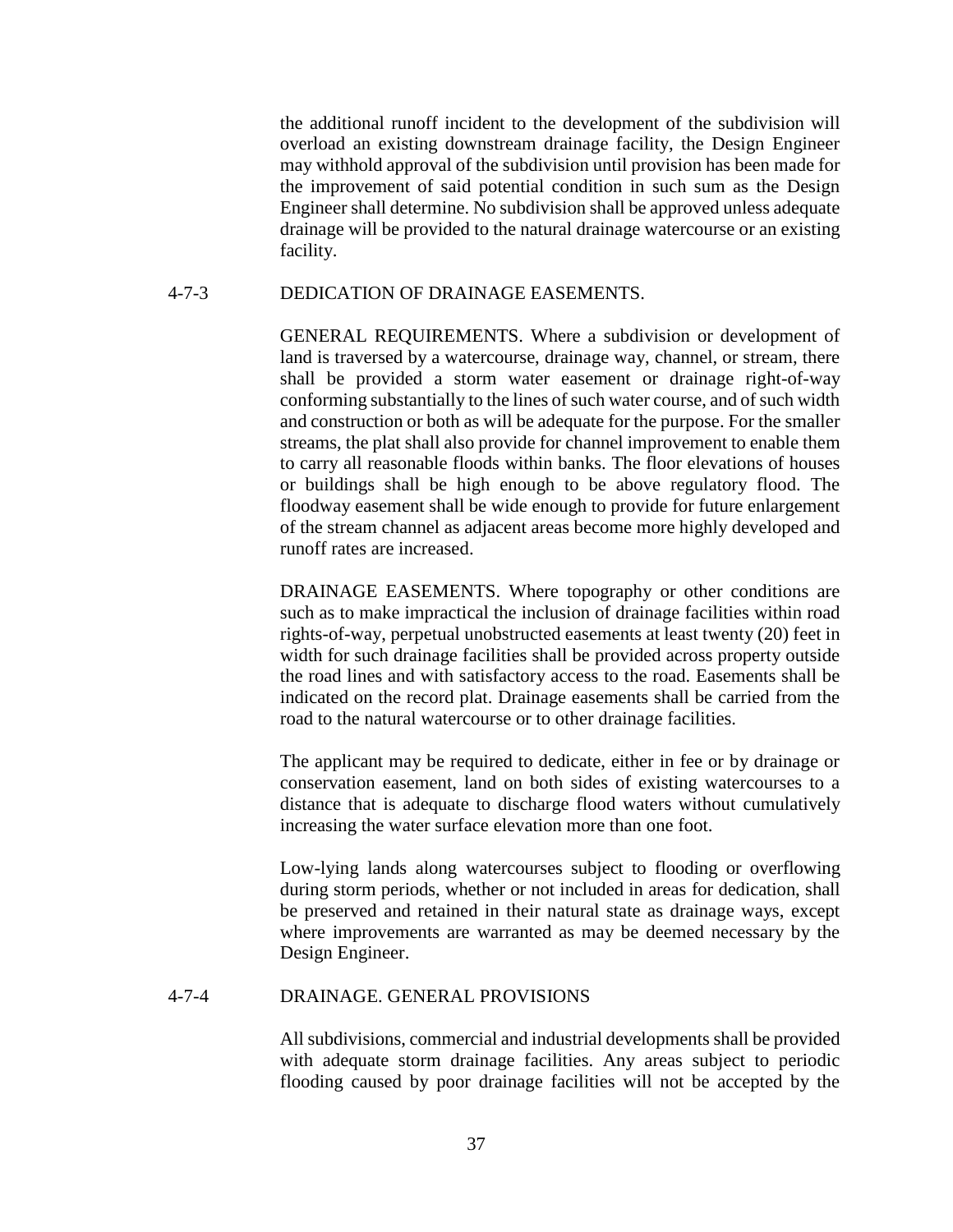Design Engineer unless the developer or subdivider makes necessary provisions to eliminate such flooding.

A complete drainage plan and contour map showing the pipe sizes, their locations and the areas to be drained, shall be submitted along with the profile grades and typical roadway section for approval.

All existing drainage structures shall be shown on the preliminary plat, contour map, and construction plans.

All off project drainage, draining onto the subdivision, shall be shown on contour maps and/or construction plans showing the areas in acres that the subdivision will have to accommodate.

On any single drainage structure requiring twenty (20) square feet or more of end area, a special design drawing will be required for approval. All roadway cross drain pipes shall be reinforced concrete and have a minimum size of eighteen (18) inches. Only pipe that meets specifications equaling Alabama State Highway Department Specifications or Satsuma Standards will be acceptable.

No oil drums or unacceptable pipe shall be used.

Where the subdivider has open ditches, a maximum of three (3) to one (1) front slopes and flat bottom ditch is required; the width of the ditch shall be determined by the required flows and the existing conditions and be approved by the Design Engineer. V-bottom ditches or other special designs will be permitted in special cases.

These provisions apply to all developers or subdividers.

- 4-7-5 ENGINEERING PLANS. The developer or contractor shall submit detailed drainage plans and drainage calculations to the County for review and approval for all developments affecting County rights-of-way. Said plans shall be prepared by a Professional Engineer registered in the State of Alabama and shall contain the following information:
	- a. Topography map of proposed developed areas;
	- b. Existing and proposed contours at sufficient intervals, usually two (2) feet if not over five percent (5%);
	- c. Existing drainage system;
	- d. Proposed drainage system, including on-site and off-site drainage areas;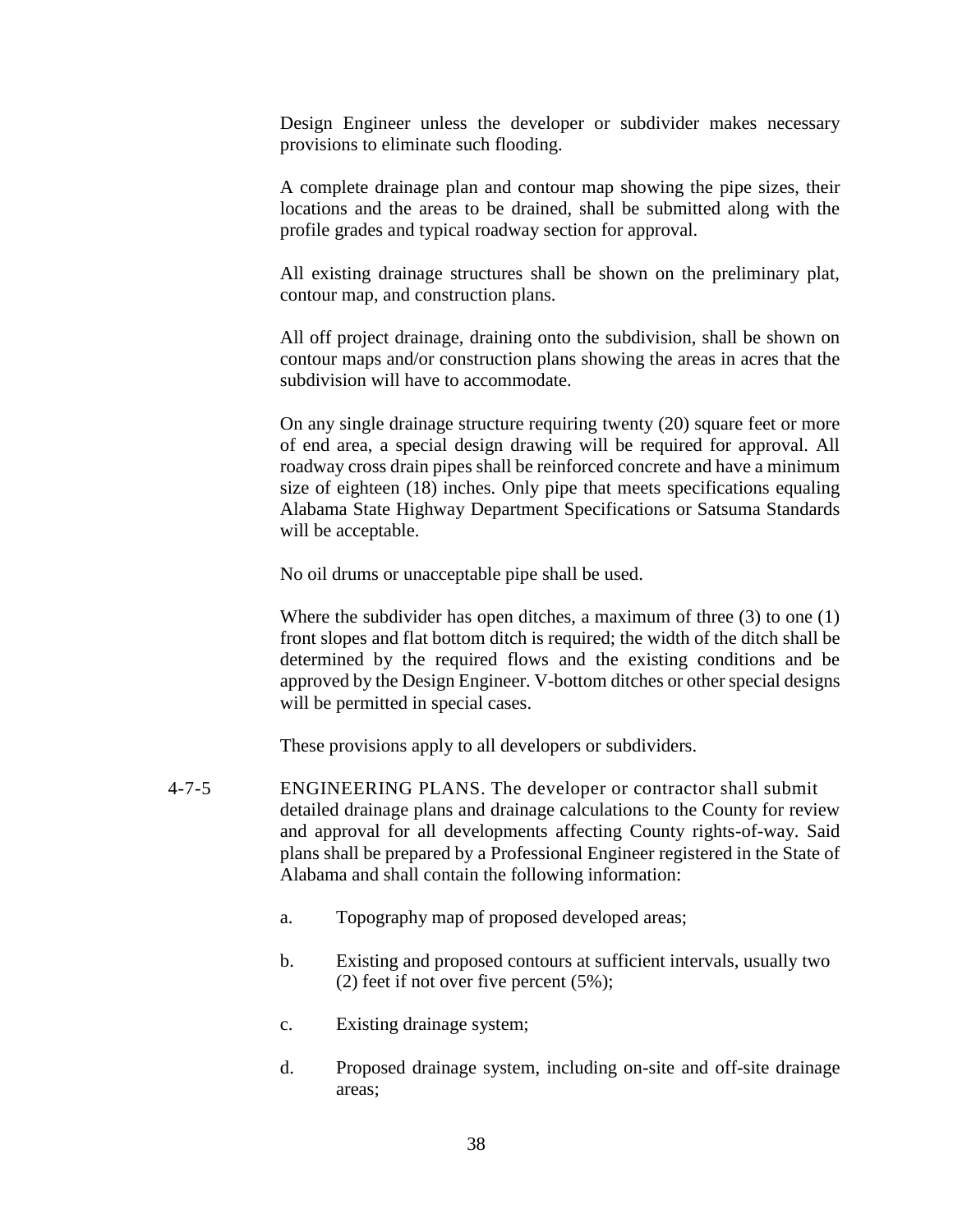- e. Structure location, type and size, and slope, cfs, Inlet El., Outlet El., Velocity, Headwater El., Tailwater El;
- f. Discharge quantities, pre and post runoff cfs;
- g. Other pertinent information necessary for review of the drainage plans as may be required by the Design Engineer; and
- h. Erosion and sediment control plan.

#### 4-7-6 CULVERTS

Culverts under arterial roadways shall normally accommodate a minimum of twenty-five (25) year frequency design storm. Conditions may dictate that one hundred (100) year design storms must be accommodated.

Culverts under all other roadways shall normally accommodate a minimum of a twenty-five (25) year storm.

Design storm criteria will be used by the Design Engineer based on the site specific conditions that warrant life and property protection.

Culvert Specifications:

1. All types of culverts within the rights-of-way of public roads must be approved by the Design Engineer and shall conform to Alabama Department of Transportation Standards.

2. Culverts shall be placed in excavated trenches to the line and grade shown on the plans. The maximum width of the excavated trenches shall not exceed the outside diameter of the pipe by more than one and a half (1.5) feet on either side of the pipe.

3. Material used for backfilling culvert trenches shall consist of small diameter uniform material and shall be free of large rock or other unsuitable material. The backfill material shall be placed in uniform eight (8) inch lifts and mechanically compacted to ninety-five percent (95%) of relative density. The backfill shall be placed uniformly on each side of the pipe and all pipe shall be laid in accordance with County Standards.

A minimum of twelve (12) inches cover shall be placed over each culvert pipe forty-eight (48) inches or less in diameter and twenty-four (24) inches or more of cover shall be placed on all larger diameter pipes.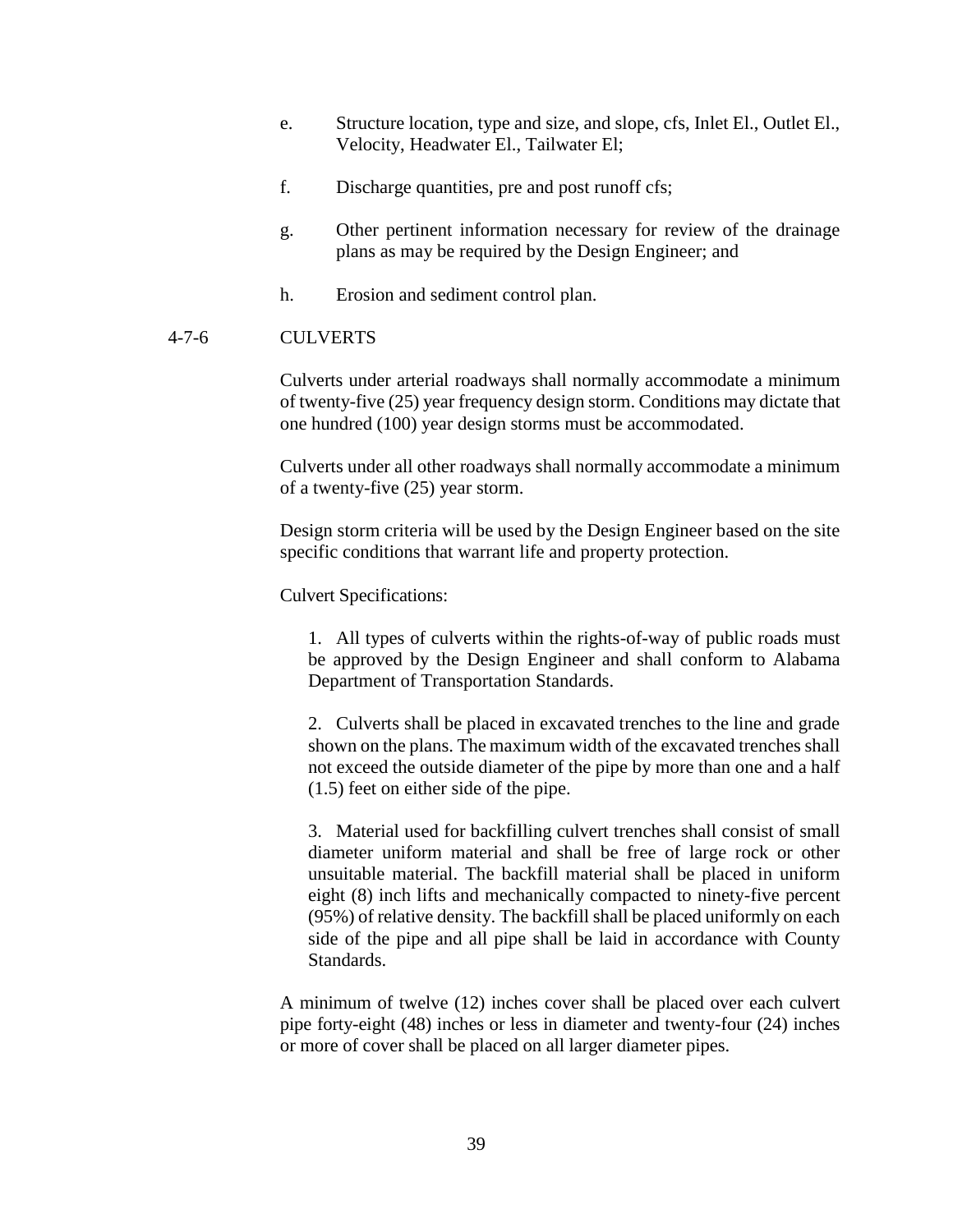When a battery of pipes is used, a clear spacing of one half  $(1/2)$  the pipe diameter shall be provided between adjacent pipes.

The maximum cover allowed, pipe class, and strength requirements shall be in accordance with the manufacturer's recommendation.

The velocity of the flow in culverts shall be calculated using ranges from the latest edition of the Alabama Highway Department Hydraulics Manual.

The minimum size reinforced concrete culvert permitted is eighteen (18) inches in diameter under public roadways or streets.

#### 4-7-7 BRIDGES

Bridges shall accommodate a minimum of a fifty (50) year frequency design storm. Conditions may dictate that of a one hundred (100) year frequency design storm.

#### 4-7-8 OPEN CHANNELS AND DITCHES

Open channels and ditches shall be designed so as not to create a traffic hazard or create hazardous erosion.

The minimum flow line slope for paved ditches shall be three tenths of a percent (0.3%) and shall be a maximum of one percent (1%) for unpaved ditches.

The recommended maximum flow velocities shall be in accordance with the ranges recommended in the latest edition of the Alabama Highway Department Hydraulics Manual.

Cleanout accesses shall be provided at least every three hundred (300) feet for continuous pipes of twenty four (24) inches in diameter or less and at least every four hundred (400) feet for larger continuous pipes if required. Clean out accesses are also required at each angle point and at each change in grade.

#### 4-7-9 STORM RUNOFF ESTIMATES

Basic design data and calculations shall be prepared, sealed, and submitted by a registered professional engineer in the State of Alabama for the developer, contractor, or owner.

The method of determining storm runoff shall be based on acceptable engineering practice and/or these standards.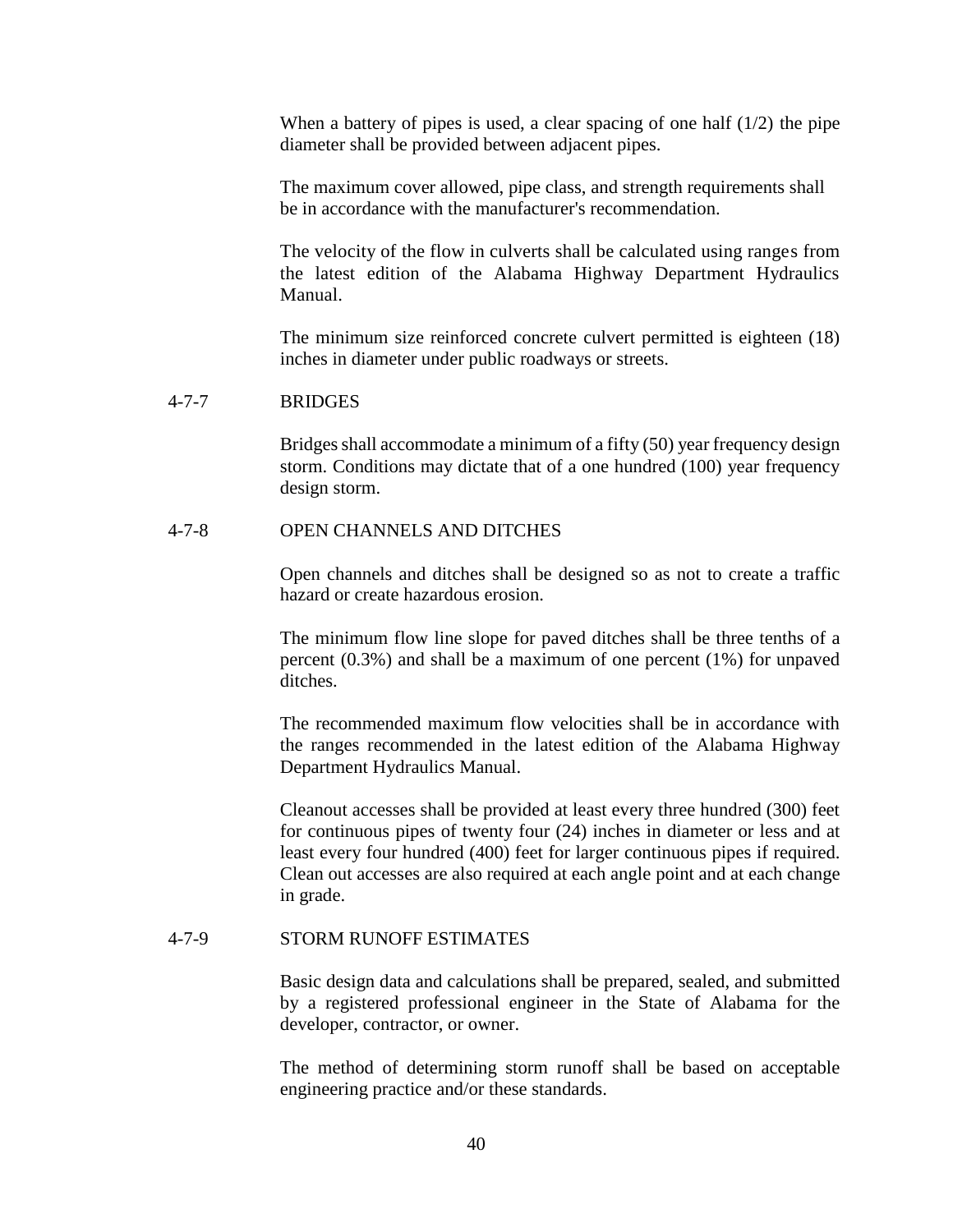For small basins, up to two hundred (200) acres, the Rational Method (Q=cia) may be used.

| estimated peak discharge in cubic feet per second.  |
|-----------------------------------------------------|
| runoff coefficient (to be taken from the table      |
| below).                                             |
| rainfall intensity in inches per hour for a design  |
| storm derived from the time of concentration runoff |
| area in acres                                       |
|                                                     |

|                                 | RECOMMENDED "c"         |
|---------------------------------|-------------------------|
| <b>Flat or Rolling Terrain</b>  | <b>VALUES</b>           |
| Farmland                        | $0.20$ to $0.40$        |
| Barren                          | $0.40$ to $0.60$        |
| Irrigated                       | $0.60$ to $0.70$        |
| <b>Streets and Parking Lots</b> |                         |
| Unpaved                         | $0.60 \text{ to } 0.80$ |
| Paved                           | $0.95$ to $1.00$        |
| <b>Improvements</b>             |                         |
| <b>Buildings</b>                | $0.95$ to $1.00$        |
| Lawns                           | $0.10 \text{ to } 0.40$ |

# 4-7-10 SPECIAL CONSTRUCTION

CONCRETE BOX CULVERTS. Concrete box culverts used as culverts shall be designed and constructed according to the latest edition of the Standards and Specifications for Road and Bridge Construction, Alabama State Division of Highways.

HEADWALLS AND RIPRAP. Culvert headwalls shall be required on pipe culverts and shall be reinforced concrete.

Special types of headwalls may be required by the County when deemed necessary for erosion control.

Riprap may be required at the upstream and downstream ends of culverts and shall be placed at these locations based on the velocities at these locations.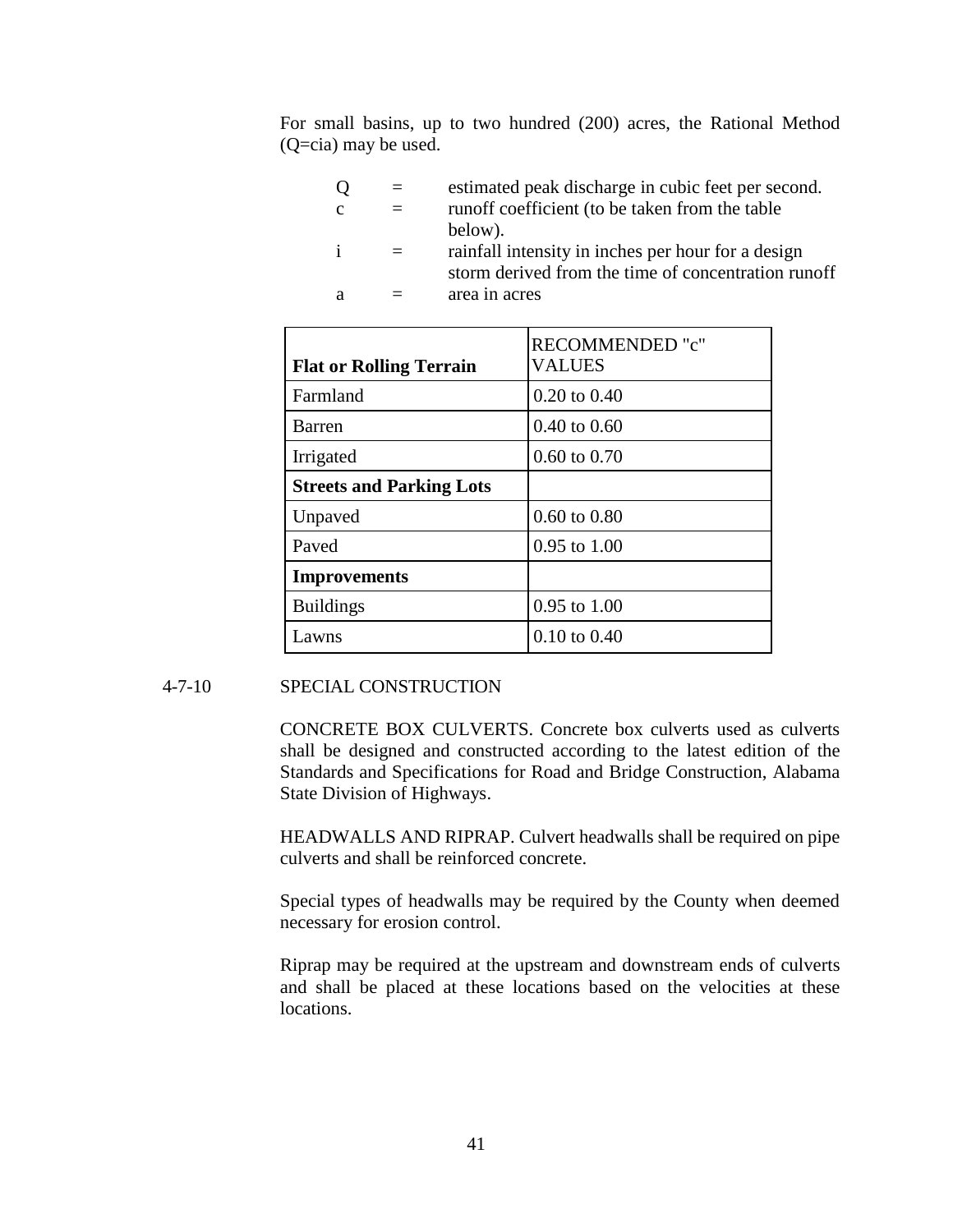#### **SECTION 4-8. EROSION AND SEDIMENTATION**

4-8-1 The following provisions impose requirements for planning and implementation of effective sedimentation controls for subdivision development sites on persons engaged in land disturbing activities.

> CONSTRUCTION REQUIREMENTS. An erosion and sedimentation control plan in compliance with the Alabama Handbook for Erosion Control, Sediment Control and Stormwater Management on Construction Sites and Urban Area shall be required in all areas of Satsuma corporate limits and planning jurisdiction. The approval of such plan shall be required and approved by the City prior to commencement of any land disturbing activity, including tree and root removal.

> PROTECTION OF PROPERTY. Persons engaged in land-disturbing activities shall take all reasonable measures to protect all public and private property, including roadways, from damage by such activities.

MORE RESTRICTIVE RULES SHALL APPLY. Whenever there is a conflict between Federal, State, or Local Laws, Ordinances, Rules and Regulations, Orders, and Decrees the more restrictive provision shall apply.

### 4-8-2 BASIC CONTROL OBJECTIVES

The following paragraphs provide the "Basic Control Objectives" which should be considered in developing and implementing an erosion and sedimentation control plan.

IDENTIFY CRITICAL AREAS. On-site areas which are subject to severe erosion, and off-site areas which are especially vulnerable to damage from erosion and/or sedimentation, are to be identified and receive special attention.

LIMIT EXPOSED AREAS. All land-disturbing activities should be planned and conducted to minimize the size of the area to be exposed at any one time.

LIMIT TIME OF EXPOSURE. All land-disturbing activities should be planned and conducted to limit exposure to the shortest feasible time.

CONTROL SURFACE WATER. Surface water runoff originating upgrade of exposed areas should be controlled to reduce erosion and sediment loss during the period of exposure.

CONTROL SEDIMENTATION. All land-disturbing activities should be planned and conducted so as to minimize off-site sedimentation damage.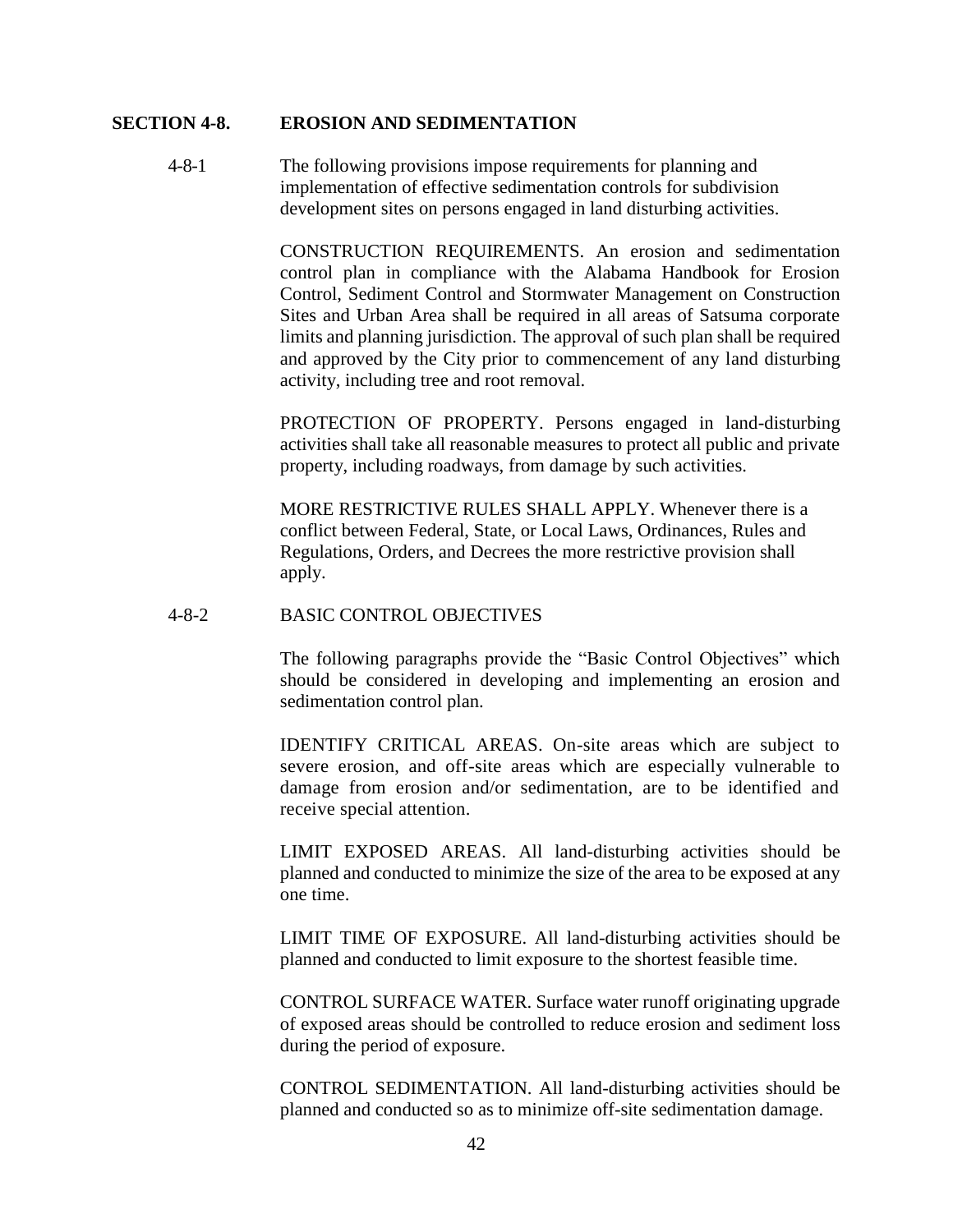MANAGE STORM WATER RUNOFF. When the increase in the peak rates and velocity of storm water runoff resulting from a land-disturbing activity is sufficient to cause damaging accelerated erosion of the receiving ditch or channel stream, plans should include measures to control both the velocity and rate of release so as to minimize accelerated erosion and increased sedimentation of the ditch or stream channel.

MANDATORY STANDARDS. No land-disturbing activity subject to these provisions and requirements shall be undertaken except in accordance with the following mandatory requirements:

- 1. No land-disturbing activity shall be permitted in proximity to a lake, natural watercourse, or adjacent property where applicable unless a buffer zone is provided along the boundary of sufficient width to confine visible siltation and/or prevent erosion, and provided that the land-disturbing activity is not in connection with the construction of facilities to be located on, over, or under a lake, natural watercourse, or adjacent property.
- 2. The angle for graded slopes and fills shall be no greater than the angle which can be retained by vegetative cover or other adequate erosion control devices or structures. In any event, slopes left exposed will, within 30 working days of completion of final grading, be planted or otherwise provided with ground cover, devices, or structures sufficient to restrain erosion.
- 3. Whenever land-disturbing activity is undertaken on a tract comprising more than one acre, if more than one contiguous acre is uncovered, a ground cover sufficient to restrain erosion must be planted or otherwise provided within thirty (30) working days on that portion of the tract upon which further active construction is not being undertaken, provided that this activity shall not apply to cleared land forming the basin of a reservoir later to be inundated.

DESIGN AND PERFORMANCE STANDARDS. Erosion and sedimentation control measures, structures, and devices shall be so planned, designed, and constructed as to provide control from the calculated peak rates of runoff from a ten (10) year storm event. Runoff rates may be calculated using the procedures in the USDA, Soil Conservation Service's "National Engineering Field Manual for Conservation Practices", or other acceptable calculation procedures. Runoff computations shall be based on rainfall data published by the National Weather Service for the area.

PERMANENT DOWNSTREAM PROTECTION OF STREAM BANKS AND CHANNELS. If required by the Building Inspector or City Engineer,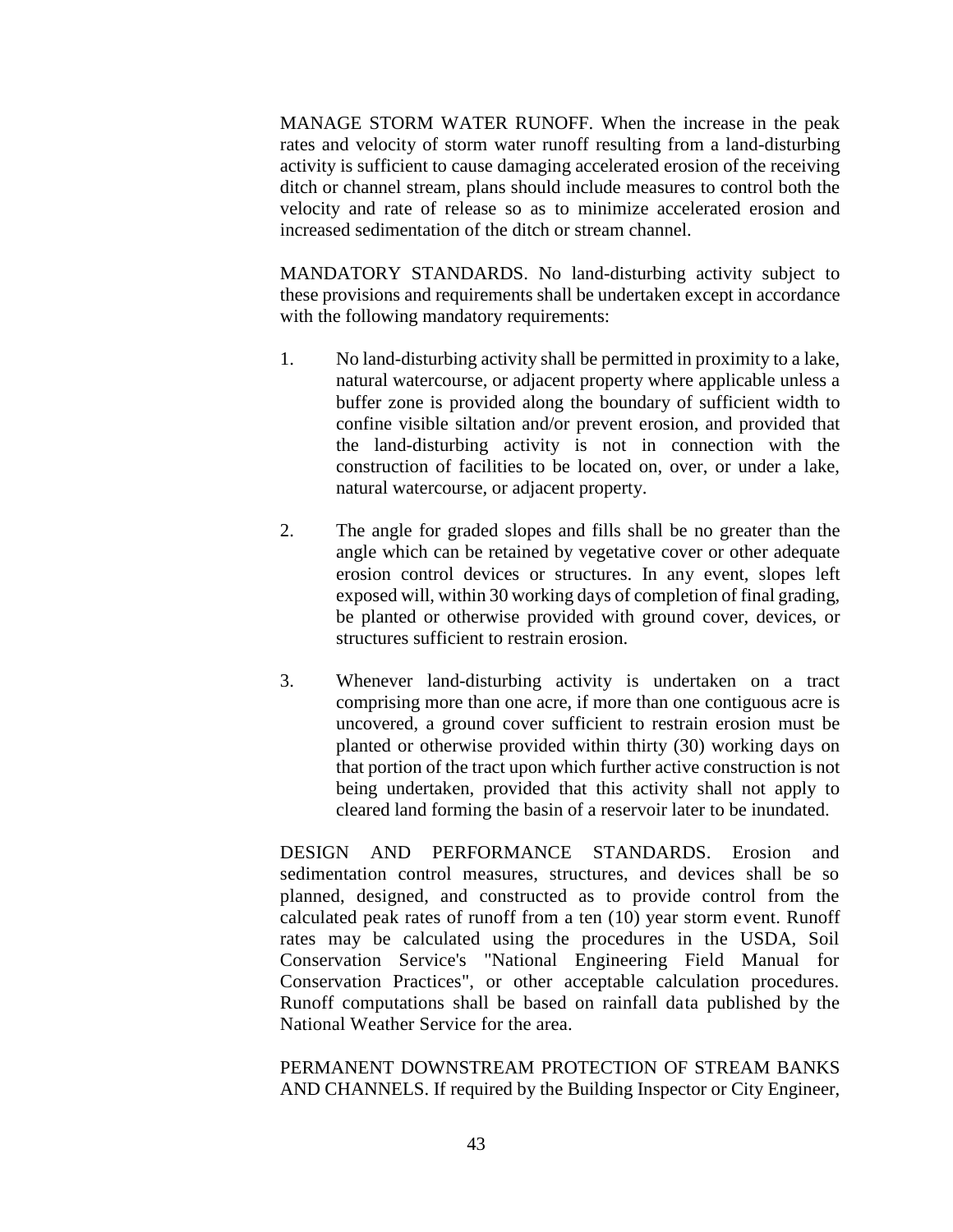the owner must provide permanent protection of on-site or adjacent stream banks and channels from the erosive effects of increased velocity and volume of storm water runoff resulting from certain land-disturbing activities.

BORROW AND WASTE AREAS. When the person conducting the landdisturbing activity is also the person conducting the borrow or waste disposal activity, areas from which borrow is obtained shall be considered a part of the land-disturbing activity where the borrow material is being used or from which the waste material originated. When the person conducting the land-disturbing activity is not the person obtaining the borrow and/or disposing of the waste, these areas shall be considered a separate landdisturbing activity.

ACCESS AND HAUL ROADS. Temporary access and haul roads, other than public roads, constructed or used in connection with land-disturbing activity shall be considered a part of such activity.

OPERATIONS IN LAKES OR NATURAL WATERCOURSES. Landdisturbing activity in connection with construction, in, on, over, or under a lake or natural water course shall be planned and conducted in such a manner as to minimize the extent and duration of disturbance of the stream channel. The relocation of a stream, where relocation is an essential part of the proposed activity, shall be planned and executed so as to minimize changes in the stream flow characteristics, except when justification for significant alteration to flow characteristic is provided.

RESPONSIBILITY FOR MAINTENANCE. The owner and person engaged in or conducting the land-disturbing activity shall be responsible for maintaining all temporary and permanent erosion and sedimentation measures and facilities during the development of a site. The responsibility for maintaining all permanent erosion and sedimentation control measures and facilities after site development is completed shall lie with the owner, until such time adequate vegetative cover and site stabilization is achieved. Maintenance of these facilities lies with the owner until assumed by other parties.

STANDARDS FOR EROSION AND SEDIMENT CONTROL PRACTICES. Persons engaged in planning, designing, installing, and maintaining erosion and sedimentation control measures may use generally accepted references on the subject following standard engineering and/or agricultural practices. All plans will be subject to review by the Building Inspector and City Engineer.

ADDITIONAL MEASURES. Whenever the Building Inspector or City Engineer determines that significant erosion or sedimentation is occurring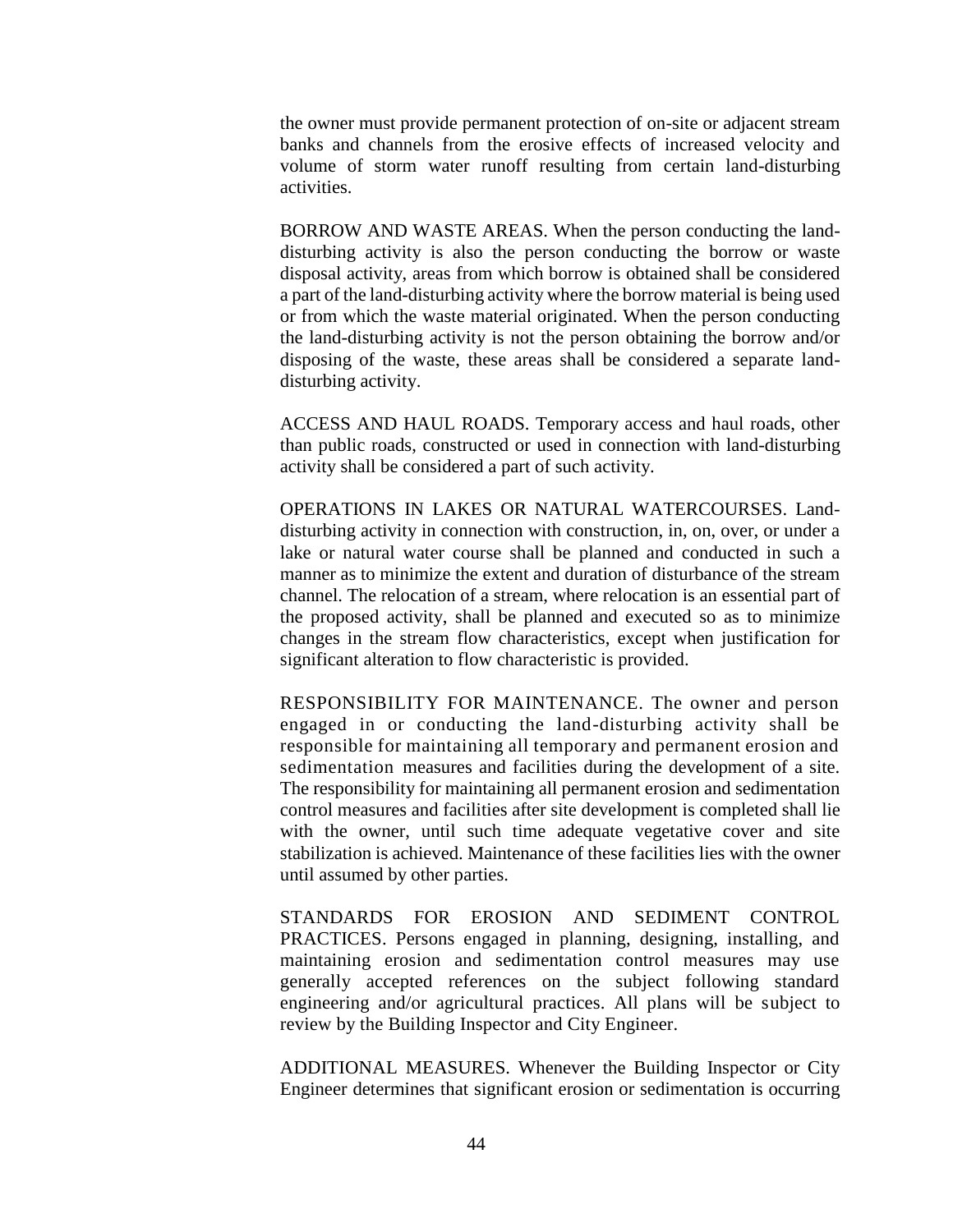as a result of a land-disturbing activity, despite application and maintenance of protective practices, the person conducting the land-disturbing activity or the person responsible for maintenance will be required to take additional protective action.

#### 4-8-3 PLAN REQUIREMENT

Whenever the area to be disturbed comprises more than one acre, a copy of the plan shall be filed with the City a minimum of thirty (30) days prior to beginning any land-disturbing activity. A copy of the plans shall also be on file at the job site. If the Building Inspector or City Engineer, either upon review of such plan or on inspection of the job site, that a significant risk of off-site sedimentation or erosion exists, it will require a revised plan to be prepared. Pending the preparation of the revised plan, the work shall be either suspended or continued under conditions outlined by the City.

Erosion and sediment control plans shall contain architectural and engineering drawings, maps, assumptions, calculations, and narrative statements as needed to describe adequately the proposed development of the site and the measures planned to meet the Basic Control Objectives. Plan content may vary to meet the needs of specific site conditions.

#### **SECTION 4-9. STORM WATER DETENTION**

#### 4-9-1 GENERAL

Developments which produce an increase in the amount of storm water runoff may be required to construct storm water detention facilities. Storm water detention facilities include retention and detention ponds, ditches, drains, and other approved types of storm water management infrastructure. When such detention facilities are required, the owner shall submit detailed engineering plans to the City that include historical runoff, developed runoff, storm water detention facility details, method of discharge, and other information as required for review. These detailed engineering plans must be submitted for preliminary plat approval.

If required by the Building Inspector or City Engineer, a combination of storage and controlled release of storm water runoff shall be provided for the following: highway construction; commercial, industrial, educational, and institutional developments of one acre or more; for multifamily residential developments of five acres or more; and for single-family developments of ten acres or more. Post development release rates shall not exceed pre-development rates. Provisions shall be made to address one hundred (100) year storm events to ensure that detention facilities perform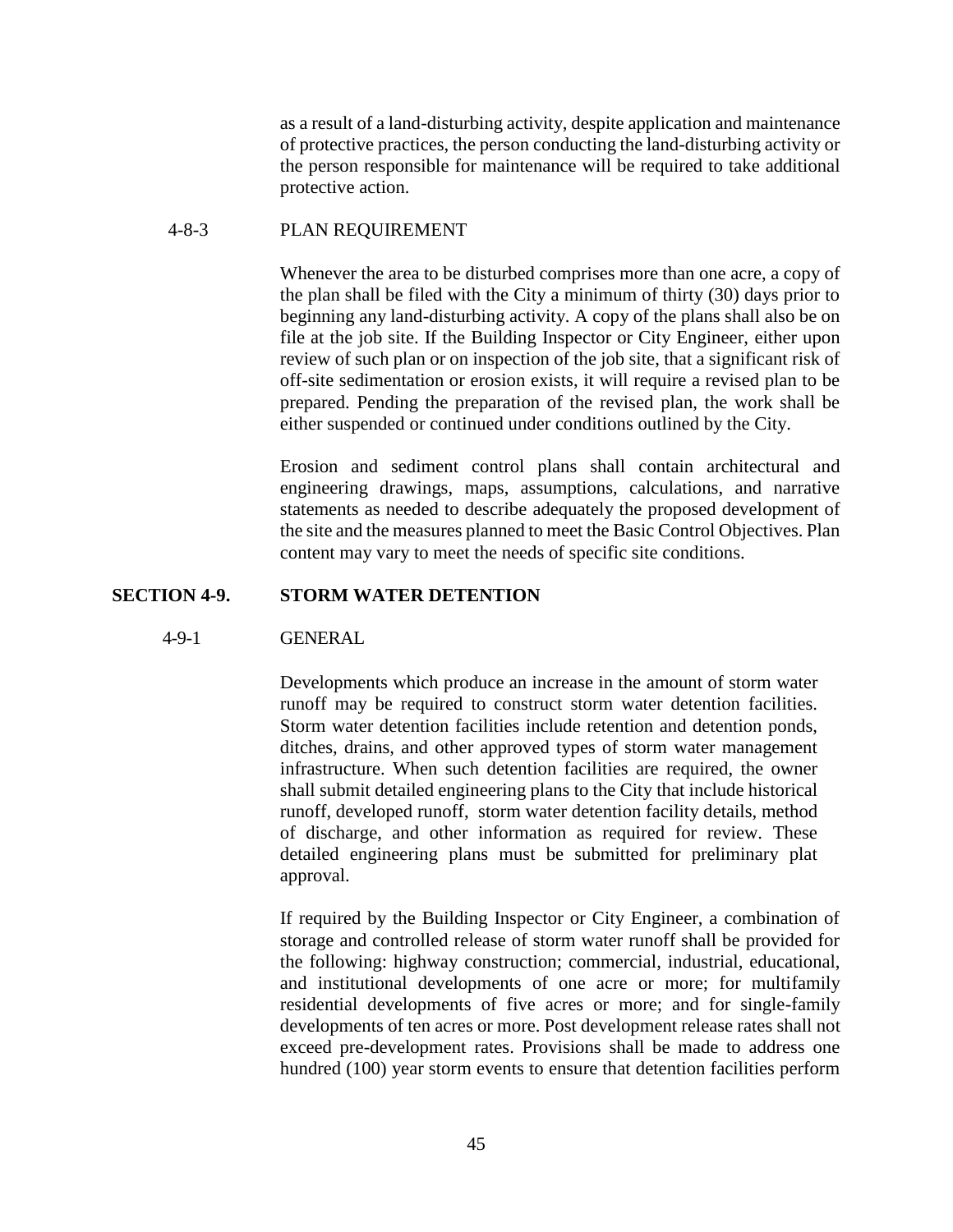properly and survive such events. Detention facilities shall not be accepted for maintenance by the City of Satsuma.

Detention storage and controlled release for sedimentation and erosion control may not be required in those instances where the owner can demonstrate that the storm water release will not cause an increase in accelerated erosion or sedimentation of the receiving ditch, stream channel, or other drainage facility, taking into consideration any anticipated development of the watershed in question.

The maintenance agreement between the owner (or property owners association if the detention facility is to be shared by multiple lots within the subdivision) and the City shall assign maintenance responsibility for the detention facility after the development is completed to the owner or property owners association.

A storm water detention facility which services a single lot shall be privately owned, operated and maintained by the owner. Detention facilities shared by multiple lots shall be owned, operated and maintained by a property owners association. Under either circumstance, detention facilities shall not be accepted for maintenance by the City of Satsuma.

# 4-9-2 MINIMUM REQUIREMENTS FOR STORM WATER DETENTION AND DESIGN CRITERIA

Among the consequences of growth and development, two are of great relevance to storm water management. Increased runoff created by the change of the nature and properties of the surface of the ground and velocity of discharge of this increased runoff.

The natural condition of the land before development is in relative balance with the natural capacity of the receiving streams. The undeveloped conditions provide greater permeability and longer time of concentration. By modification of the surface from the irregular, pervious, and with vegetation, the areas are changed to more impervious, more effectively drained and in most cases denuded of vegetation. It is the intent of this section to alert developers and owners to possible harmful effects from any land development project on properties downstream and provide a guideline for evaluation and control of the elements related to storm water which affect the welfare and safety of Satsuma citizens.

In order to provide some control of these possible harmful elements of development and to reduce economic losses due to erosion and flooding, the criteria of differential runoff and storm water detention are hereby established. Post-development release rates shall NOT exceed predevelopment rates. When feasible, the differential runoff should be less.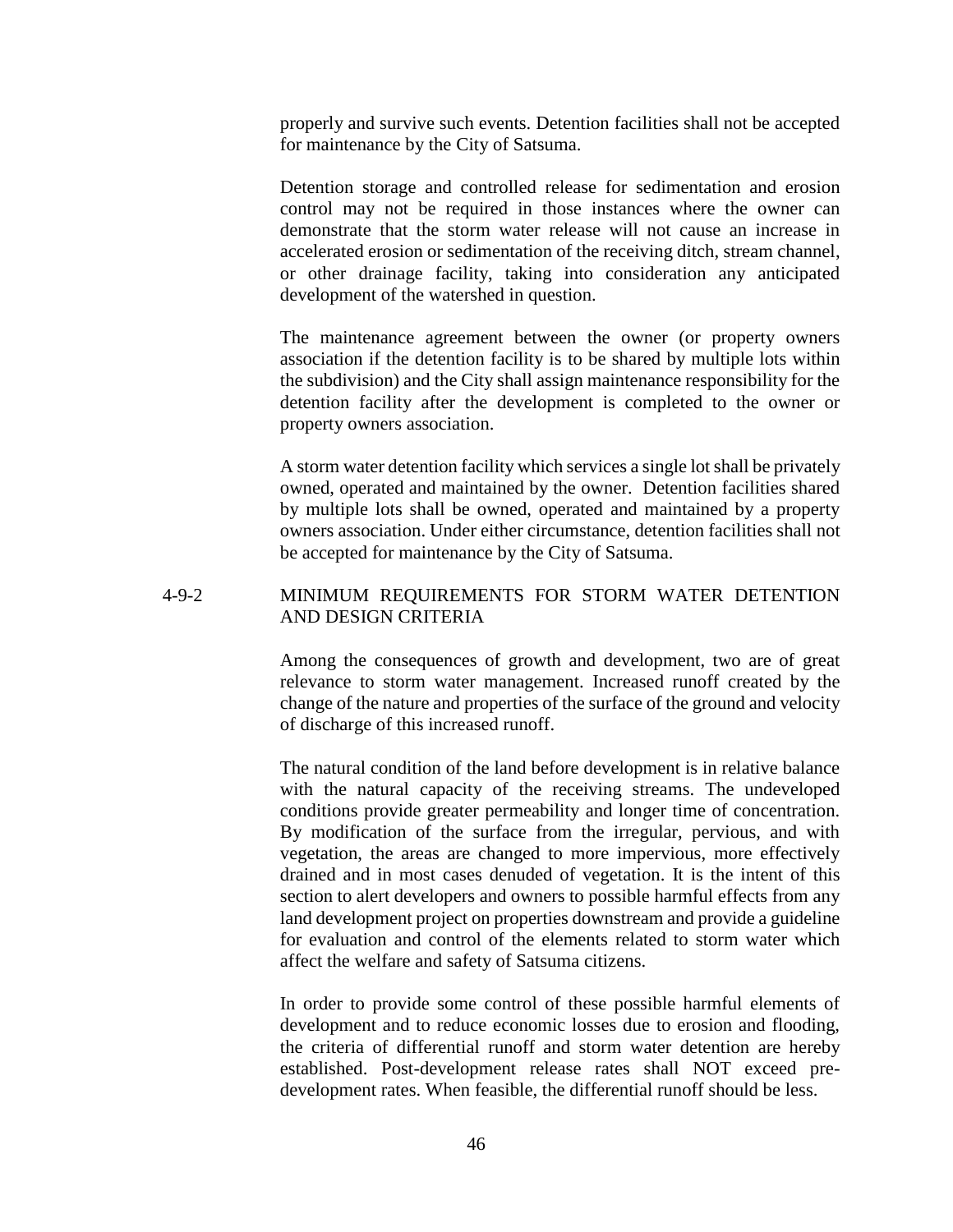The terms of these design criteria shall become effective for all projects under direct jurisdiction of the City.

JURISDICTION. All projects which fall under the inspection, permitting, or plan review jurisdiction of the City, on items related to storm water management and site development within the incorporated areas of Satsuma.

LIABILITY. The design criteria establish minimum elements of design which must be implemented with good engineering and good workmanship. Use of the information contained herein for placement of any structure or use of land, shall not constitute a representation, guarantee, or warranty of any kind by Satsuma, its offices or employees, of the practicability, adequacy or safety and shall not create liability upon or cause action against any such public body, office, or employee for any damage that may result pursuant thereto.

ENGINEER'S SEAL. All plans and specifications submitted for review and/or approval shall be prepared by, or under the direct supervision of a registered professional engineer, licensed in the State of Alabama, and shall meet the minimum standards and requirements of the City, and other applicable authorities. Each of the plan, profile, and special drawing sheets for a project shall bear a legible stamp of the Professional Engineer in charge. If the name or license number is not clear, the signature and number shall be added. It is imperative that the professional design engineer be qualified in the area of drainage per the State of Alabama registration laws.

PRE-DESIGN CONFERENCE. The owner and the consulting engineer are encouraged to contact the City for a pre-design conference at the conceptual stage of the project. Such conference would be mutually beneficial to outline the complexity and scope of design, applicability of criteria and elimination of possible items of conflict during the review process.

Subsequent conferences, during the preparation of plans may be arranged by the consulting engineer or the owner to obtain preliminary, informal decisions on items in need of clarification.

LETTER OF TRANSMITTAL. In order to facilitate review of plans, all projects shall be submitted with a letter of transmittal which shall include the name of the project, name and address of the owner or developer, name, address and telephone number of the engineer, and clarification as to the purpose of submittal.

Documents left in the office without a letter of transmittal will be returned to the owner or engineer (if proper identification can be made).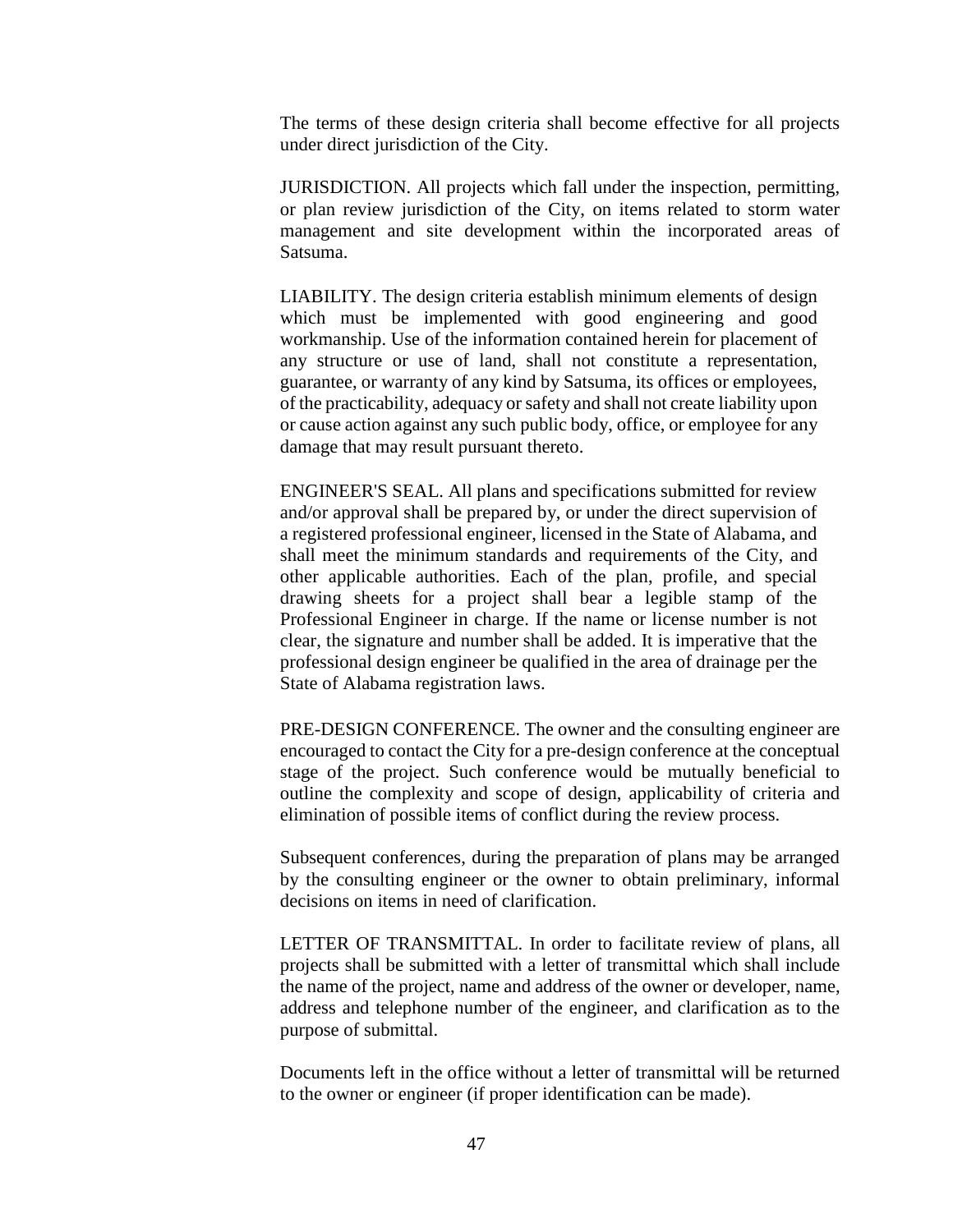DIFFERENTIAL RUNOFF. The difference in rate and volume of storm water runoff from a parcel or project in its undeveloped natural condition, and its developed condition is known as the Differential Runoff.

DEVELOPMENTS AFFECTED. Detention requirements are directly related to permitted land use of Satsuma where it exists. The permitted densities and minimum lot areas are important factors in the anticipated runoff. Projects of small acreage may be required to provide detention if conditions in the receiving system are inadequate, or harmful effects can be anticipated if detention is not implemented.

PHASING AND PLATTING. The effective acreage for a project is not limited to a fractional part of the total concept, rather if a project is developed in phases of small plats, the total acreage of the conceptual project will be considered.

METHOD OF EVALUATION. Differential runoff evaluation consists of determination of rates of runoff before and after development, determination of required volume of detention and verification of adequacy of discharge and control structures. Design should be based on a minimum of a twenty-five (25) year storm, or a twenty-four (24) hour event.

METHOD OF DETENTION. The following conditions and limitations should be observed in selection and use of method of detention.

GENERAL LOCATION. Detention facilities shall be located within the parcel limits of the property under consideration.

No detention will be permitted within public road rights-of-way. Location of detention facilities immediately upstream or downstream of the property will be considered by special request if proper documentation is submitted with reference to practicality, feasibility, proof of ownership and right-ofuse and maintenance of the area proposed. Detention facilities shall not be accepted for maintenance by the City of Satsuma.

COMMON AREA. Storm water detention facilities to be shared by multiple lots within a subdivision shall be located in a common area reflected on a subdivision plat, and shall be owned by a property owners association which shall be responsible for the repair and maintenance thereof. A declaration of covenants shall be recorded which require each lot in the subdivision to contribute pro rata to the property owners association to fund current and future repair and maintenance obligations. A maintenance agreement between the owner and the City of Satsuma shall outline a storm water management plan for all storm water infrastructure to be carried out by the property owners association and the enforcement rights of the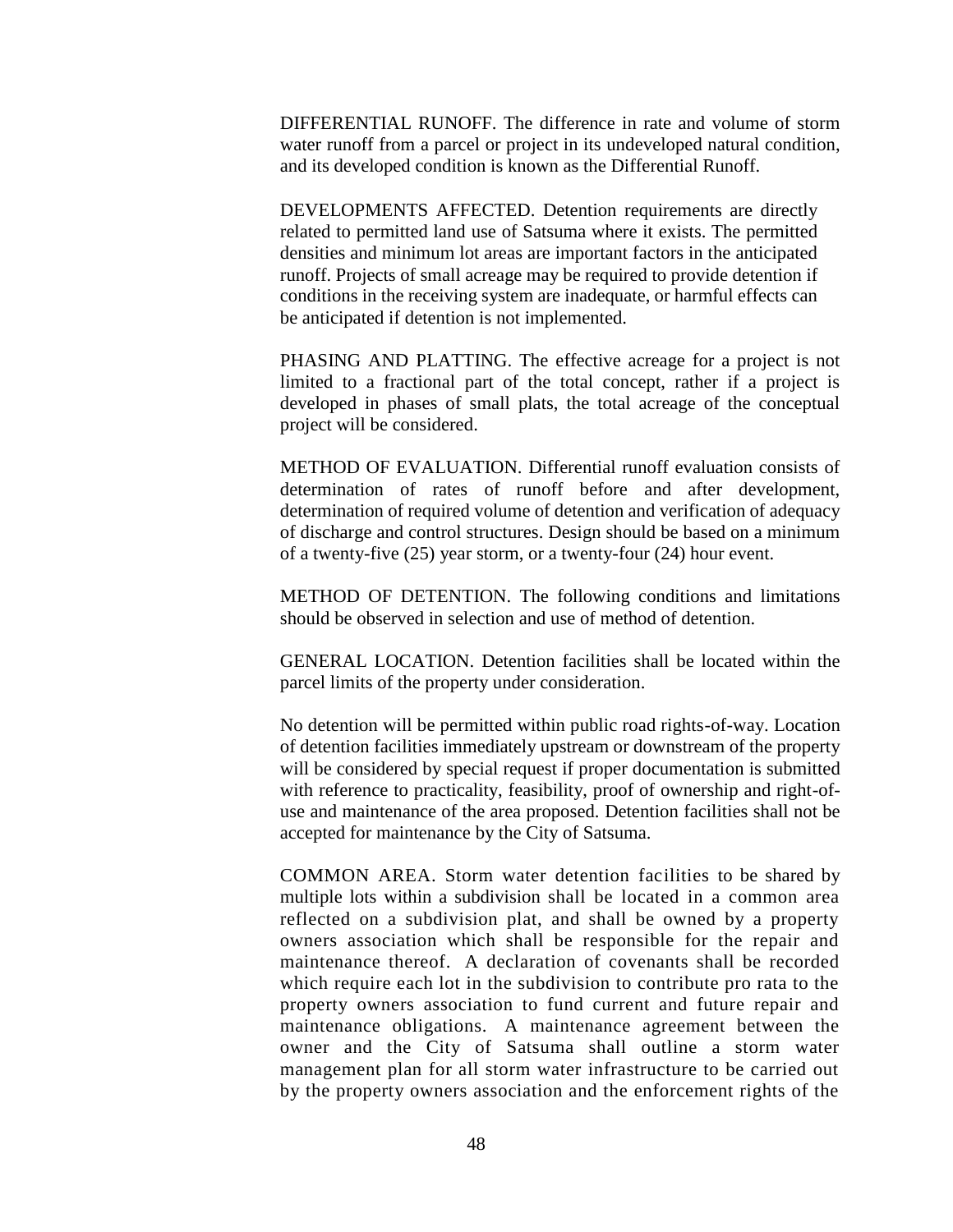City of Satsuma against the property owners association and each lot located within the subdivision.

PERMANENT LAKES/PONDS. Permanent lakes with fluctuating volume controls may be used as detention areas provided that the limits of maximum ponding elevations are no closer than thirty (30) feet horizontally from any building and less than two (2) feet below the lowest sill elevation of any building. An aerator shall be installed and maintained.

Maximum side slopes for the fluctuating area of permanent lakes shall be one (1) foot vertical to three (3) feet horizontal (3:1) unless proper provisions are included for safety, stability and ease of maintenance.

Maximum fluctuation from permanent pool elevation to maximum ponding elevation shall be three (3) feet, with a greater depth subject to approval.

Special consideration is suggested to safety and accessibility for small children in design of permanent lakes in residential areas. Fencing may be required.

Viability of the permanent impoundment shall be considered. An acceptable guideline is to make the area of the permanent pool no greater than onetenth (.1) the size of the tributary drainage area. It is suggested that the minimum depth of twenty-five percent (25%) of the permanent pool area be no greater than six (6) feet. Allowances for silting under denuded soil conditions (during construction) for a period no less than one (1) year is also recommended.

The entire fluctuating area of the permanent reservoir shall be seeded, fertilized and mulched, sodded or paved prior to release of surety if required by the City. Any area susceptible to or designed as overflow by higher design intensity rainfall, as indicated previously, shall be sodded or paved.

PARKING LOTS. Detention is permitted in parking lots to maximum depth of eight (8) inches. In no case should the maximum limits of ponding be designed closer than ten (10) feet from a building unless water proofing of the building pedestrian accessibility is properly documented.

The minimum freeboard from the maximum ponding elevation to the lowest sill elevation shall be one (1) foot.

OTHER METHODS. Other methods of detention such as seepage pits, french drains, etc. are discouraged. If other methods are proposed, proper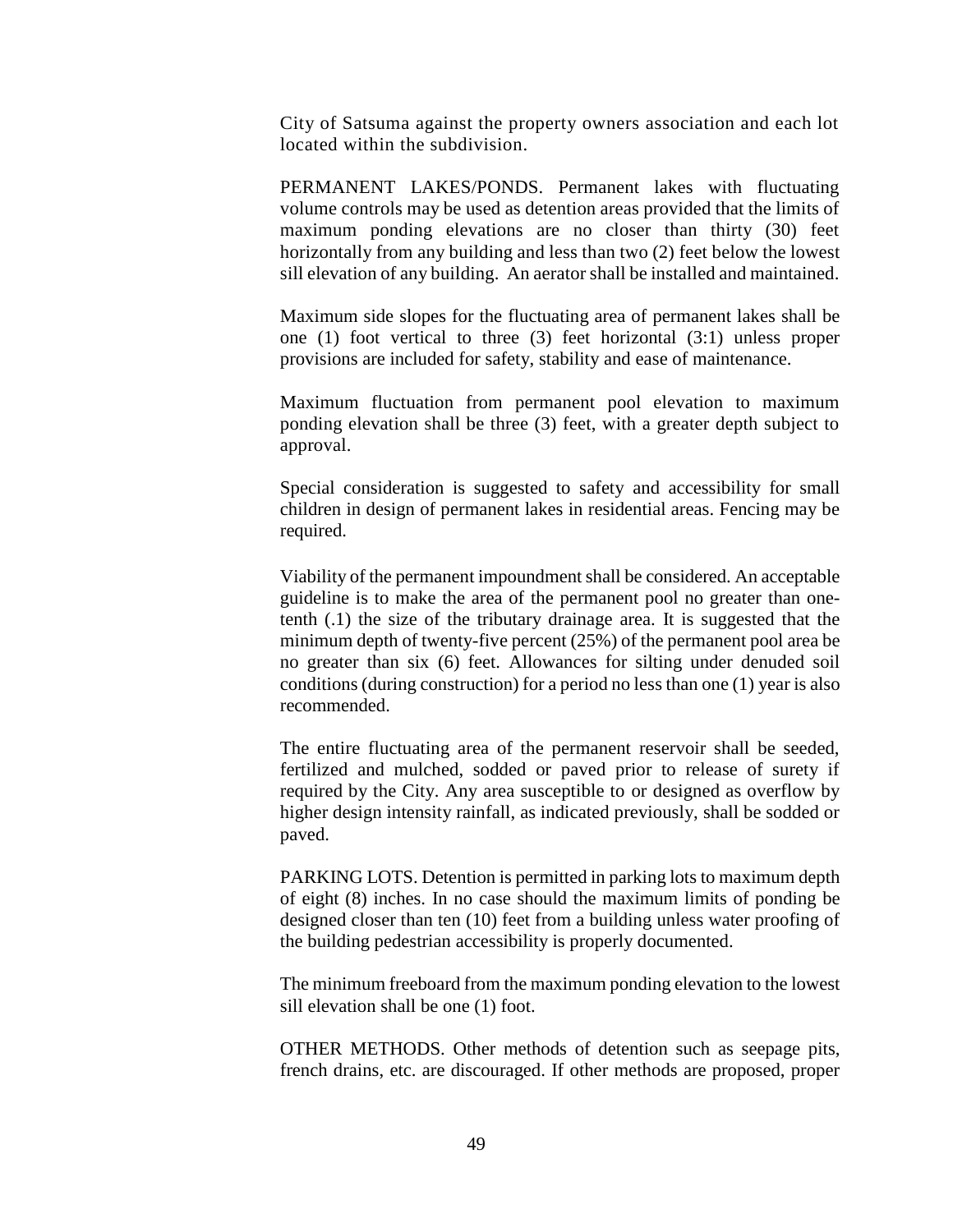documentation of soils data, percolation, geological features, etc. will be needed for review and consideration.

VERIFICATION OF ADEQUACY. Analysis of all elements of design is always performed by the registered professional engineer. The following outline is provided to ascertain that certain critical elements of design are in workable compliance with the aims of design:

- a. volume of retention for the total project
- b. tributary (Q) peak runoff to basin
- c. balanced maximum outflow rate from the low-flow structure
- d. ratios of inflow to outflow
- e. sizing of the overflow facilities
- f. stability of dikes
- g. safety features
- h. maintenance features

For projects up to two hundred (200) acres, routing calculations shall be submitted in legible tabulated form. Proof of adequacy of volume of retention and sizing computations for low-flow structures shall also be submitted. Features of stability and safety may also need to be documented if the scope of the project requires special attention in this area of design.

Projects over two hundred (200) acres in area shall provide documented verification of adequacy according to scope and complexity of design.

CONTROL STRUCTURES. Detention facilities shall be provided with obvious and effective control structures. Plan view and sections of the structure with adequate detail shall be included in plans.

Sizing the low-flow pipe shall be by inlet control or hydraulic gradient requirements.

Low-flow pipes shall not be smaller than eight (8) inches in diameter to minimize maintenance and operating problems, except in parking lot and roof retention where minimum size of opening shall be designed specifically for each condition.

The overflow opening or spillway shall be designed to accept the total peak runoff of the improved tributary area.

Proper engineering judgment shall be exercised in analysis of secondary routing of discharge of greater intensity than the basic design storm in order to avoid economic losses or damage downstream. Review with twenty-five (25) and fifty (50) year frequency or greater is recommended.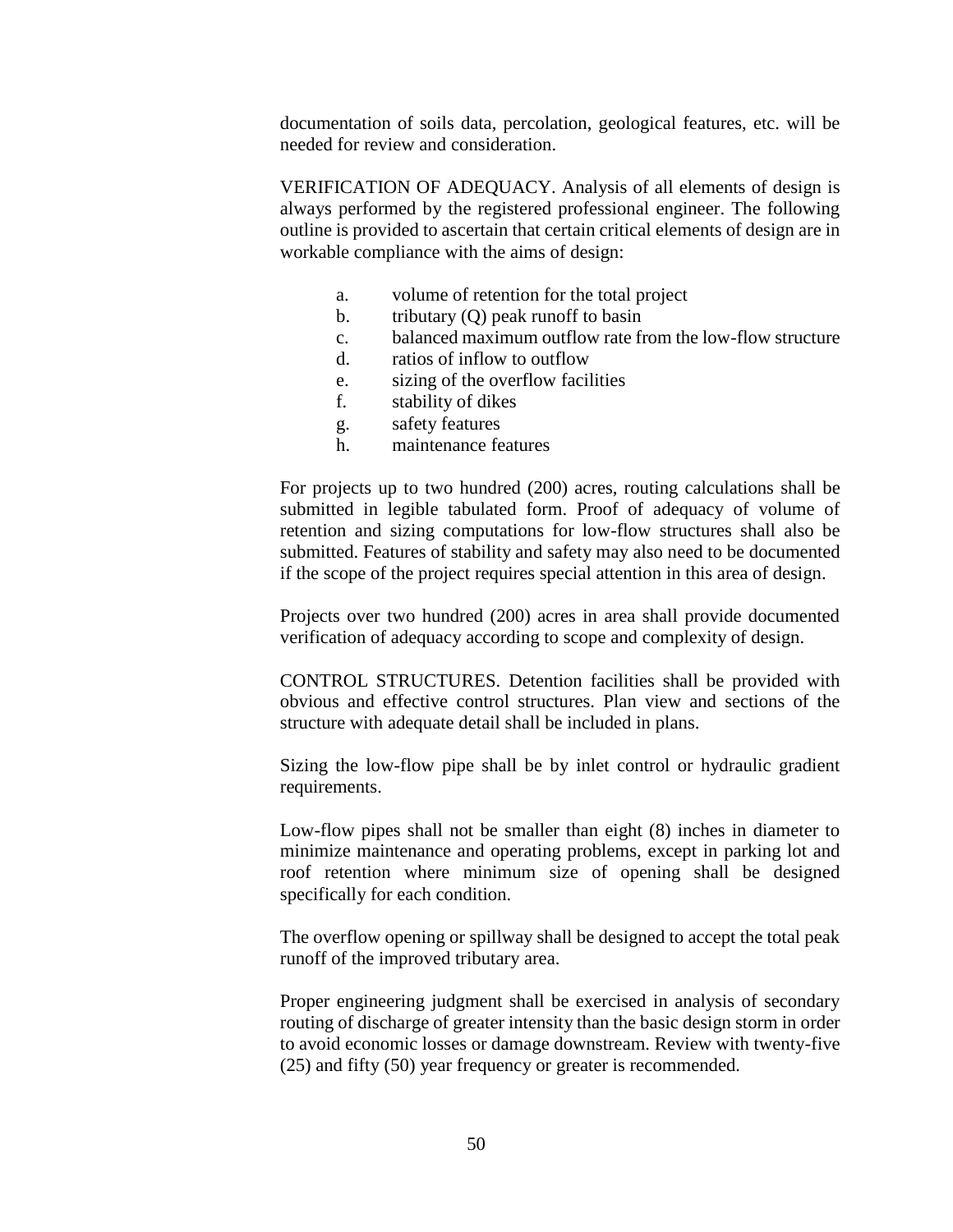DISCHARGE SYSTEMS. Sizing of the system below the control structure shall be for the total improved peak runoff tributary to the structure with no allowance for detention.

When existing downstream pipe sizing, outside the owners' control jurisdiction, is inadequate, an evaluation for undersizing of pipes may be undertaken by the City upon receipt of written request from the engineer specifying the run or runs desired to be undersized.

Requests for undersizing shall be accompanied by plans and profiles of the entire undersized system downstream if less than five hundred (500) feet in length or a minimum of five hundred (500) feet.

When hydraulic gradients of the proposed undersize system affect the performance or capacity of structures maintained by the City, no undersizing will be allowed.

- 4-9-3 EASEMENTS. Sufficient easements shall be provided in plans for detention facilities. A minimum fifteen (15) foot wide drainage easement shall be provided within the reservoir area connecting the tributary pipes and the discharge system along the best possible routing of a piping system for possible future elimination of detention.
- 4-9-4 MAINTENANCE. In the event a storm water detention facility is shared by multiple lots, the owner must record a perpetual covenant requiring each lot owner in the subdivision to contribute pro rata to the property owners association to fund the repair and maintenance obligations for the shared detention facility. For a storm water detention facility that services a single lot, the maintenance obligations must also be outlined in a perpetual covenant recorded by owner. These covenants shall run with the land and shall also be referenced on the final plat. The owner thereof shall grant to the City a perpetual, non-exclusive easement which allows for public inspection and emergency repair, in accordance with the terms of the maintenance agreement.

MAINTENANCE AGREEMENT REQUIRED. In order to receive both preliminary plat approval and final plat approval, a proposed maintenance agreement between the owner (or property owners association in instances where the detention facility is to be shared by multiple lots within the subdivision) and the City of Satsuma must be submitted to the City Engineer and City Attorney for review and approval. The maintenance agreement shall outline a storm water management plan for all storm water detention facilities to be carried out by the owner (or property owners association) and the enforcement rights of the City of Satsuma against the owner (or property owners association) and each lot located within the subdivision. The agreement shall also provide access to the drainage facilities by virtue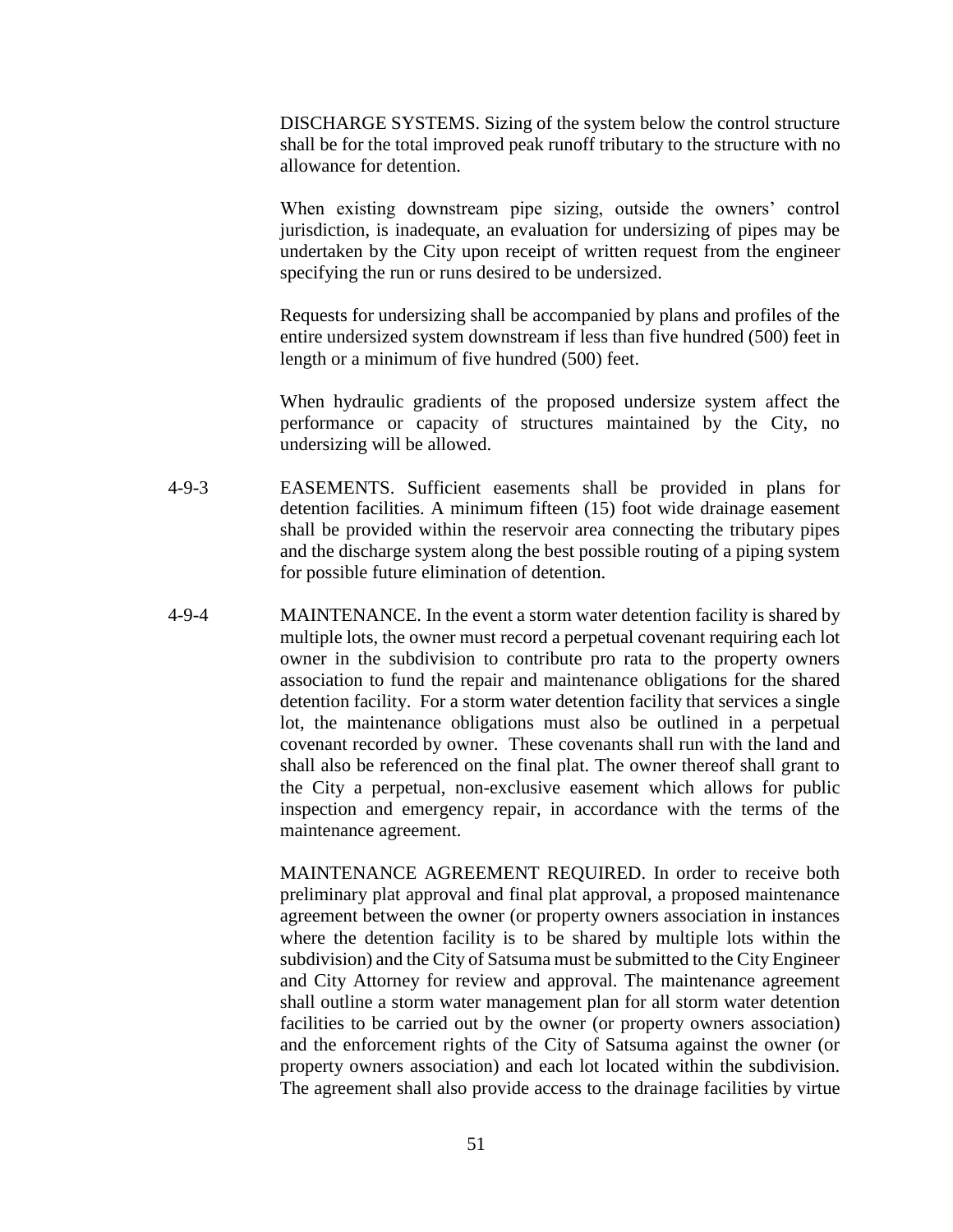of a perpetual, non-exclusive easement in favor of the City at reasonable times for regular inspection by the City.

All storm water management measures relying on designated vegetated areas or special site features shall be owned and maintained as defined in the storm water management plan.

No maintenance surety shall be released until proof of the formation of a property owners association is complete, and the formation documents of the property owners association are recorded. Arrangements for this maintenance responsibility include the following:

- a. Use of property owners' association(s), when detention facility is shared by multiple lots;
- b. A statement that properties, which will be served by the facility, are granted rights to construct, use, reconstruct, repair, maintain and access the facility;
- c. Routine and Non-routine maintenance: Description, expected schedule, and cost of maintenance activities that are routine and non-routine (expensive but infrequent, such as pond dredging or major repairs to storm water structures), and non-routine maintenance shall be performed on an as-needed basis based on information gathered during regular inspections;
- d. A statement that each lot served by the facility is responsible for repairs and maintenance of the facility and any unpaid ad valorem taxes, public assessments for improvements and unsafe building and public nuisance abatement liens charged against the facility, including all interest charges together with attorney fees, cost and expenses of collection. Membership into the association shall be mandatory for each lot served by the facility and any successor in title, and the association shall have the power to levy assessments for these obligations, with all unpaid assessments levied by the association becoming a lien on the individual lot failing to make payment;
- e. A statement that no amendments to the agreement will become effective unless approved by the municipality;
- f. The maintenance agreement shall provide that preventative maintenance inspections of storm water management facilities may be made by the City. Without limiting the generality of the foregoing, the City's and/or its Engineer's inspection schedule may include an inspection during the first year of operation and once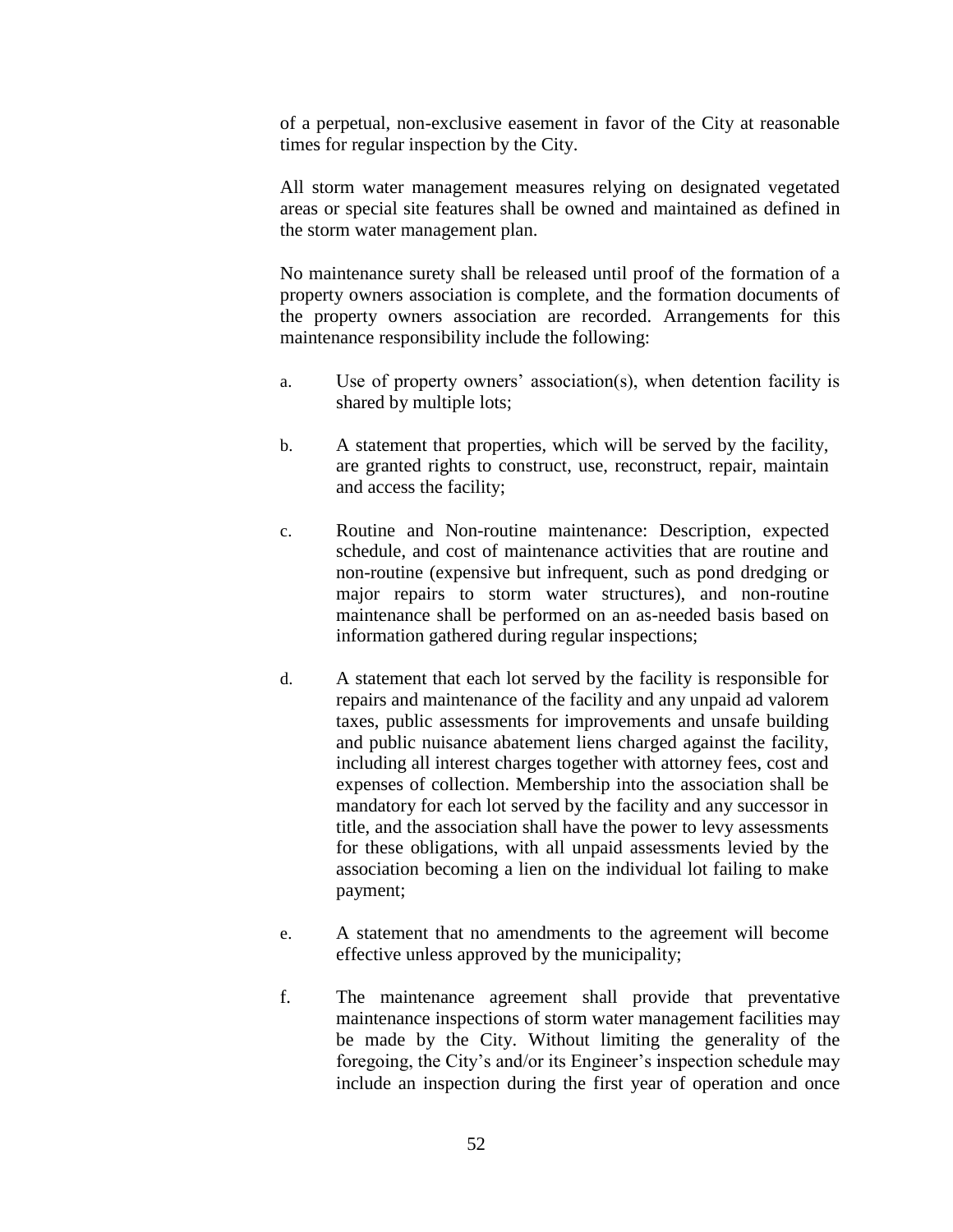every year thereafter, and after major storm events (i.e., 25-year floods or greater);

- g. The maintenance agreement shall provide that if, after an inspection, the condition of a facility presents an immediate danger to the public health, safety or general welfare because of unsafe conditions or improperly maintenance, the City shall have the right, but not the duty, to take such action as may be necessary to protect the public and make the facility safe. Any cost incurred by the Municipality shall be paid by the owner;
- h. The maintenance agreement shall be recorded by the owner in the Probate Court prior to final plat recording, and the Final Plat shall reference the recorded location of the agreement; and
- i. The maintenance agreement shall provide that the City and/or its Engineer shall notify the owner(s) of the facility of any violation, deficiency or failure to comply with this Ordinance. The agreement shall also provide that upon a failure to correct violations requiring maintenance work, within ten (10) days after notice thereof, the City Engineer may provide for all necessary work to place the facility in proper working condition. The owner(s) of the facility shall be assessed the costs of the work performed by the City Engineer, and there shall be a lien on all property of the owner which property utilizes or will utilize such facility in achieving discharge control, which lien, when filed in the Probate Court, shall have the same status and priority as liens for ad valorem taxes. Should such a lien be filed, portions of the affected property may be released by the City following the payments by the owner of such owner's pro-rata share of the lien amount based upon the acreage to be released with such release amount to be determined by the City Engineer, in his reasonable discretion.

# **SECTION 4-10 OPEN SPACE AND RECREATION REQUIREMENTS**

#### 4-10-1 GENERAL

Due consideration shall be given to the allocation of areas suitably located and of adequate size for playgrounds, parks for local or neighborhood use and other public service areas. In all subdivisions, due regard shall be shown for all natural features such as large trees, water courses, historical spots, and similar community assets which, if preserved, will add attractiveness and value to the property.

4-10-2 MINIMUM REQUIREMENTS FOR OPEN SPACE AND RECREATION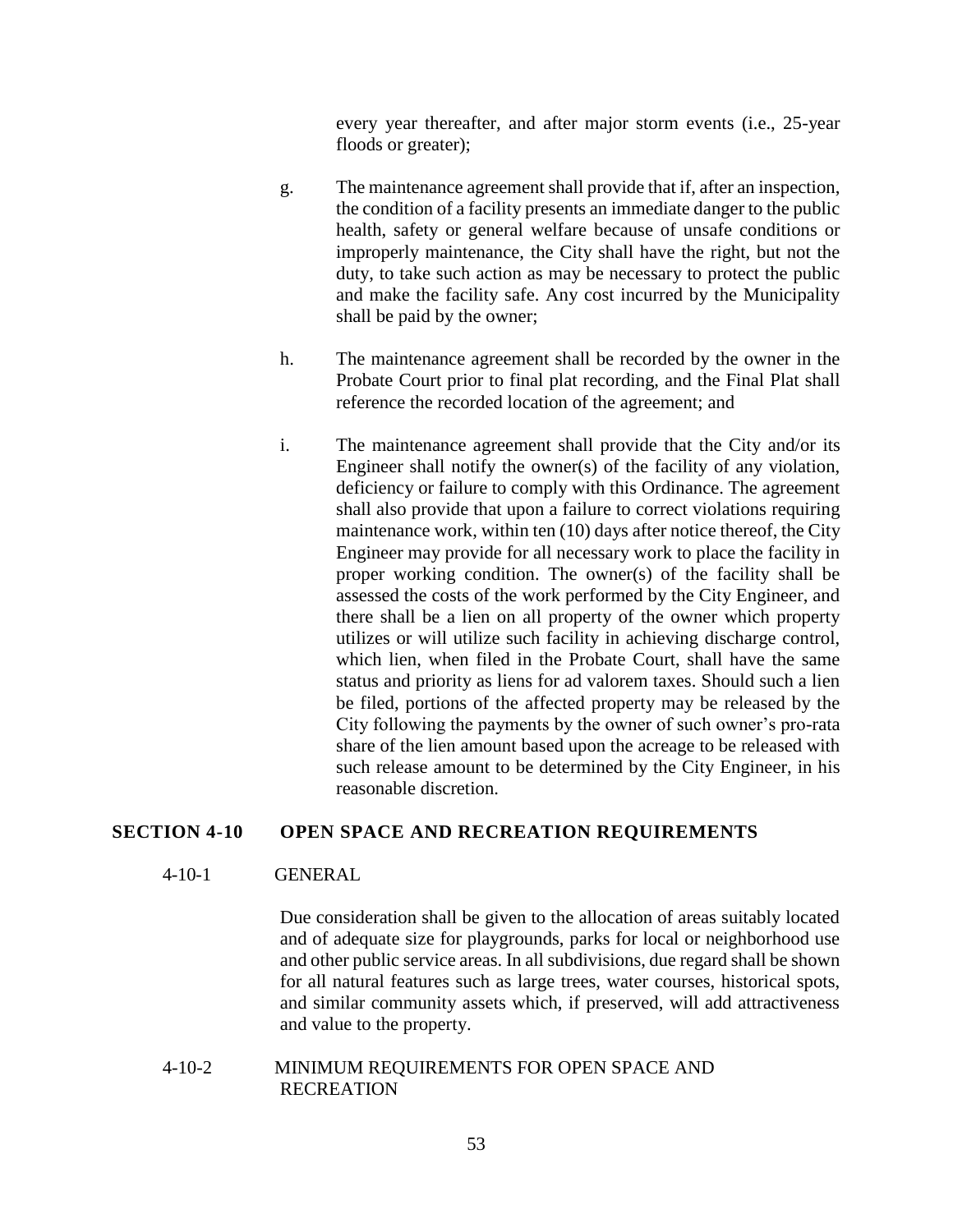In subdivisions of eighty (80) or more acres in size, the subdivider shall provide suitable recreation or open space land of at least three percent (3%) of the total area of land to be subdivided. In the event the subdivision is to be developed in sections, each appropriate agreement shall be made with the Planning Commission to assure the dedication of the required land.

#### 4-10-3 RESERVATION OF PUBLIC SITES

When features of public sites are recommended as essential by the local governing body or Planning Commission, such sites shall be reserved in written agreement by the subdivider for acquisition by the proper public body by purchase or other means for a period of one (1) year from the date of the recording of the subdivision after which if the acquisition has not been accomplished, the reservation shall become null and void.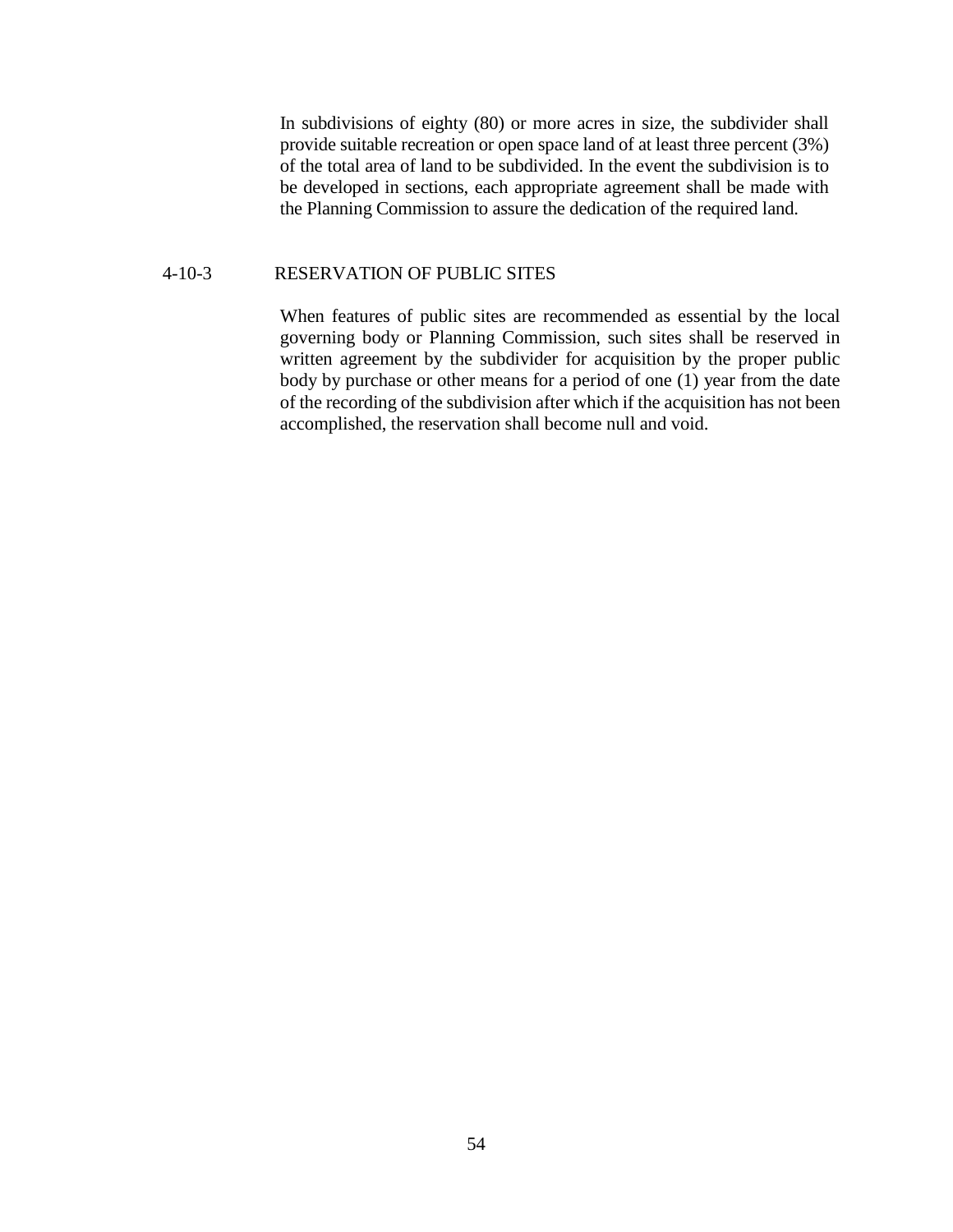# **ARTICLE V**

# **INSTALLATION OF PERMANENT REFERENCE POINTS**

# **SECTION 5-1. PERMANENT REFERENCE POINTS**

Prior to the approval of the Final Plat, permanent reference points shall have been placed in accordance with the following requirements:

- 5-1-1 SUBDIVISION CORNER TIE. At least one corner of the subdivision shall be designated by course and distance (tie) from an accepted corner of the Government Survey of Satsuma. The subdivision corner shall be marked with a monument and shall appear on the map with a description of bearings and distance from the Government Survey corner, to an accuracy of 1:5,000.
- 5-1-2 MONUMENTS. Concrete monuments four (4) inches in diameter or four (4) inches square and three (3) feet long with a flat top shall be set at all exterior corners of the subdivision. The top of the monument shall have an indented mark to identify properly the location, and shall be set flush with the finished grade. Elevation from mean sea level datum shall be established on a permanent bench mark at the corner of the subdivision and at a distance no greater than two thousand (2000) feet on perimeter.
- 5-1-3 PROPERTY MARKERS. All lot corners not marked with a monument shall be marked with an iron pipe or iron pin not less than one-half  $(1/2)$  inch in diameter or in width, and twenty-four (24) inches long, and driven so as to be flush with the finished grade.

# **SECTION 5-2. ACCURACY**

Land surveys shall be at an accuracy of at least 1:5,000.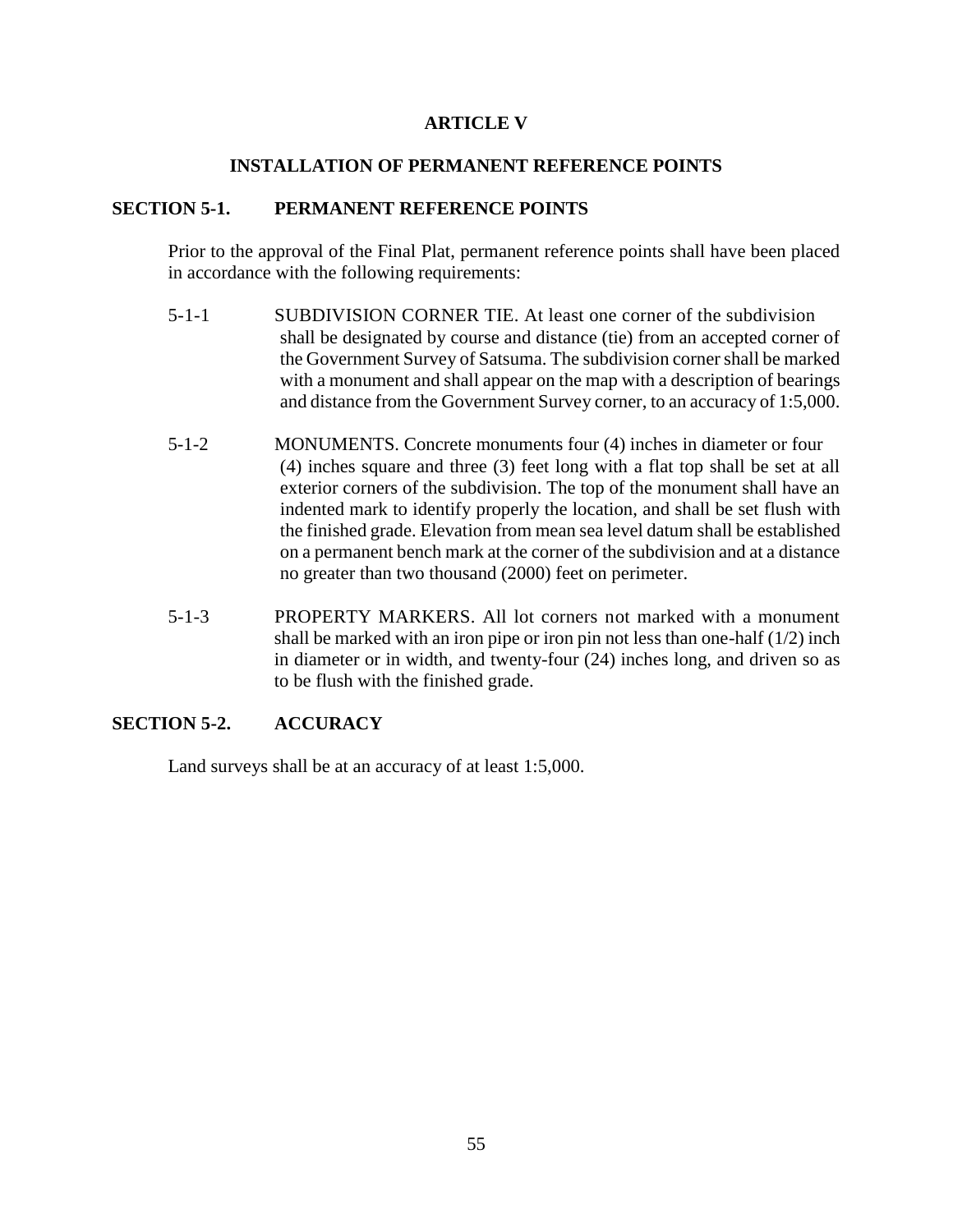# **ARTICLE VI**

# **REQUIRED IMPROVEMENTS**

**(OMITTED)**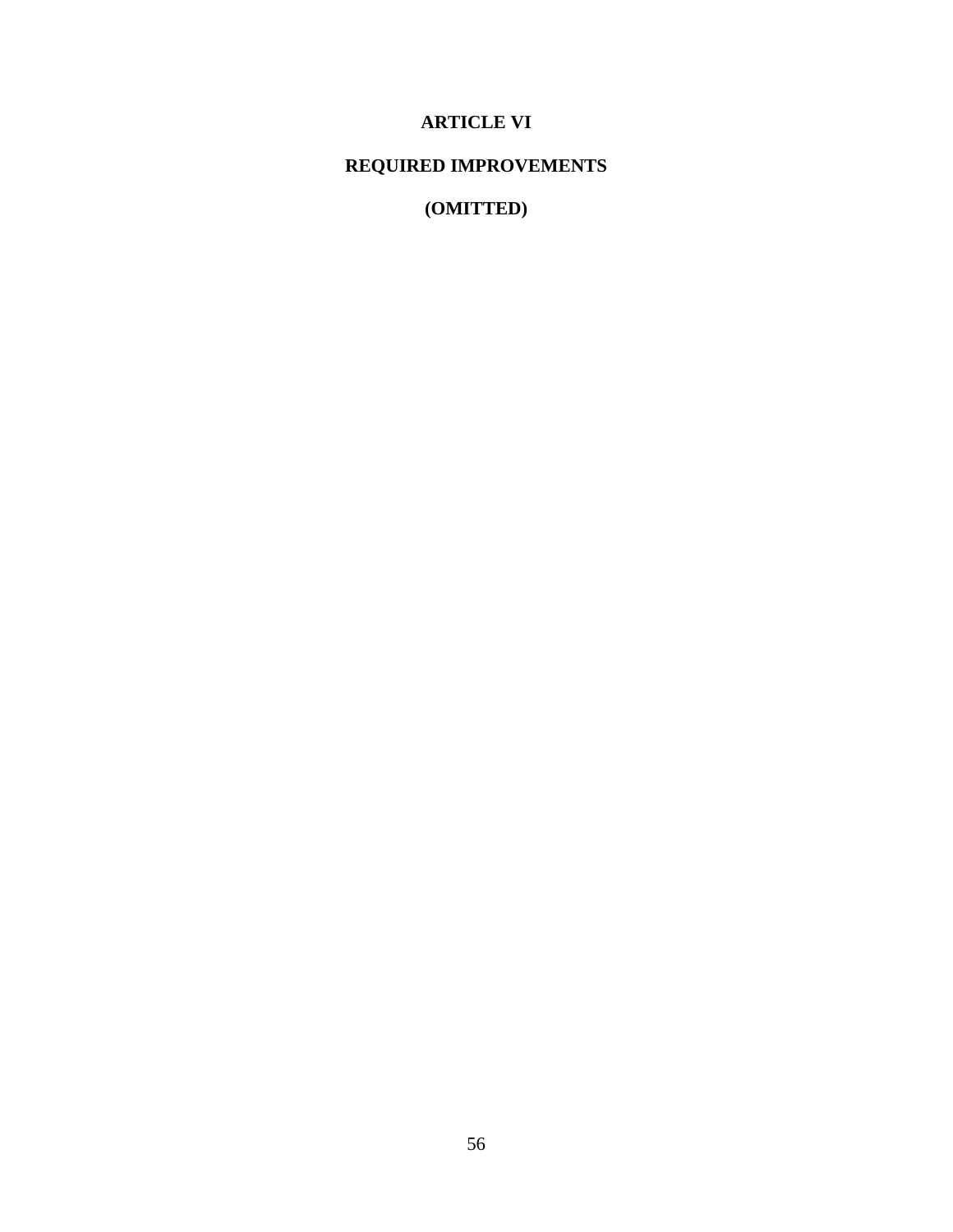#### **ARTICLE VII**

# **GUARANTEES FOR COMPLETION AND PERFORMANCE OF IMPROVEMENTS AND THE CITY'S ACCEPTANCE OF IMPROVEMENTS**

#### **SECTION 7-1. INSTALLATION OF ALL IMPROVEMENTS**

The owner shall be responsible for complete installation of all required improvements by the developer at the time the Final Plat is to be submitted to the Planning Commission, posting a bond acceptable to the City guaranteeing performance of all improvements approved with the Preliminary Plat, and obtaining the City's acceptance of improvements being dedicated to the public.

- 7-1-1 SUBDIVISION BOND GUARANTEEING COMPLETION. In order to receive Preliminary Plat approval, the owner shall post bond, approved by the City and the City Attorney, guaranteeing the actual proper and complete construction and installation of all streets, roads, drainage structures, public utilities and other improvements. This bond shall be of an amount equal to one hundred twenty-five (125) percent of the cost as estimated by an independent source of installing all improvements, including grading, paving of the streets, and installation of all required utilities, and fees encountered during execution of improvements. This bond shall be in place for one (1) year from the date of Preliminary Plat approval.
- 7-1-2 FAILURE TO COMPLETE WORK. If the owner fails to complete the work within one (1) year of the Preliminary Plat approval, the owner may request that an extension be granted. This must be done in writing sixty (60) days prior to the expiration date. Before granting an extension, the City may require that the amount of the bond amount be increased to reflect the current value of the required improvements. The bond's validation period must also be extended for the requested extension time frame. To receive Final Plat approval, construction for all improvements must be complete and be deemed by the City to have been satisfactorily installed within one (1) year of Preliminary Plat approval or within the properly granted extension period. If owner fails to do so, a recommendation shall be prepared and submitted to the City recommending what steps should be taken to require completion under the surety.
- 7-1-3 RELEASE OF COMPLETION BOND UPON INSPECTION AND CERTIFICATION OF IMPROVEMENTS. The City Engineer may regularly supervise inspection for defects in the construction of the improvements and if any of the required improvements have not been constructed in accordance with the City's adopted construction standards and specifications, the owner shall be responsible for completing the improvements. Wherever the cost of improvements is covered by a surety, the owner and the surety company shall be severally and jointly liable for completing the improvements according to specifications.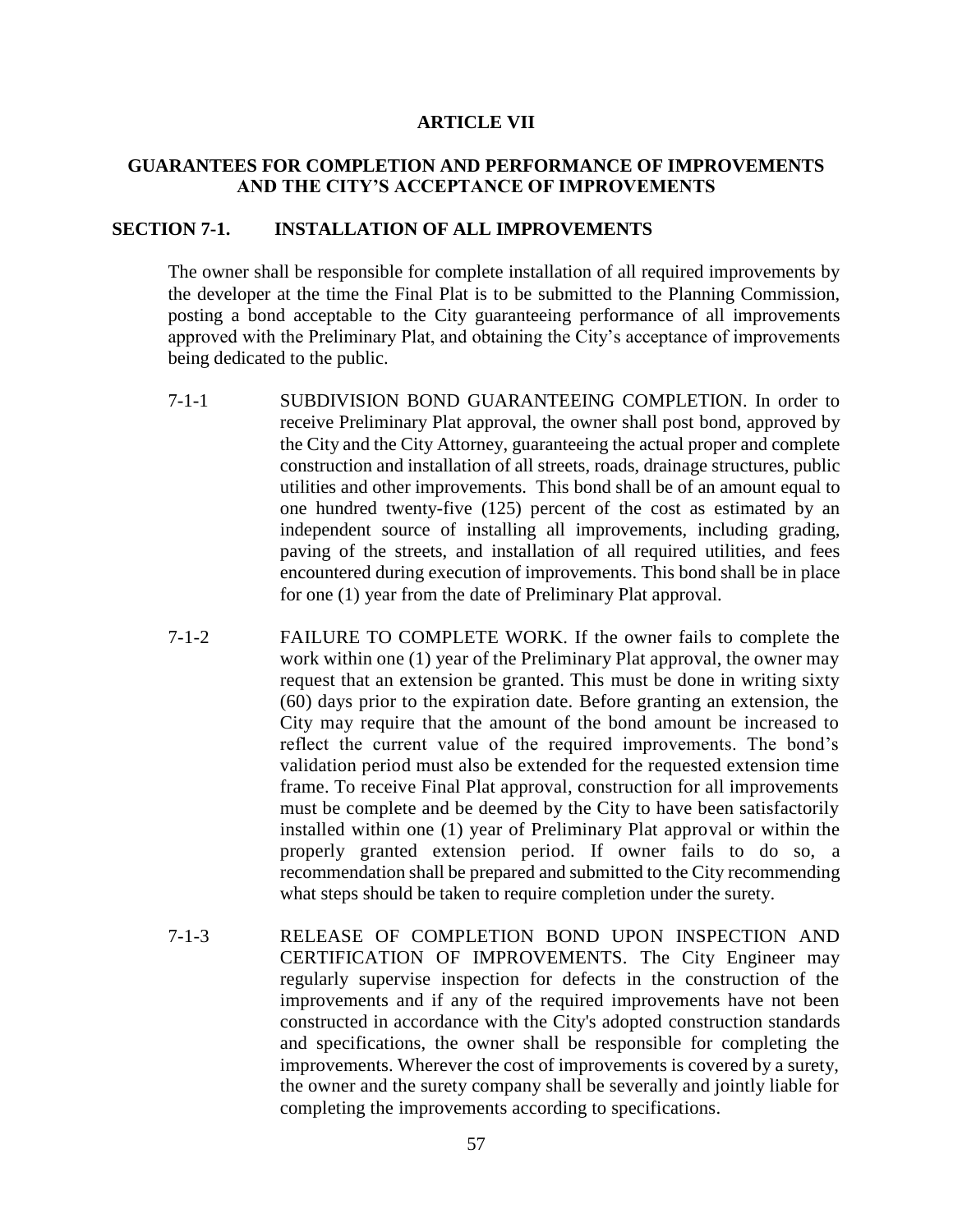Upon completion of the improvements, the owner shall submit to the City statements, from both the owner and the City Engineer, certifying the following:

- 1. That all required improvements are complete;
- 2. That all improvements are in compliance with the minimum standards specified by the Planning Commission and the City for their construction;
- 3. That the applicant knows of no defects from any cause in these improvements; and
- 4. That the improvements are free and clear of any encumbrance or lien.

A copy of these certifications shall also be submitted to the Planning Commission with the owner's application for Final Plat approval. If the improvements have not been completed in the specified manner, the City Engineer must provide a list of the defects in the improvements to be corrected by the owner in compliance with the terms provided by the City and/or the Planning Commission.

Upon inspection by the City Engineer and receipt of the above certificates of completion from the owner and the City Engineer, the City shall authorize the release of the bond guaranteeing completion.

7-1-4 ACCEPTANCE BY THE CITY. The City may, at its discretion and by a resolution accept the dedication of any portion of the required improvements, provided that all statements and agreements specified above have been received for that portion of the improvements. A copy of the proposed improvements to be accepted by the City by resolution must be submitted for Preliminary Plat approval, and the resolution signed by the City accepting the public improvements must be submitted to the Planning Commission for Final Plat approval. To obtain the City's acceptance of improvements before Final Plat approval, the owner shall submit the certificates of completion required for the completion bond to be released and post a new bond guaranteeing the performance of all improvements.

# **SECTION 7-2 GUARANTEE FOR MAINTENANCE OF IMPROVEMENTS**

7-2-1 SUBDIVISION BOND GUARANTEEING PERFORMANCE OF ALL IMPROVEMENTS. For the City to accept any improvements and to obtain Final Plat approval, the owner shall first post a bond guaranteeing payment for work necessary to correct any construction defects and/or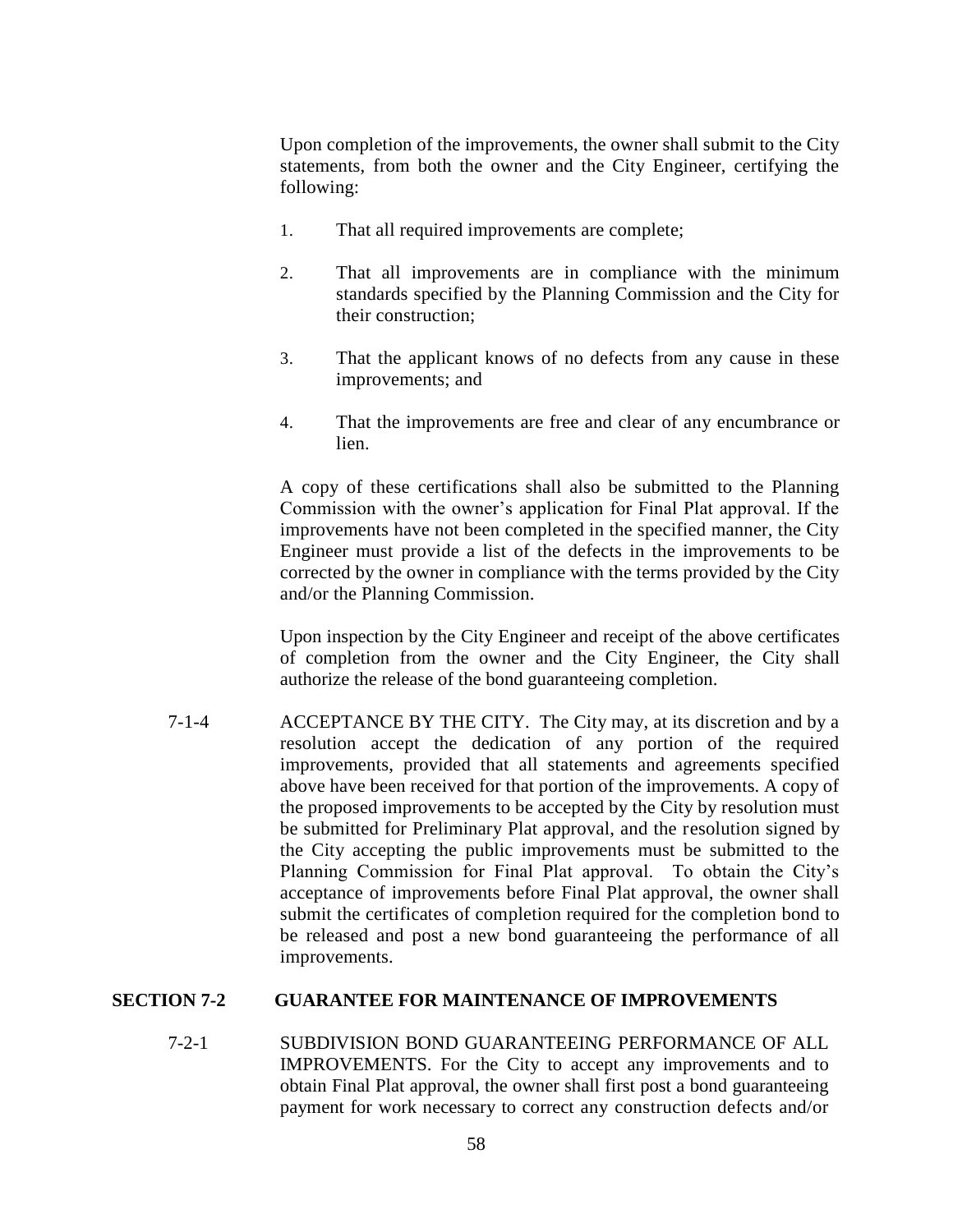failures in the performance of the improvements (including, but not limited to, all storm water management facilities and any required offsite improvements) during the twelve (12) month period following Final Plat approval.

7-2-2 NO LIABILITY. By approving any plans or specs, the Planning Commission and the City make no representations or warranties that the plans, design, construction methods, and/or completed improvements comply with laws or other applicable standards and/or will perform for Owner's intended purpose.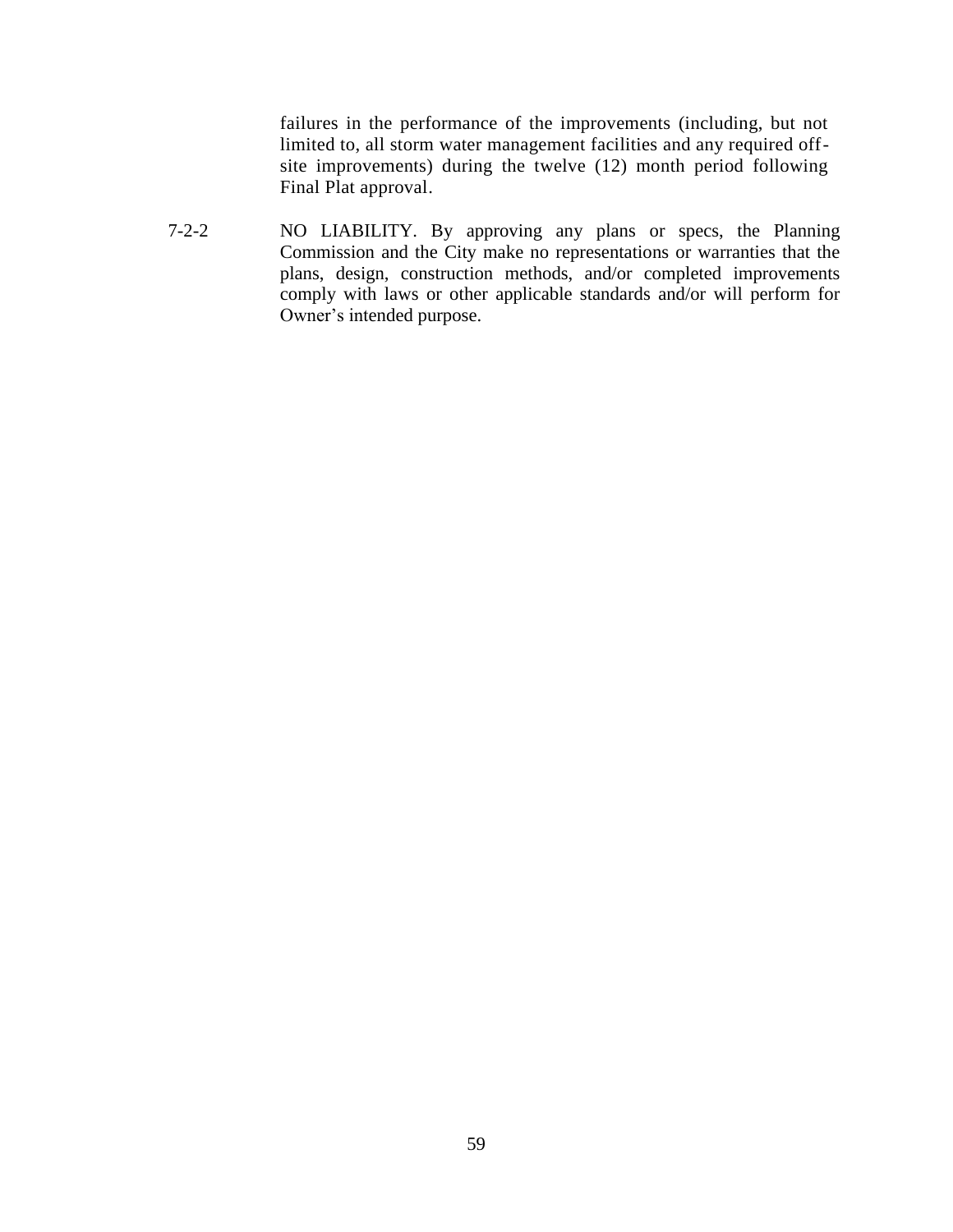## **ARTICLE VIII**

# **VARIANCES**

#### **SECTION 8-1. GENERAL**

Where the Planning Commission finds that extraordinary hardships or practical difficulties may result from strict compliance with these regulations and/or the purposes of these regulations may be served to a greater extent by an alternative proposal, it may approve variances to these subdivision regulations so that substantial justice may be done and the public interest secured, provided that such variance shall not have the effect of nullifying the intent and purpose of these regulations. Any application for a variance shall first be submitted to the City Engineer for recommendation to the Planning Commission. An application for a variance shall be submitted in writing by the applicant at the time when the Preliminary Plat is filed for the consideration of the Planning Commission. The application shall state fully the grounds for the variance and all of the facts relied upon by the applicant. The variance, if approved by the Planning Commission shall become part of the official record of the Planning Commission and shall be noted on the Final Plat. The Planning Commission shall not approve a variance unless it shall make findings based upon the evidence presented to it in each specific case that:

- 8-1-1 The granting of the variance will not be detrimental to the public safety, health, or welfare or injurious to other property;
- 8-1-2 The condition upon which the request for a variance is based are unique to the property for which the variance is sought and are not applicable generally to other property;
- 8-1-3 Because of the particular physical surroundings, shape, or topographical conditions of the specific property involved, a particular hardship to the owner would result, as distinguished from a mere inconvenience, if the strict letter of these regulations are carried out;
- 8-1-4 (DELETED)
- 8-1-5 The variance will not in any manner vary the provisions of other adopted policies and regulations of Satsuma.

#### **SECTION 8-2. CONDITIONS**

In approving variances, the Planning Commission may require such conditions as will, in its judgement, secure substantially the objectives, standards or requirements of these regulations.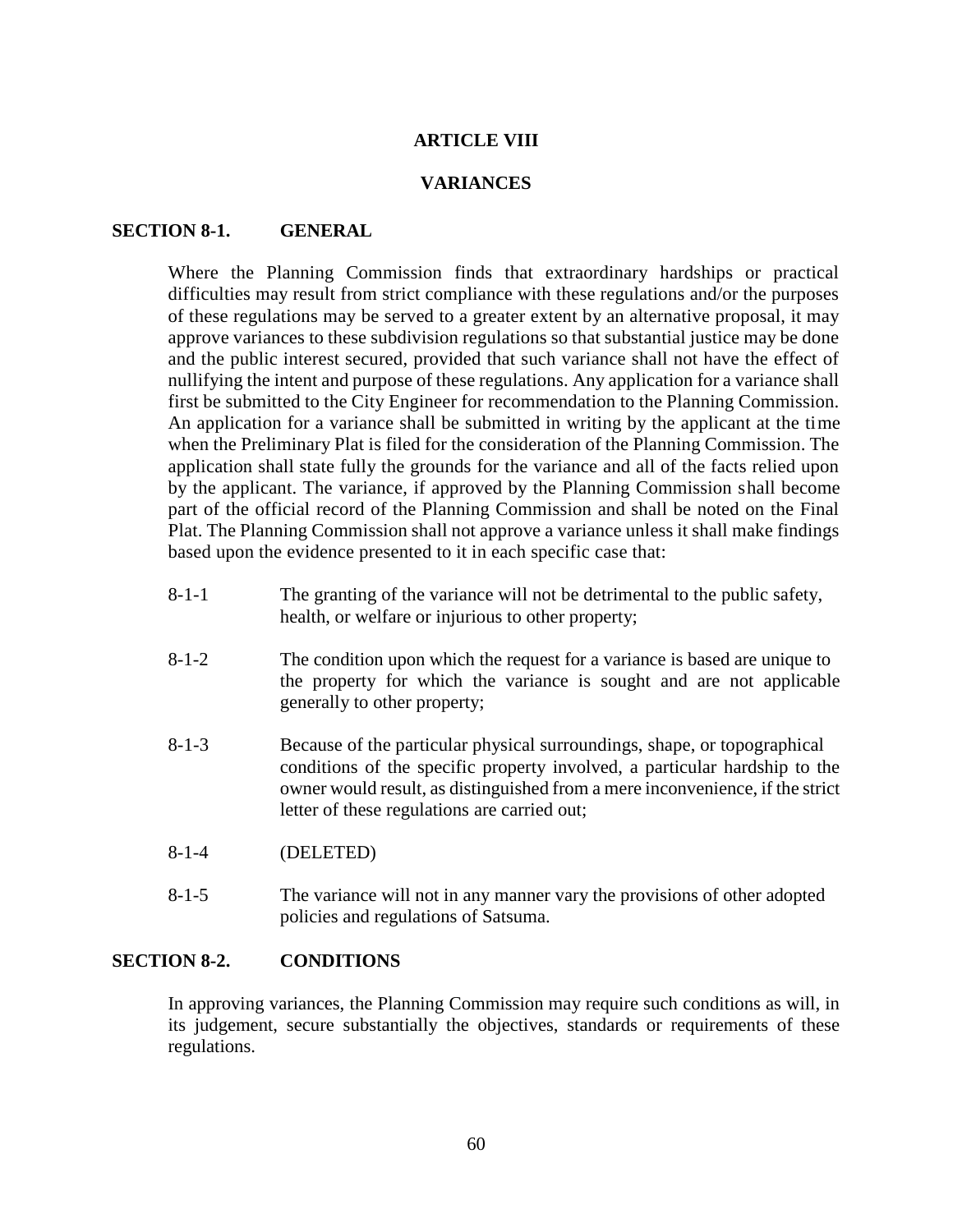The Planning Commission shall not grant any variance within the Floodway District unless the developer submits a study prepared by a registered professional engineer certifying that no increase in the 100-year flood level would result from the proposed development.

Within other areas subject to flooding, variances shall only be issued upon a determination by the Planning Commission that the relief granted is the minimum necessary considering the flood hazard.

# **SECTION 8-3. EXPERIMENTAL SUBDIVISIONS**

The Planning Commission may waive, vary, or modify the standards and requirements of these regulations, if in its judgement, an unusual or experimental subdivision might prove of considerable merit toward:

- 8-3-1 The use of unusual materials in constructing required improvements;
- 8-3-2 A new or untried design concept in the Satsuma area which appears promising.

Special attention may be given to experimental subdivisions which are related to low-cost housing design or energy conservation. The Planning Commission shall require the applicant to provide a written proposal stating the nature of the experiment and cost-benefit study following the implementation of same.

8-3-3 CONDITIONS. In granting variances, modifications, and approval for experimental subdivisions, the Planning Commission may require such conditions as will, in its judgement, secure substantially the objectives of the standards or requirements so varied, modified, or approved. These may include, without being limited to: personal, surety, performance, or maintenance bonds, affidavits, covenants, or other legal instruments.

# **SECTION 8-4. SPECIAL REQUIREMENTS FOR NONRESIDENTIAL SUBDIVISIONS**

8-4-1 GENERAL PROCEDURAL REQUIREMENTS. It is recognized that the applicant, in creating nonresidential subdivisions, faces unique problems of lot design not normally encountered in residential subdivisions. For this reason, the initial emphasis of the Planning Commission shall be upon street layout and block arrangement. Generally, the procedural requirements shall be for the applicant to follow the regular procedure outlined in Article IV and to show the entire tract to be subdivided with necessary improvements and as many parcels as he cares to show, but must include at least two parcels. Then, from time to time, as prospective buyers express interest in lots sized to their required specifications, and following informal discussions with the Planning Commission if the applicant so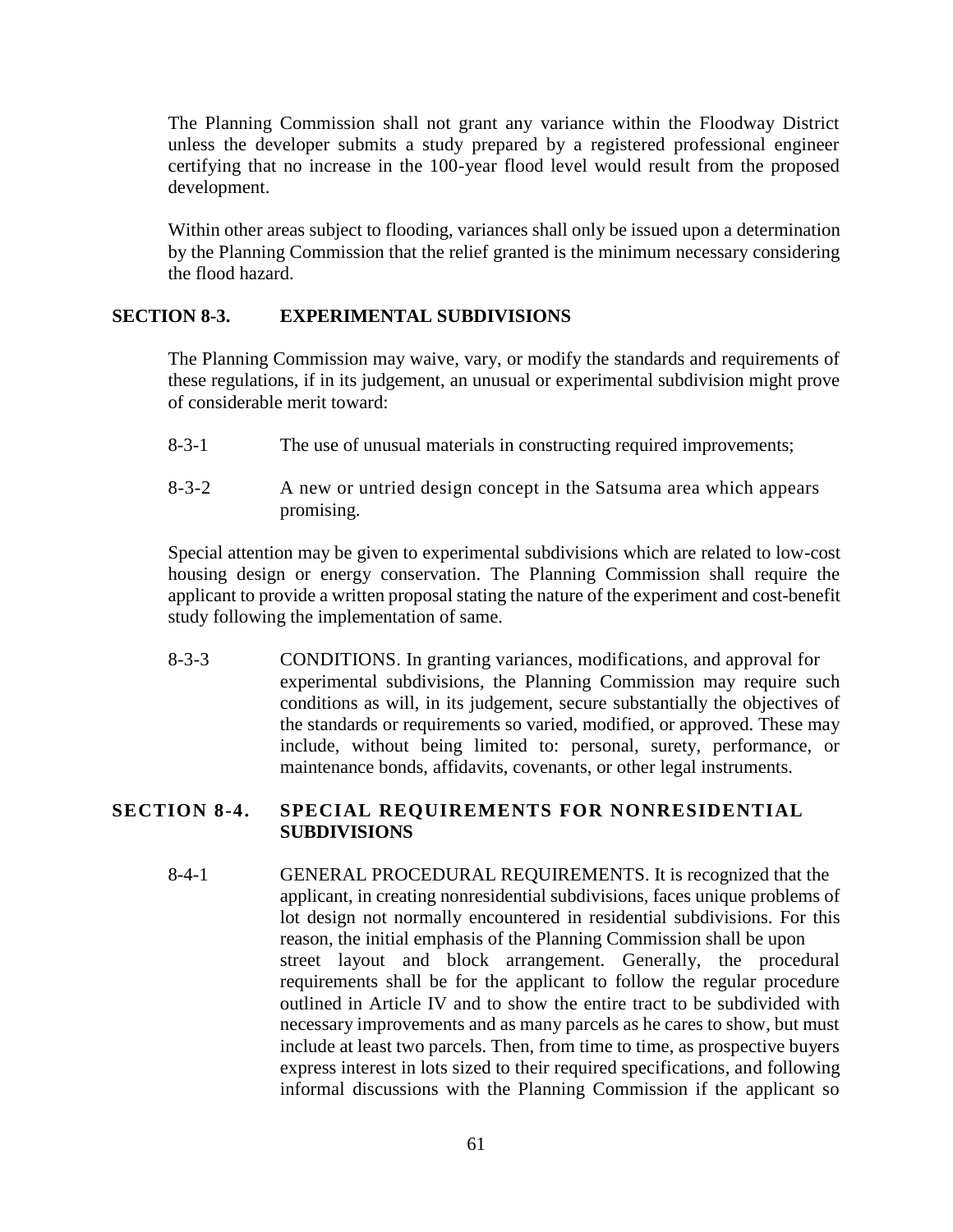requests, the applicant shall submit directly at a regular meeting of the Planning Commission an amendment to the preliminary plat for approval. Regular procedural requirements of the Planning Commission following receipt of a Final Plat shall then apply.

- 8-4-2 OTHER SPECIAL REQUIREMENTS. In addition to the principles and standards in these regulations which are appropriate to the planning of all subdivisions, the applicant shall demonstrate to the satisfaction of the Planning Commission that the street, parcel, and block pattern proposed is specifically adapted to the uses anticipated and takes into account other uses in the vicinity. The following principles and standards shall be observed.
	- 1. Proposed nonresidential street layout, blocks, and parcels shall be suitable in area and dimensions to the types of development anticipated.
	- 2. Streets carrying nonresidential traffic, especially truck traffic, shall not normally be extended to the boundaries of adjacent existing or potential residential areas, nor connected to streets intended for predominantly residential traffic, but shall be connected insofar as is possible to expressways, arterials, or collector streets in such a way that the number of intersections with such expressways, arterials, or collectors shall be minimized.
	- 3. Street rights-of-way and pavement shall be adequate and in accordance with Section 4-4 to accommodate the type and volume of traffic anticipated to be generated thereon.
	- 4. The applicant shall ensure that the nonresidential subdivision as a whole may be self-sufficient with regard to providing necessary offstreet parking. The applicant may make parking self-sufficiency a requirement of individual lots.
	- 5. With respect to physical improvements, special requirements may be imposed by the Planning Commission with the advice of the City Engineer within the nonresidential subdivision.
	- 6. Every effort shall be made to protect adjacent residential areas from potential nuisances from nonresidential subdivisions, including the provision of extra depth in parcels backing up on existing or potential residential developments and provision for a permanently landscaped buffer strip when necessary.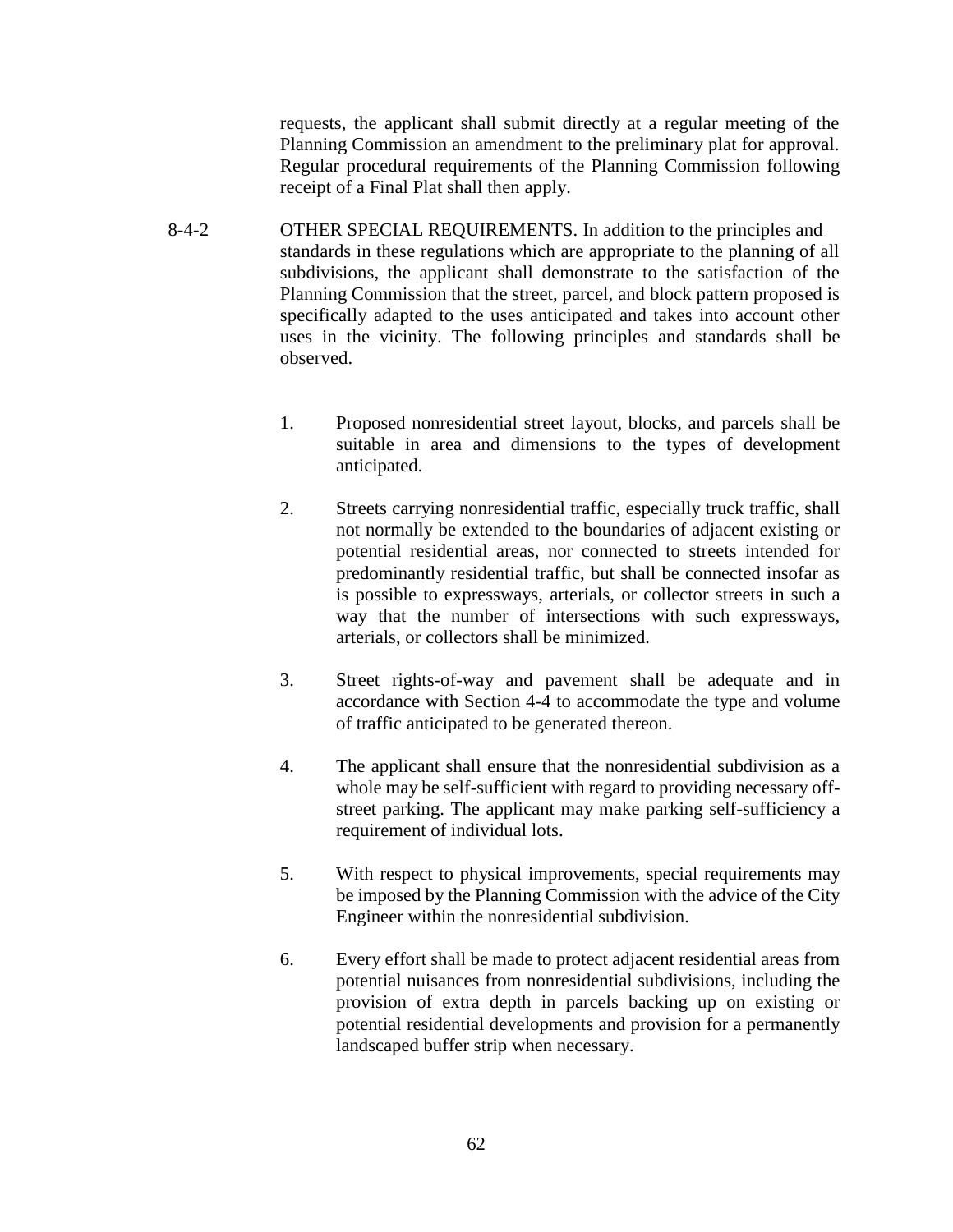#### **ARTICLE IX**

## **PLANNED UNIT DEVELOPMENTS**

### **SECTION 9-1. PURPOSE**

For the purpose of these regulations regarding the establishment of planned unit developments (PUDs), owners, planners, and developers shall adhere to Article V of the Zoning Ordinance for the City of Satsuma. Article V contains the general requirements, development regulations, uses permitted, other and special requirements, fixed dwelling and mobile home development requirements, and the necessary administrative procedures that must be followed for the establishment of a PUD. Attention shall also be given to Article VI, Special Provisions, which contains such provisions as off-street parking, landscaping, environmental standards, etc.

#### **ARTICLE X**

# **CONFLICT WITH PUBLIC AND PRIVATE PROVISIONS**

#### **SECTION 10-1. PUBLIC PROVISIONS**

These regulations are not intended to interfere with, abrogate, or annul any other ordinance, rule or regulation, statute, or other provision of law. Where any provision of these regulations imposes restrictions different from those imposed by any other provision of these regulations or any other ordinance, rule or regulation, or other provision of law, whichever provision is more restrictive or imposes higher standards shall control.

# **SECTION 10-2. PRIVATE PROVISIONS**

These regulations are not intended to abrogate any easement, covenant, or any other private agreement or restriction, provided that where the provisions of these regulations are more restrictive or impose higher standards or regulations than such easement, covenant, or other private agreement or restriction, the requirements of these regulations shall govern. Where the provisions of the easement, covenant, or private agreement or restriction impose duties and obligations more restrictive, or higher standards than the requirements of these regulations, or the determinations of the Planning Commission in approving a subdivision or in enforcing these regulations, and such private provisions are not inconsistent with these regulations or determinations thereunder, then such private provisions shall be operative and supplemental to these regulations and determinations made thereunder.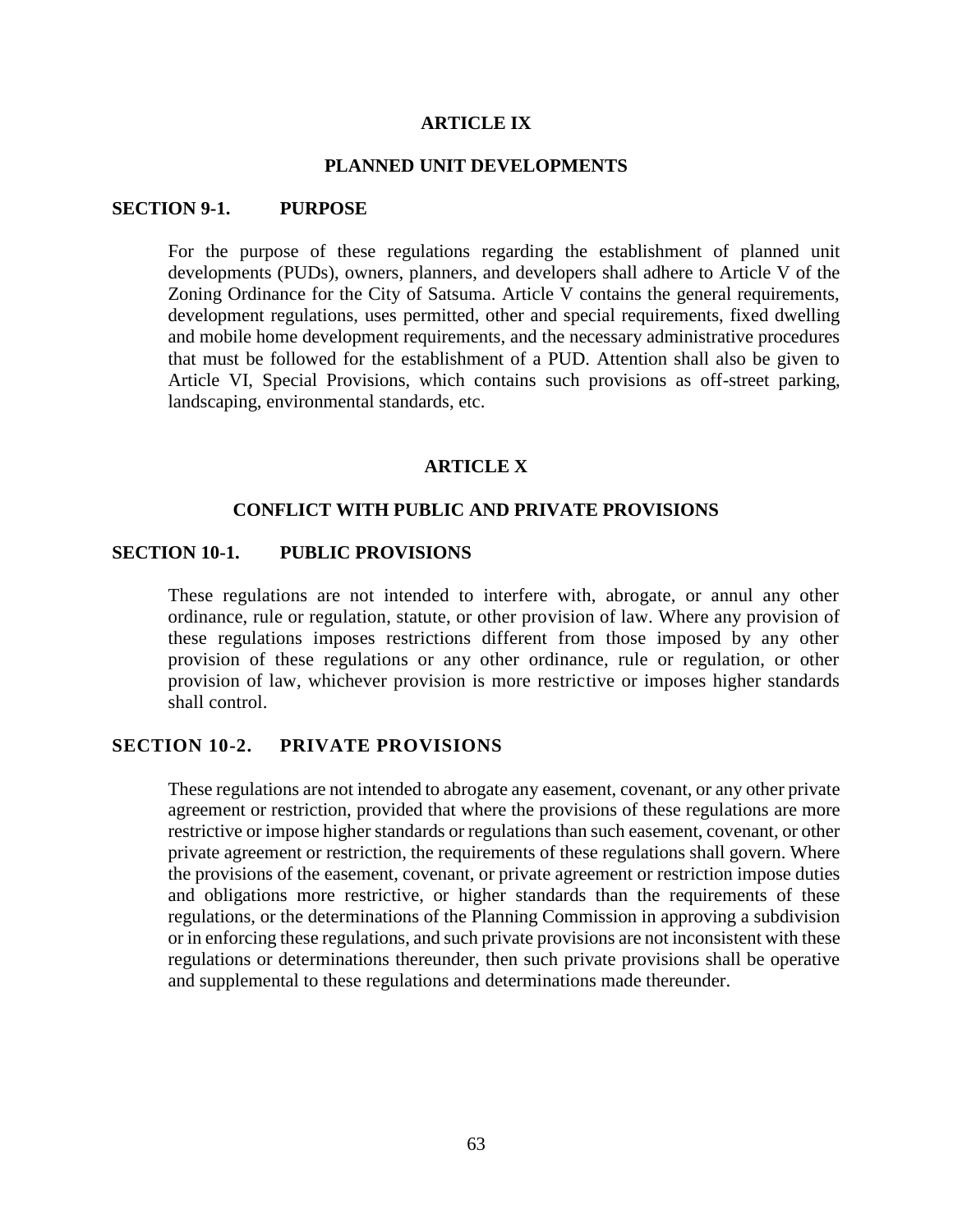#### **ARTICLE XI**

#### **LEGAL PROVISIONS**

# **SECTION 11-1. SEVERABILITY**

If any part or provision of these regulations or application thereof to any person or circumstances is adjudged invalid by any court of competent jurisdiction, such judgment shall be confined in its operation to the part, provision, or application directly involved in all controversy in which such judgment shall have been rendered and shall not affect or impair the validity of the remainder of these regulations or the application thereof to other persons or circumstances. The City of Satsuma hereby declares that it would have enacted the remainder of these regulations even without any such part, provision, or application.

# **SECTION 11-2. SAVING PROVISION**

These regulations shall not be construed as abating any action now pending under, or by virtue of, prior existing subdivision regulations, or as discontinuing, abating, modifying, or altering any penalty accruing or about to accrue, or as affecting the liability of any person, firm, or cooperation, or as waiving any right of the City under any section or provision existing at the time of the adoption of these regulations, or as vacating or annulling any rights obtained by any person, firm, or corporation, by lawful action of the City except as shall be expressly provided in these regulations.

#### **ARTICLE XII**

#### **AMENDING REGULATIONS**

#### **SECTION 12-1. AMENDMENT PROCEDURE**

For the purpose of providing for the public health, safety and general welfare, the Planning Commission may from time to time amend the provisions imposed by these regulations. Any article, section, subsection, or provision of these Subdivision Regulations proposed for amendment shall be subject to a public hearing. Said public hearing shall be set by the City Clerk and advertised a minimum of fifteen (15) days prior to the date of the hearing. Notice of the public hearing shall be published in a newspaper of general circulation published in the City or posted in four (4) public places, one of which shall be City Hall, and shall contain the time, place and description of the proposed amendment. Following its adoption, the amendment shall be published as provided by law for the publication of ordinances. A copy of the amendment shall be certified by the City of Satsuma to the Probate Judge of Mobile County.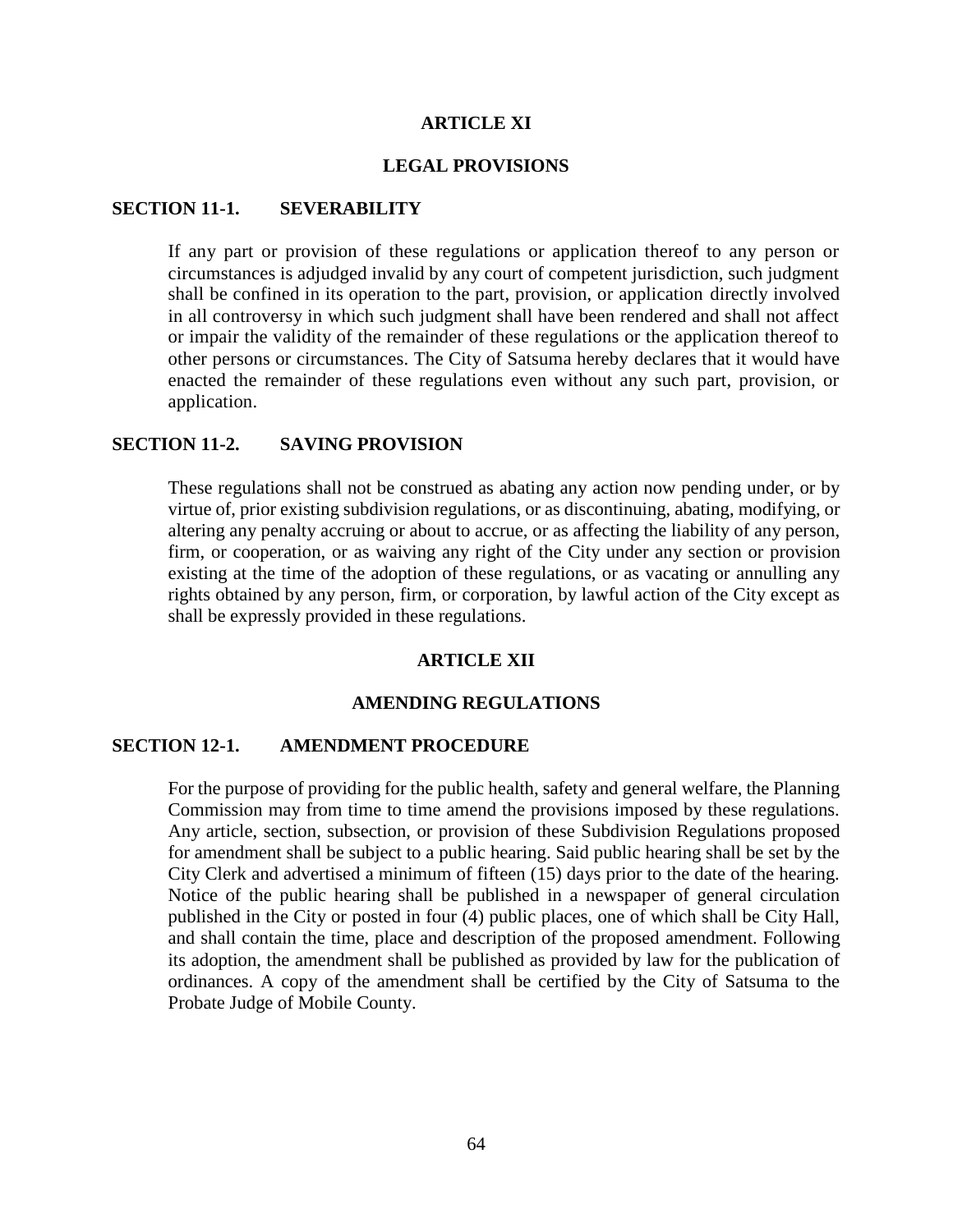### **ARTICLE XIII**

#### **ADMINISTRATION AND ENFORCEMENT**

# **SECTION 13-1. GENERAL**

Regulation of the subdivision of land and the attachment of reasonable conditions to the development of land is an exercise of valid police power. The developer has the duty of compliance with reasonable conditions laid down by the Planning Commission for design, dedication, and improvement of the land so as to conform to the physical and economic development of the incorporated areas of the City and promote and protect the safety and general welfare of citizens and future property owners.

# **SECTION 13-2. ADMINISTRATION**

The City Building Official is appointed by the City of Satsuma and acts as their authorized agent in the interpretation and enforcement of the plans, specifications and requirements of these regulations. The City Building Official shall determine the amount, quality, and acceptability of the work as specified in these regulations.

#### **SECTION 13-3. ENFORCEMENT**

- 13-3-1 GENERAL. It shall be the duty of the City Building Official to enforce these regulations and to bring to the attention of the Satsuma Attorney any violations or lack of compliance with these regulations.
- 13-3-2 VIOLATIONS and PENALTIES. No owner, or agent of the owner, of any parcel of land that lies, either in part or whole, within the planning jurisdictions of the City of Satsuma may transfer or sell or agree to sell or negotiate to sell any part of this land by reference to or exhibition of or by other use of a plat of a subdivision, before such plat has been approved by the Planning Commission and recorded in the Mobile County Probate Office. Any such action by the owner, or agent of the owner, shall after thirty (30) days written notice constitute a violation of these regulations and result in an assessment to the owner a fine not to exceed five hundred dollars (\$500.00) for each lot or parcel so transferred or sold or agreed or negotiated to be sold; furthermore, each such violation shall constitute a separate offense for each day past thirty (30) days after the date that the owner, or agent of the owner, was officially notified by the City of Satsuma of noncompliance with these regulations until such noncompliance has been rectified to the satisfaction of the Planning Commission. Notice to said owner or agent of the owner shall be deemed sufficient if hand-delivered or mailed by certified or registered mail as evidenced by return receipt to the address listed for the owner in the Probate or Tax Revenue Office of Mobile County, Alabama. In the alternative, the municipal corporation may enjoin such transfer or sale or agreement by civil action by injunction brought in any court of competent jurisdiction and may recover the penalty fees by the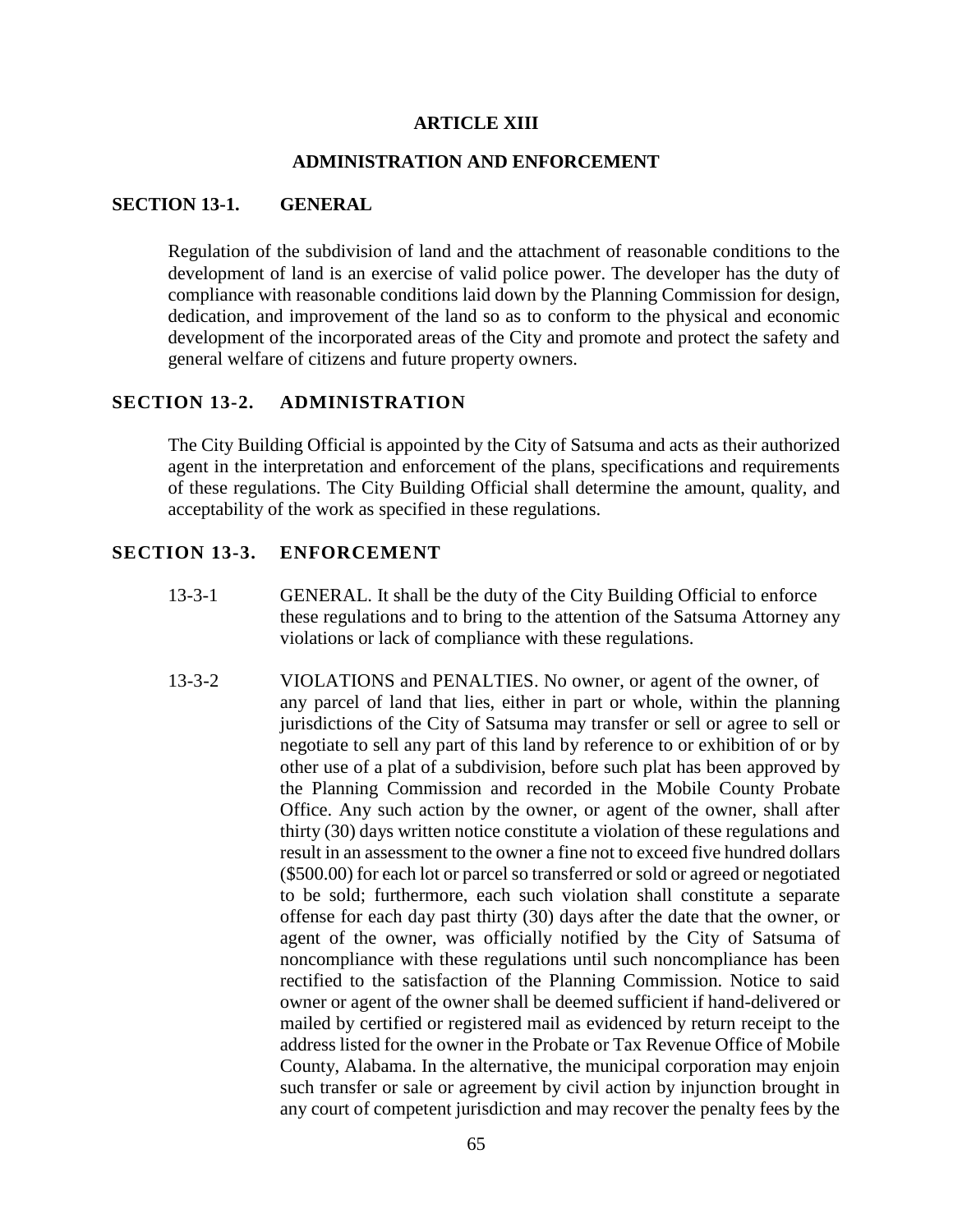same action. The description of such a lot or parcel by metes and bounds in the instrument of transfer or other document used in the process of selling or transferring shall not exempt the transaction from any penalties or remedies herein prescribed.

#### **ARTICLE XIV**

# **EFFECTIVE DATE**

# **SECTION 14-1. ADOPTION BY THE SATSUMA PLANNING COMMISSION**

Following a properly noticed public hearing on the matter, these Subdivision Regulations were revised, approved, and adopted by unanimous motion and resolution in the affirmative by a unanimous approval by a majority of the Satsuma Planning Commission. They shall take effect five upon certificate to the Probate Court Judge, and (5) days following posting.